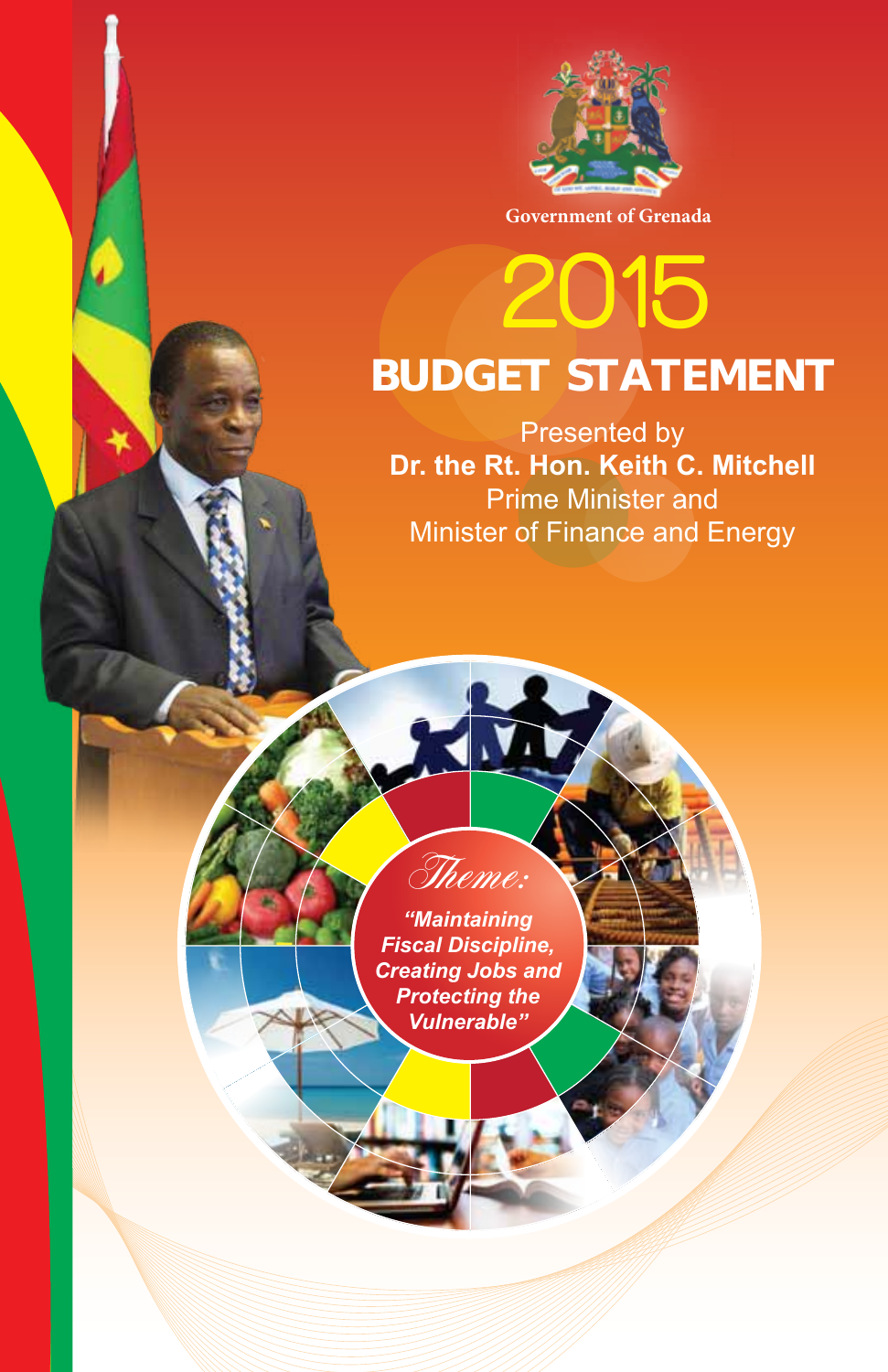#### **CONTENTS**

#### **1.0 INTRODUCTION**

#### **2.0 INTERNATIONAL AND REGIONAL ECONOMIC DEVELOP-MENTS**

- 2.1 Recent Performance of the Global Economy
- 2.2 Recent Performance of the Eastern Caribbean Currency Union
- 2.3 Update on the BAICO and CLICO Situation

#### **3.0 DOMESTIC ECONOMIC DEVELOPMENTS**

- 3.1 Economic Performance and Prospects
- 3.2 Fiscal Performance
- 3.3 Public Debt and Debt Restructuring

#### **4.0 ESTIMATES OF REVENUE AND EXPENDITURE FOR 2015**

#### **5.0 MAINTAINING FISCAL DISCIPLINE**

- 5.1 Introducing Fiscal Responsibility Legislation
- 5.2 Stronger Oversight of Statutory Bodies
- 5.3 Expenditure Reduction
- 5.4 Improving Tax Administration

#### **6.0 INVESTING IN OUR PEOPLE AND PROTECTING OUR VULNERABLE**

- 6.1 Education and Human Resource Development
- 6.2 Youth and Sports Development
- 6.3 Health Care
- 6.4 Housing and Social Care

#### **7.0 CREATING JOBS**

- 7.1 Improving the Investment Climate
- 7.2 Citizenship By Investment Programme
- 7.3 Agriculture and Fisheries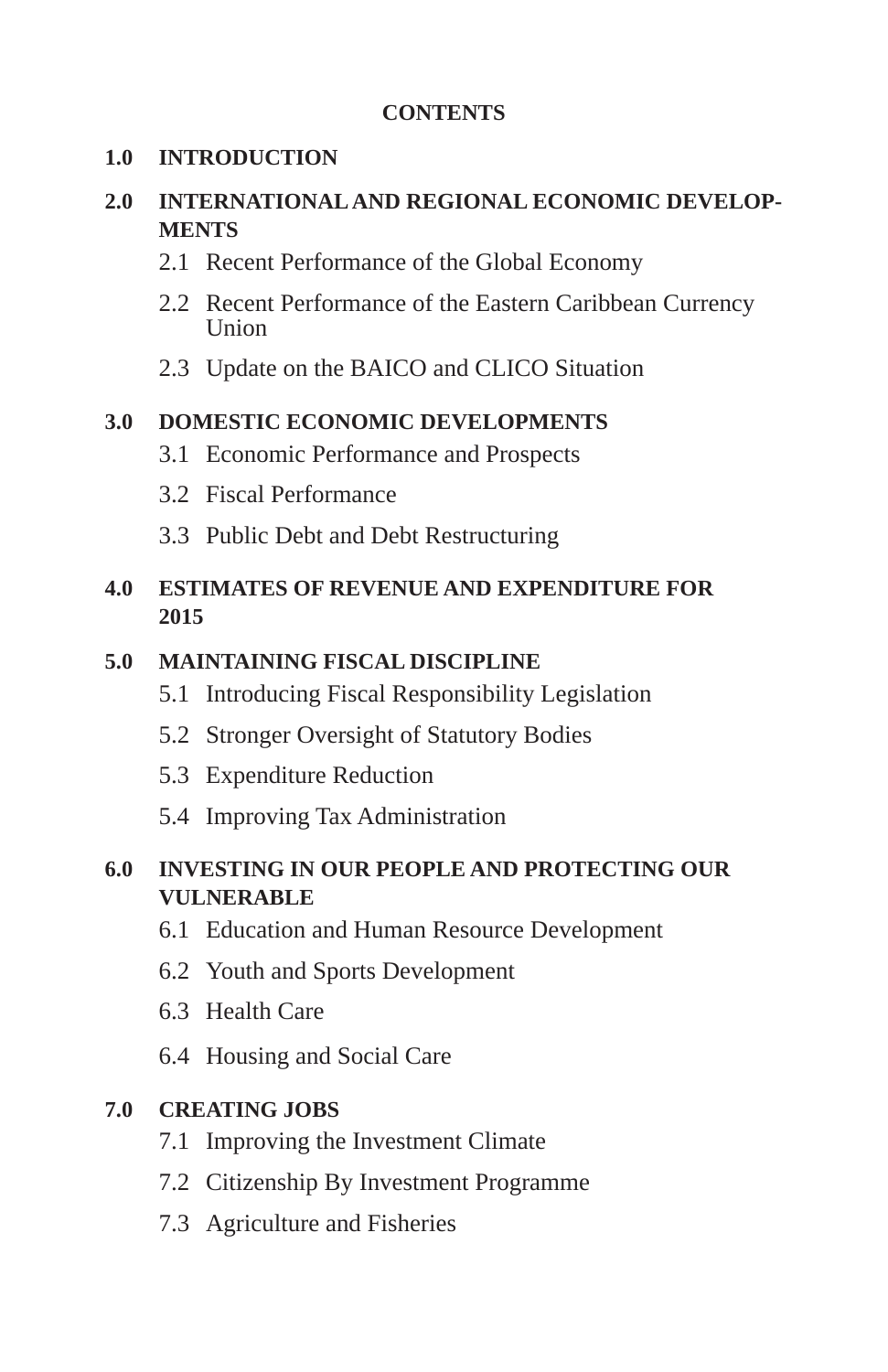- 7.4 Tourism
- 7.5 Energy Development
- 7.6 Information and Communications Technologies
- 7.7 Trade and Export Development
- 7.8 Support for Small Business Development
- 7.9 Major Government Projects
- 7.10 Public Private Partnerships
- 7.11 Major Private Sector Projects

## **8.0 IMPROVING GOVERNANCE**

- 8.1 Committee of Social Partners
- 8.2 Constitutional Reform
- 8.3 Financial Sector Regulation
- 8.4 Foreign Affairs
- 8.5 Carriacou and Petite Martinique
- 8.6 Labour and Industrial Relations
- 8.7 Public Sector Modernization
- 8.8 National Security
- 8.9 Disaster Mitigation and Management
- 8.10 Information
- 8.11 Legislative Agenda

#### **9.0 ACKNOWLEDGEMENTS**

#### **10.0 CONCLUSION**

#### **ANNEXES**

- I. Preliminary Macroeconomic and Fiscal Review 2014
- II. Grenada's Economic Growth Performance: 2001 2014
- III. Use of PetroCaribe Funds in 2014 and Proposed Use in 2015
- IV. List of Some Organisations Owed and Paid by Government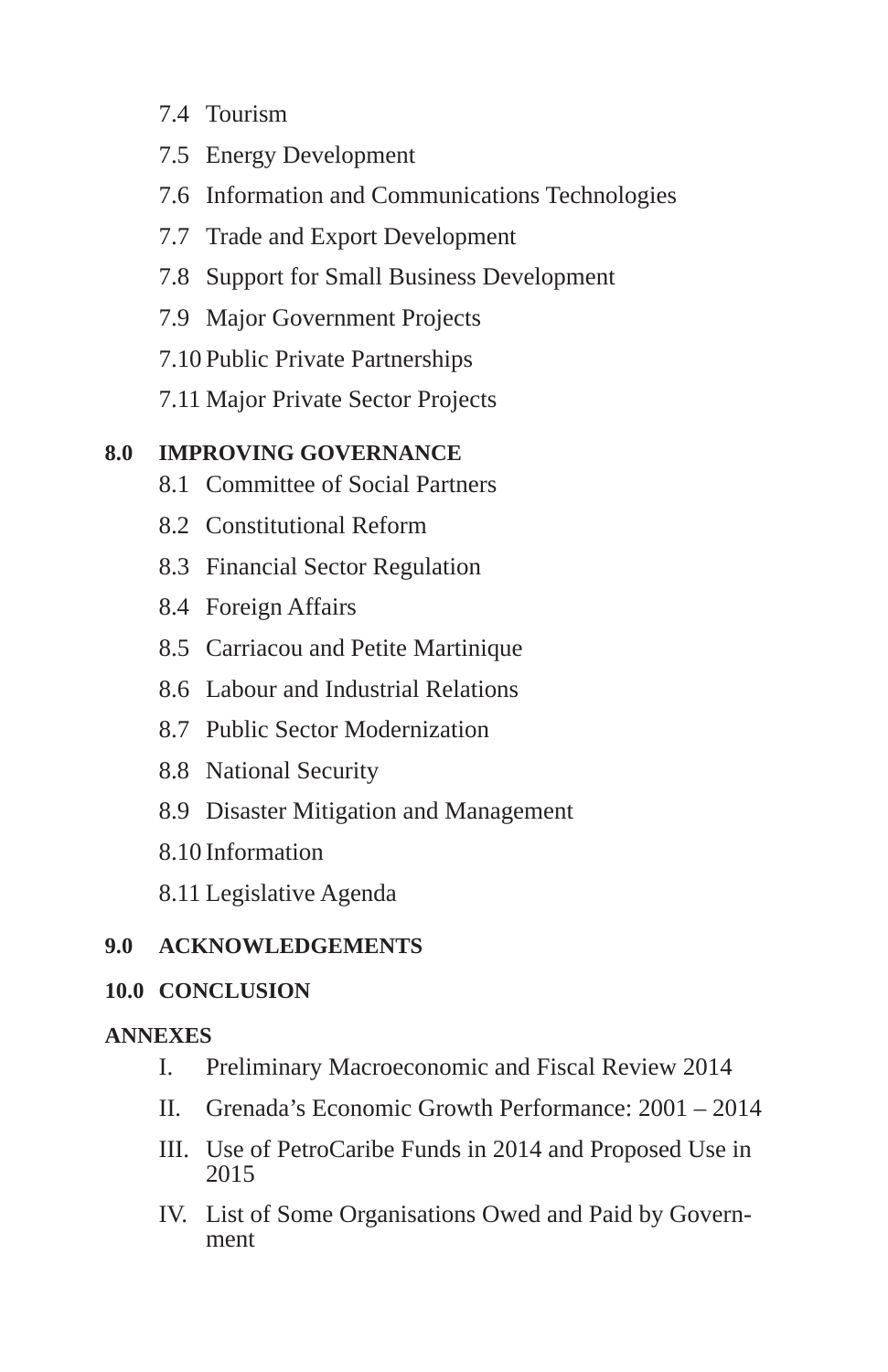- V. Summary of Public Sector Debt 2014
- VI. Summary of Fiscal and Debt Indicators 2014
- VII. Summary of Recurrent and Capital Expenditure 2015
- VIII. Summary of Truly Vacant Positions Abolished
- IX. Summary of Projects for the National Transformation **Fund**
- X. Grenada's Ranking on the Ease of Doing Business Index
- XI. List of Achievements of MAREP Programme
- XII. List of Completed BNTF Projects
- XIII. Comparison of Tax Regime in OECS

#### **TABLES**

- Table 1: Major Revenue Categories: 2014
- Table 2: Major Revenue by Collection Agencies: 2014
- Table 3: Performance of VAT and Excise in 2014
- Table 4: Recurrent Expenditure Breakdown: 2014
- Table 5: Capital Expenditure Breakdown: 2014
- Table 6: Major Revenue by Category: 2014-2015
- Table 7: Comparison of Recurrent Expenditure Breakdown: 2014-2015
- Table 8: Sources of Financing for 2015 Capital Expenditure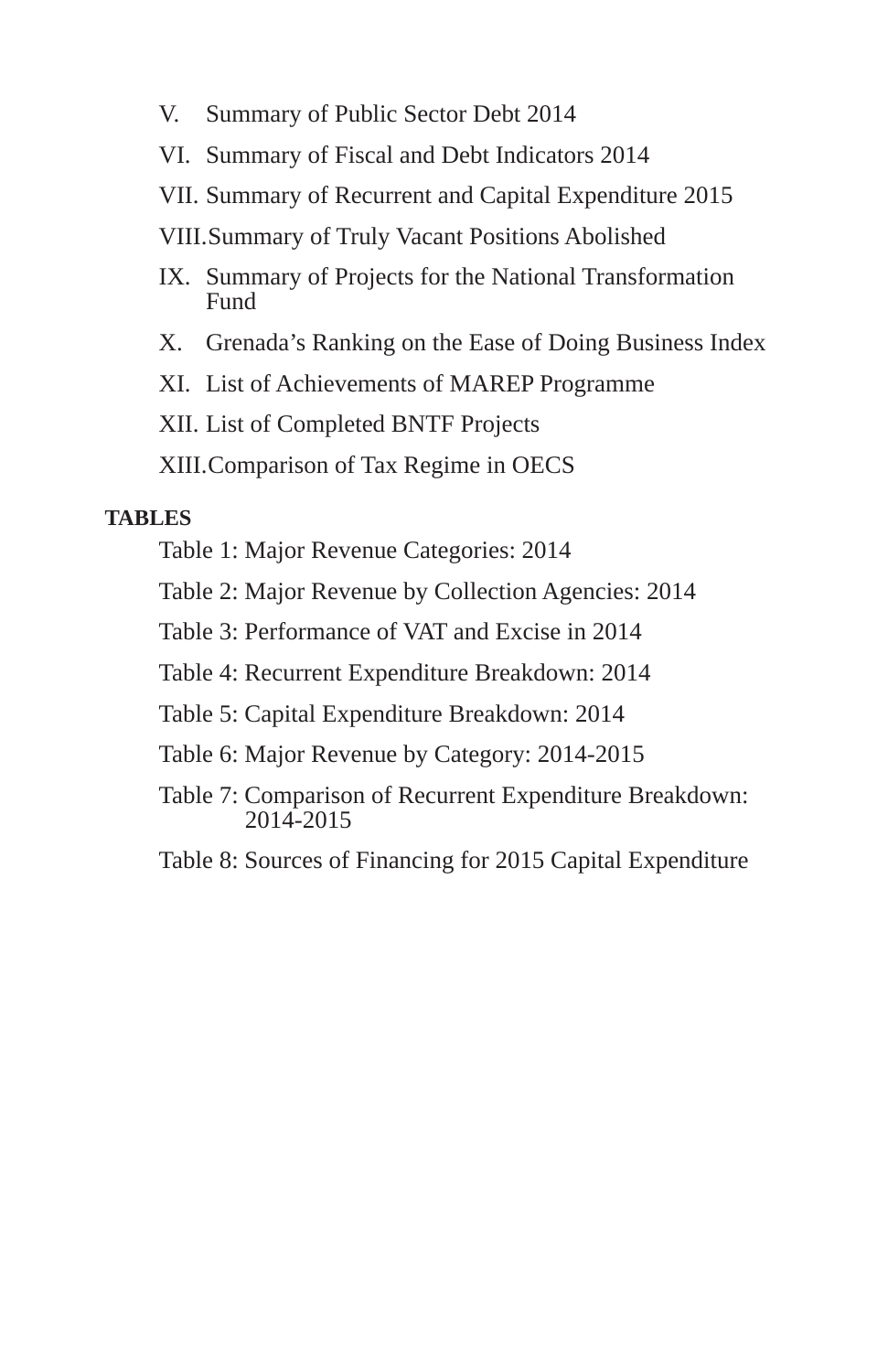# **1.0 INTRODUCTION**

Mr. Speaker, I beg to move the following Motion standing in my name:

"**Whereas** it is necessary to provide for the State of Grenada for the year 2015 by means of an Appropriation Act;

**Be it resolved** that the Estimates of Expenditure for the year 2015 be approved."

Mr. Speaker, as this is a Money Motion, I wish to signal to this honourable House that I have the consent of the Governor-General to proceed.

Mr. Speaker, 2014 has been a year of both adversity and achievement.

Earlier this month, we lost our friend and brother, Senator Jester Emmons. He was a bright spark in the Senate, representing the people of Carriacou and Petite Martinique whom he loved passionately. He will be greatly missed.

We also lost several prominent senior citizens including former Chief Justice, Carol Bristol Q.C. and the former Permanent Secretary and Director General in the Ministry of Finance, Lauriston Wilson Jr. O.B.E. May the souls of the departed rest in peace.

Continuing its unwelcomed tour across the Caribbean, the Chikungunya virus affected many of our citizens. Indeed, the sick benefit applications to the National Insurance Scheme tripled on account of this virus. Without a doubt, productivity in both the public and private sectors suffered as our Nation grappled with this particular virus. Thankfully, recent reports from Health officials indicate that there has been a drastic decline in the number of cases, which suggests that the virus is almost gone from our shores.

On a brighter note, we celebrated the triumph of our athletic ambassadors at the Commonwealth Games in Glasgow led by Kirani James and Kurt Felix. In the course of the year, our Olympic champion,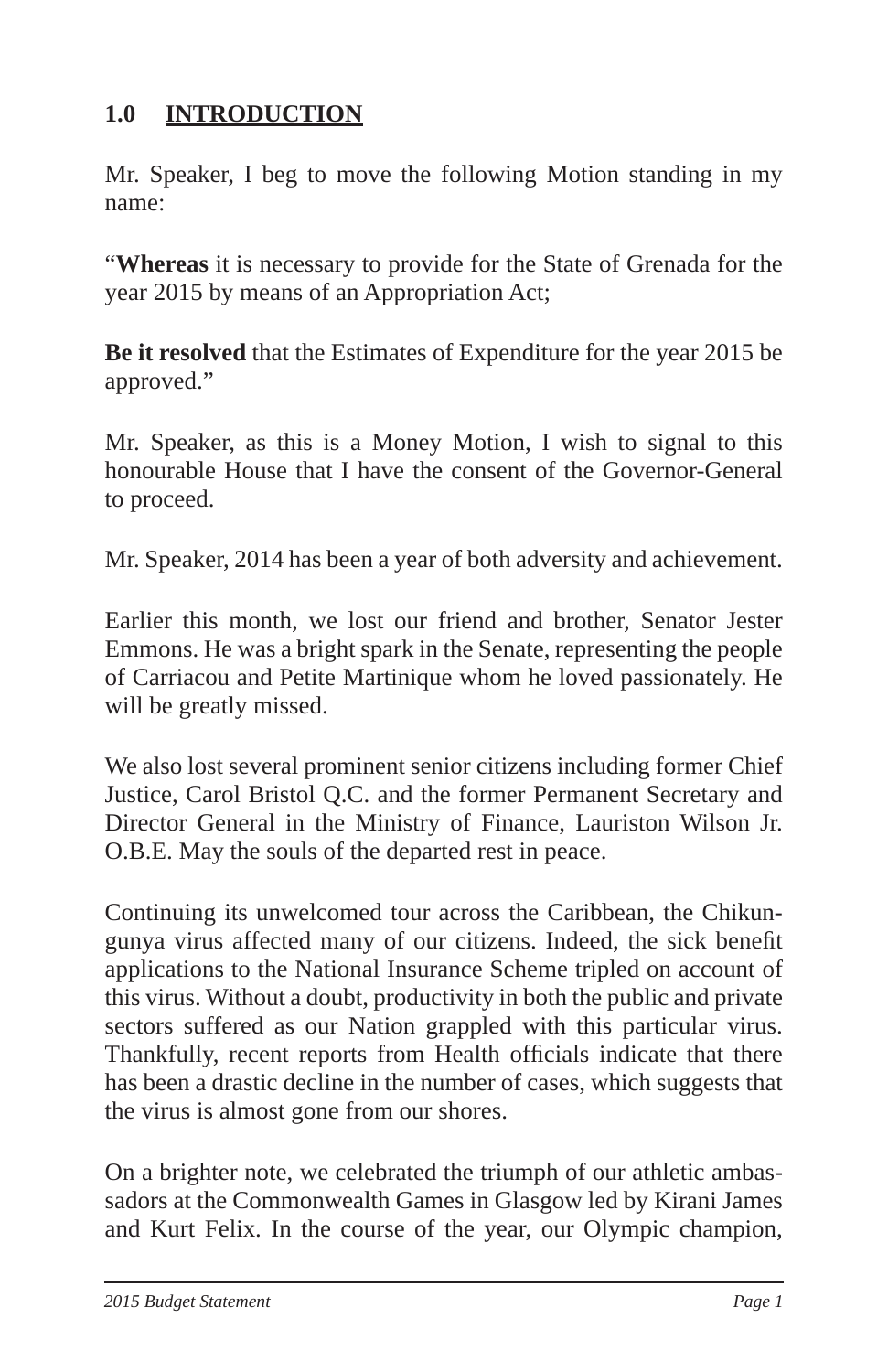Kirani James also set a national record for the 400 metres of 43.74 seconds.

On the race track, Lewis Hamilton, whose fore-parents are Grenadian, was again crowned Formula I World Champion.

Despite the ebb and flow, highs and lows, we advanced and with God's help, lifted our head, as a Nation.

I am drawn to a portion of Scripture in Psalms 3.3, English Standard Version, which reads and I quote"

*"But you, O Lord, are a shield about me; my glory, and the lifter of my head".* End of quote.

Mr. Speaker, the theme chosen for the 2015 Budget is *"Maintaining Fiscal Discipline, Creating Jobs and Protecting the Vulnerable".*

Our theme reflects our resolute determination to exercise sound fiscal management and responsibility; our unrelenting drive to create even more jobs for our people; and our unwavering commitment, as a caring Government, to ensure our poor and vulnerable are protected.

I now turn to International and Regional Economic Developments.

## **2.0 INTERNATIONAL AND REGIONAL ECONOMIC DEVELOPMENTS**

## **2.1 Recent Economic Performance of Global Economy and Prospects**

According to the IMF's World Economic Outlook (WEO) report of October 2014, global growth has been weaker than expected and is projected to reach 3.3 percent, only marginally better than the 3.2 percent recorded in 2013.

China will again lead the way with a likely growth rate of 7.4 percent. The USA is projected to improve to 2.2 percent while the UK is projected to significantly improve with growth of 3.2 percent.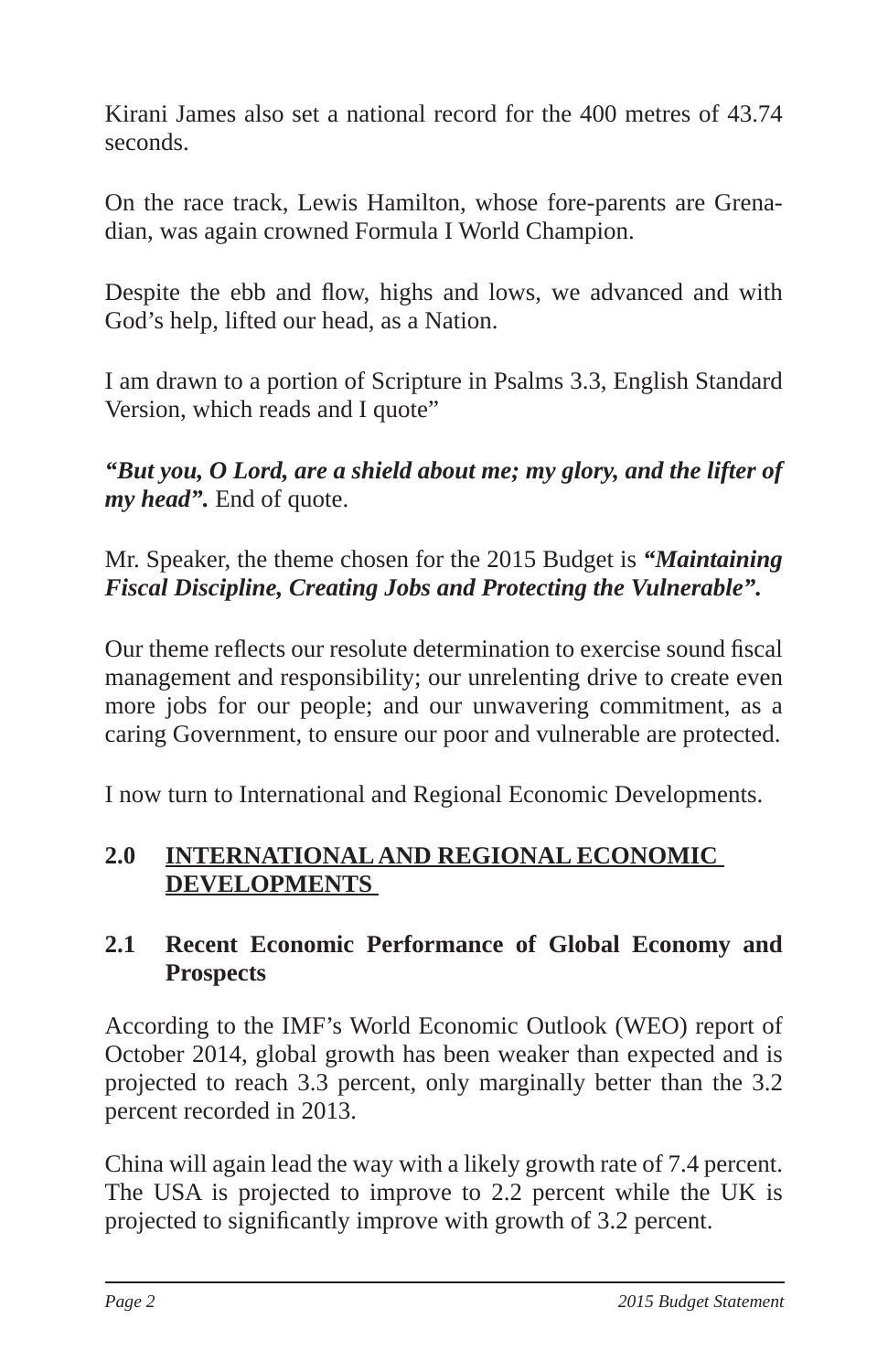The IMF Managing Director, Christine Lagarde, had this to say when she addressed the 2014 Annual Meetings last month and I quote *"it is taking a very long time for the global economy to climb out of the hole dug by the Great Recession".* End of quote.

The global economy is projected to grow by 3.8 percent in 2015.

# **2.2 Performance of the Eastern Caribbean Currency Union**

In respect of the Eastern Caribbean Currency Union, growth in 2014 is projected to be 1.4 percent.

More details on the performances of the global economy, CARICOM and the ECCU are available in Annex I of this Statement.

# **2.3 Update on the BAICO and CLICO Situation**

Mr. Speaker, our Government remains very concerned about the hardship being experienced by policyholders of BAICO and CLICO.

Under the ECCU Policyholders Relief Programme and the preceding phases, just over EC\$100 million has already been paid out.

We continue to work with regional Governments on this issue and will complete Phase III and commence Phase IV as soon as more funds are available.

In respect of CLICO, discussions are ongoing among the ECCU Governments, the Government of Barbados and the Judicial Manager and we anticipate faster progress in 2015.

We express appreciation to the Government of Trinidad and Tobago for partnering with the Governments of the Eastern Caribbean Currency Union (ECCU) to help in the resolution of this regional problem.

## **3.0 DOMESTIC ECONOMIC DEVELOPMENTS**

## **3.1 Economic Performance and Prospects**

Mr. Speaker, preliminary indications are that the Grenadian economy is likely to grow by 2.6 per cent this year, higher than the ECCU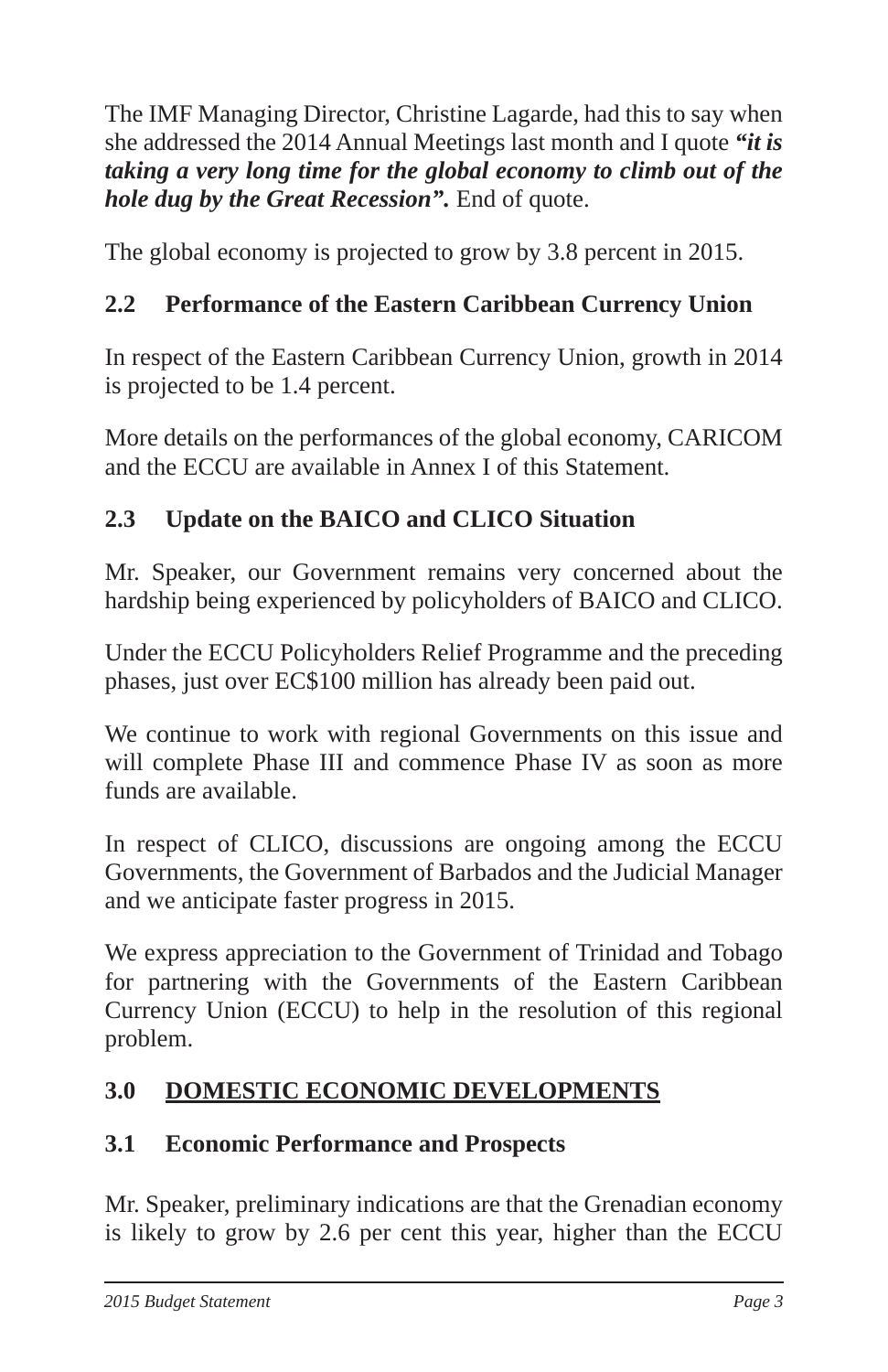average of 1.4 percent. It is also better than the 1.5 percent projected when we presented the 2014 Budget.

The lead sectors contributing to this performance are: Tourism; Agriculture; and Education.

More details can be found in Annex I and II.

Mr. Speaker, on arrival in office, the unemployment rate was over 40 percent. The final results of the 2013 Labour Force Survey revealed that the unemployment rate had fallen to 32.5 percent.

Despite some layoffs in the banking sector, the preliminary results of the 2014 Labour Force Survey indicate that unemployment has again fallen and is now 29.5 percent. Among women, it is now 31.5 percent. Among our youth (ages 15-24), it has fallen from 53.2 per cent to 45.4 percent.

Mr. Speaker, we are the first to recognize that the rate of unemployment is still too high but we are encouraged that it is moving in the right direction.

We expect a further reduction as some of the major private sector projects come on stream in 2015 and beyond.

For 2015, the Grenadian economy is projected to grow by at least 2.0 per cent.

# **3.2 FISCAL PERFORMANCE**

Mr. Speaker, for the first ten months of the year, Government's fiscal situation has shown dramatic improvement over the previous year.

We have seen strong growth in revenues. We attribute this improved revenue performance to a combination of factors including higher economic activity, new fiscal measures and improved tax administration.

Grant receipts have also been very encouraging.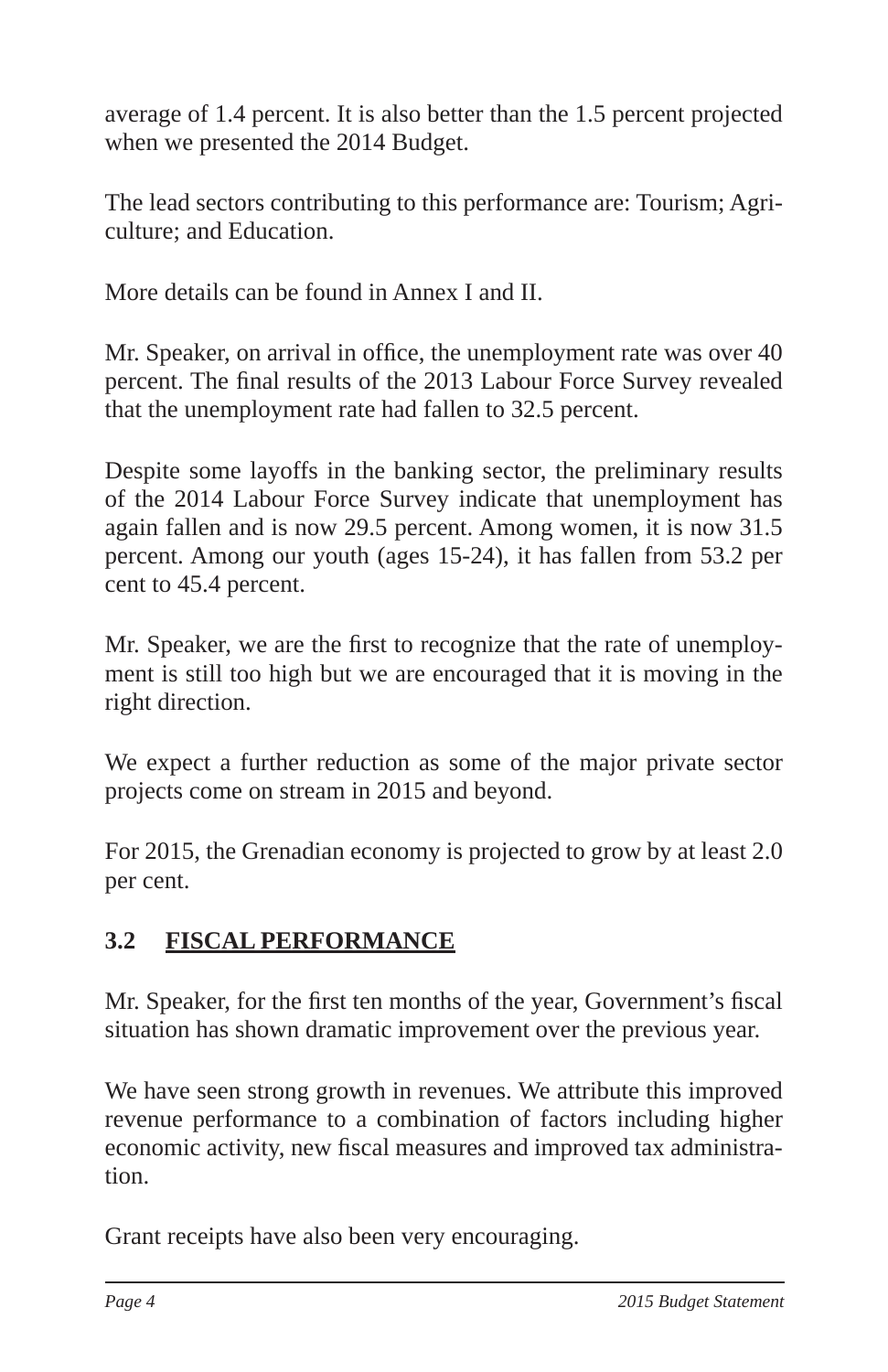Before I continue, I wish to place on record our appreciation of the Bolivarian Republic of Venezuela for the excellent support Grenada has received from the PetroCaribe Programme since inception. This year alone, we will receive \$23.3 million in grants for critical social programmes. I have been assured that Grenada can continue to expect this critical support.

More details can be seen in Annex III.

In terms of budget support for the Homegrown Programme, we have already received \$75 million. We anticipate receiving another \$23-28 million by the end of the year.

Recurrent spending has been restrained allowing us to invest significantly more in our capital programmes – the growth side of the budget.

Based on our performance for the first ten months of the year, we are confident that we will meet our targets under the Home-grown Programme for the end of the year.

Mr. Speaker, we commend the Comptrollers and staff of both Customs and Inland Revenue for their contribution to this robust revenue effort and look forward to further improvement in administration.

In terms of the estimated outturn for 2014, we now project the following:

Total revenues and grants at \$579.4 million (24.3 percent of GDP).

Capital Expenditure at \$221.2 million (9.3% of GDP), this is 38% higher than 2013 revealing an impressive implementation rate of almost 85%.

A Primary Balance of \$42.1 million compared with a target of \$55.3 million.

More details can be seen in Annex I.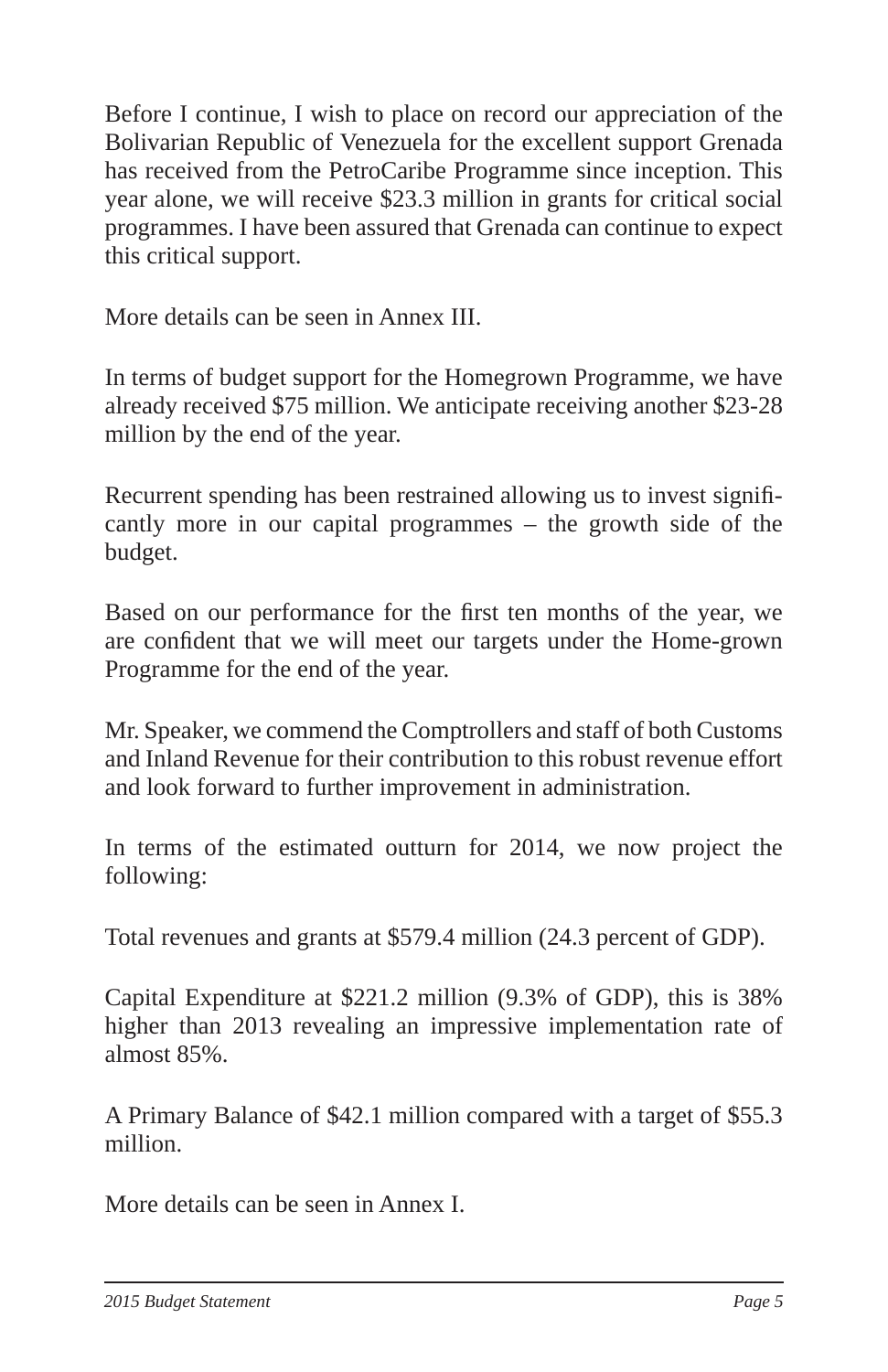Mr. Speaker, we are, indeed, harvesting the first fruits of the Homegrown Programme. That said, it is critical that we build on this strong and encouraging start.

One indicator of an improving fiscal situation is that Grenada is meeting more of its obligations to regional and international organisations. This year, we have already paid \$6.0 million.

A list of some of these payments can be viewed in Annex IV.

# **3.3 PUBLIC DEBT AND DEBT RESTRUCTURING**

*Public Debt*

At December 31, 2014, the total Public Sector Debt is expected to be \$2.56 billion or 107% of GDP, broken down as follows:

Central Government Debt – \$2.11 billion

Government Guarantees – \$132.3 million

Other Public Sector Debt – \$313.9 million

Total Public Sector Debt – \$2.56 billion

Total Debt Stock is estimated to grow by 2.9 per cent. However, the stock of Government Guarantees has fallen to \$132.3 million from \$141.3 million, a reduction of \$9.0 million during the past year.

The Public Debt to GDP ratio is expected to fall from 109% in 2013 to 107%.

Mr. Speaker, there are some persons who continue to suggest that Government is not paying any debts. This is simply untrue.

In 2014, Grenada has already made debt payments of \$245.6 million. This sum includes \$207 million in principal repayments (of which \$120 million were Treasury Bill rollovers) and \$34.1 million were interest costs.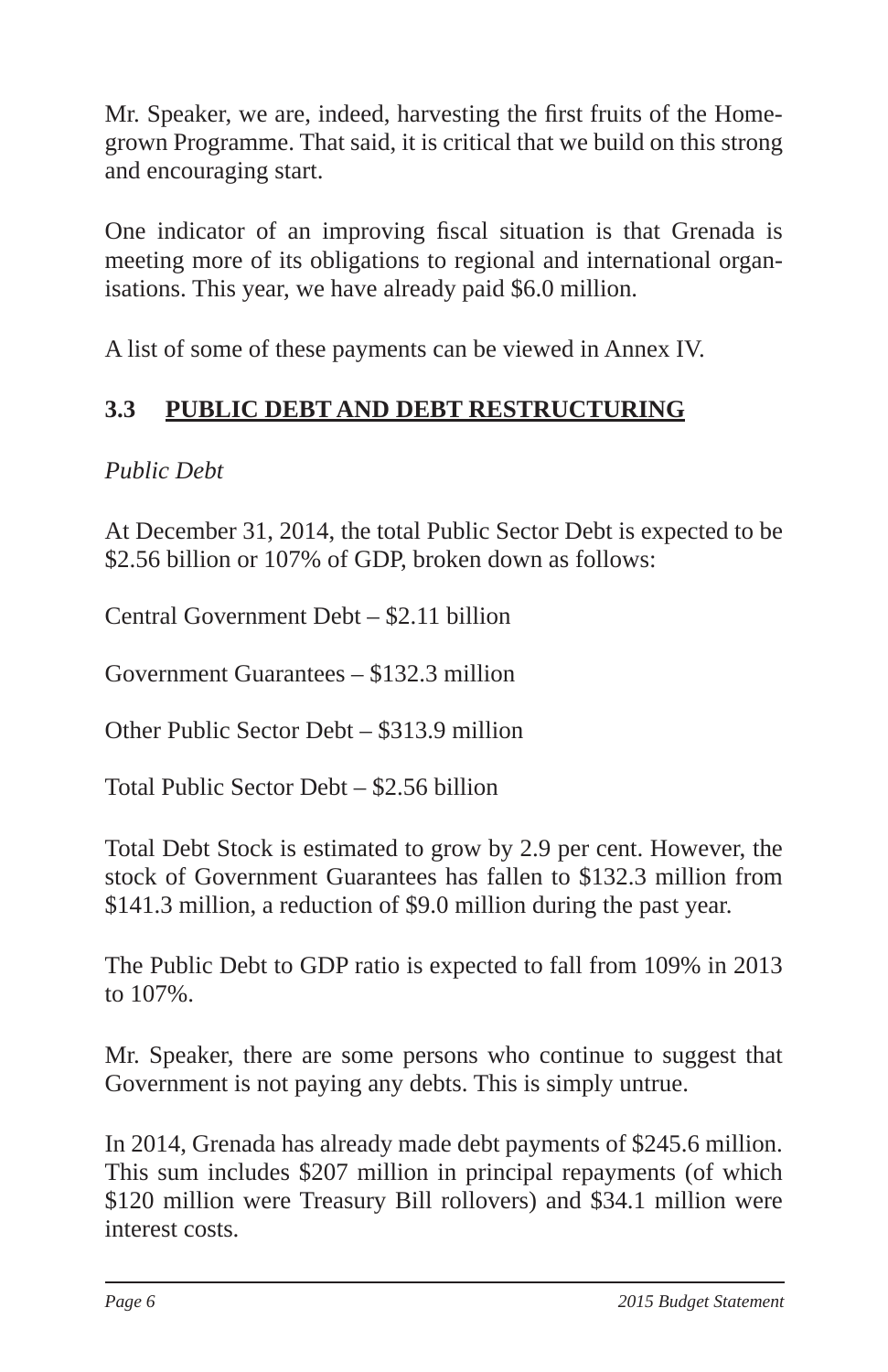Further details on the Public Debt can be examined in Annex V and VI.

## *Debt Restructuring*

Mr. Speaker, it may be recalled that in March 2013, one week after the Cabinet was sworn in, our Government took the tough but necessary decision to pursue a comprehensive restructuring of the Public Debt.

We then proceeded to develop our Homegrown Programme and to engage the IMF and other partners for their support.

In an ideal situation, we would have preferred to develop the Homegrown Programme, secure the support of the IMF and other partners and then announce the restructuring. Unfortunately, our new Administration did not have the luxury of time to proceed in that manner. Indeed, it was well known that the previous Administration had paid the last coupon due in September 2012 on the last day of the grace period in October 2012 and borrowed to complete the payment. It was also well known that the NDC Administration was selling every asset in its sight to pay salaries to public officers. This was the situation inherited by our Government. We had to act swiftly and decisively.

It is now a matter of public record that the Homegrown Programme commenced in January 2014 and the IMF's Board endorsed it in June 2014.

Since June of this year, negotiations with our creditors have intensified and are close to being finalised. Upon completion, we expect to see a rise in Grenada's credit rating.

On the matter of the outstanding debt to Taiwan, I wish to report that the Government has proceeded in a proactive and responsible fashion. Within four months of assuming office, Grenada and Taiwan reached agreement on a standstill of the legal proceedings in New York. Subsequently, we have negotiated debt relief consistent with the needs of the Homegrown Programme, endorsed by the IMF.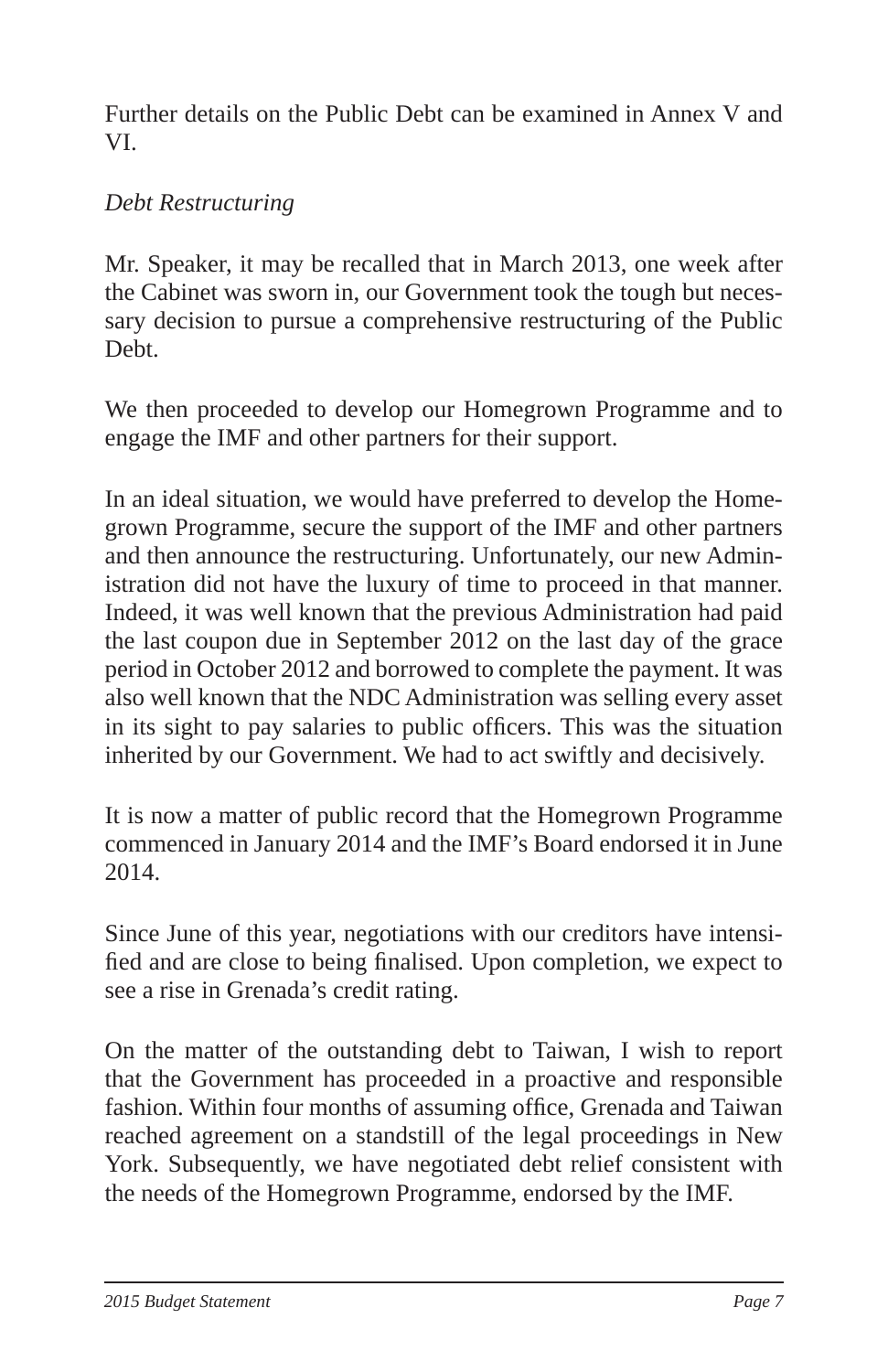More details will be given when this process is completed.

I now turn to the Estimates of Revenue and Expenditure for 2015.

# **4.0 ESTIMATES OF REVENUE AND EXPENDITURE FOR 2015**

# **4.1 Budget and Financing Summary**

Mr. Speaker, the 2015 Estimates of Revenue and Expenditure provide for total expenditure (including principal repayments) of one billion, one hundred and fifty-two million, two hundred and thirty-four thousand, two hundred and thirty-seven dollars **(1,152,234,237).**

The overall budget can be summarized as follows:

Recurrent Revenue: \$545.4 million Recurrent Expenditure: \$482.7 million Current Account Surplus: \$62.7 million Primary Surplus (after Grants): \$65.6 million Capital Expenditure: \$312.3 million Principal Repayments/Amortization: \$357.3 million Overall Deficit (after Grants): \$36.5 million (1.5 percent of GDP)

The Overall Deficit will be financed from domestic and external sources.

It should be noted that Recurrent Revenue of \$545.4 million is approximately 11.6 per cent more than expected collections in 2014.

The sources of financing for the capital expenditure of \$312.3 million are as follows: \$67.5 million from budget support and borrowing, \$213.1 million from grants and the proceeds of the National Transformation Fund and \$31.6 million from external loan disbursements.

The seven largest allocations, by vote, are:

1. Debt - \$459.3 million (39.9% of total expenditure)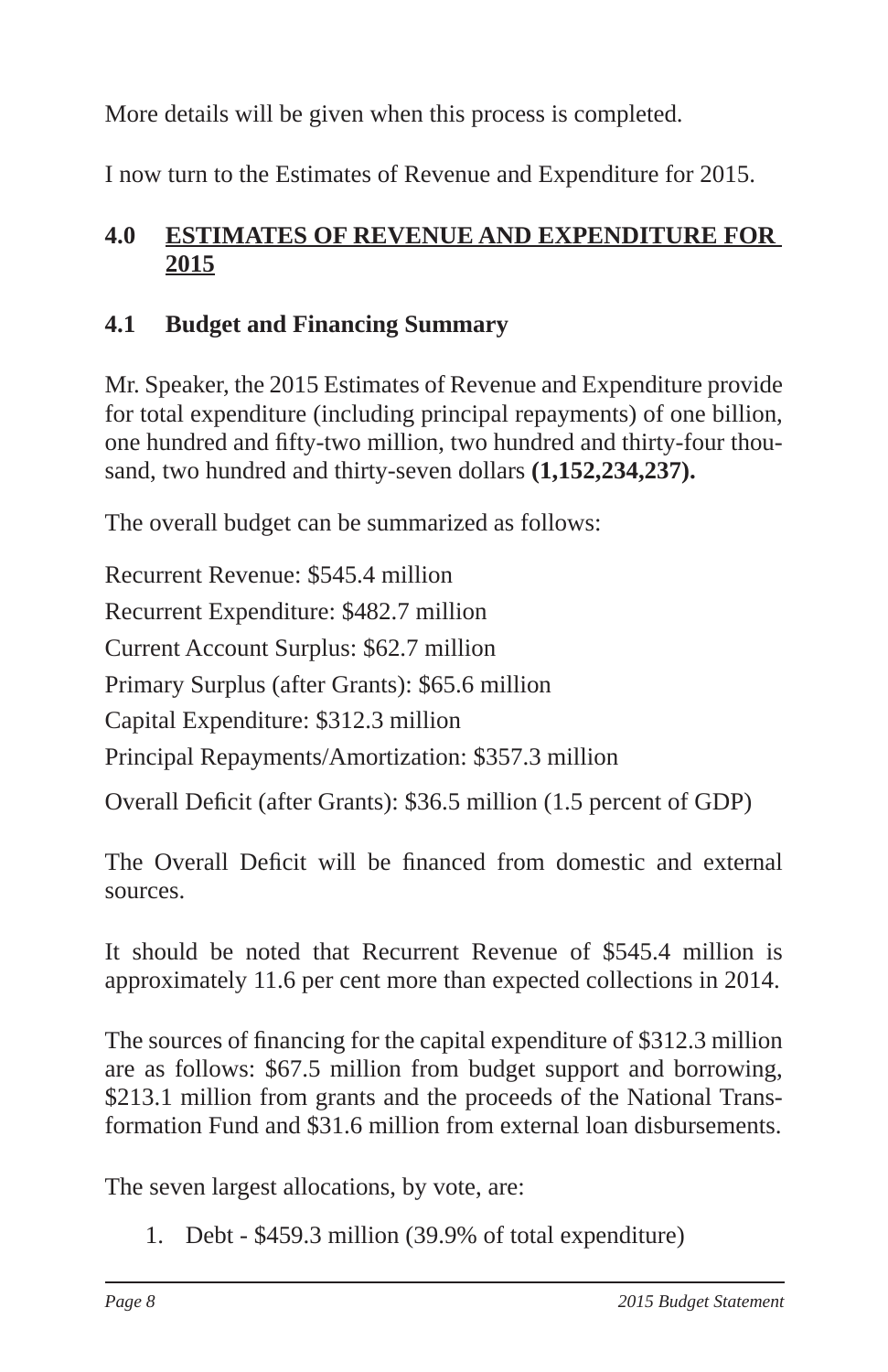- 2. Ministry of Education and Human Resources \$114.1 million (9.9% of total expenditure)
- 3. Ministry of Finance and Energy \$90.3 million (7.9% of total expenditure)
- 4. Ministry of Youth and Sports \$67.5 million (5.9% of total expenditure)
- 5. Ministry of Health \$64.0 million (5.6% of total expenditure)
- 6. Ministry of Works \$58.8 million (5.1% of total expenditure)
- 7. Pensions and Gratuities \$48.4 million (4.2% of total expenditure)

More details are available in Annex VII.

## **5.0 MAINTAINING FISCAL DISCIPLINE**

#### **5.1 Introducing Fiscal Responsibility Legislation**

Mr. Speaker, attracting investment (local and foreign) so vital for job creation requires fiscal and debt sustainability. For this reason, our Government has made getting our Nation's fiscal house in order, our top priority.

Subsequent to the announcements of major fiscal measures in the 2014 Budget, our Government secured parliamentary approval for many of these measures and we are proceeding with these measures, with staggered implementation dates.

The 2015 Budget represents the second year of the Homegrown Programme and is consistent with our obligations set out in the Letter of Intent with the IMF. This Letter has been widely circulated since July of this year.

I will not repeat those obligations here except to reiterate that Grenada intends to meet its obligations under the Programme.

Throughout our engagement with our Social Partners and citizens, the question has been posed, how do we safeguard the gains of the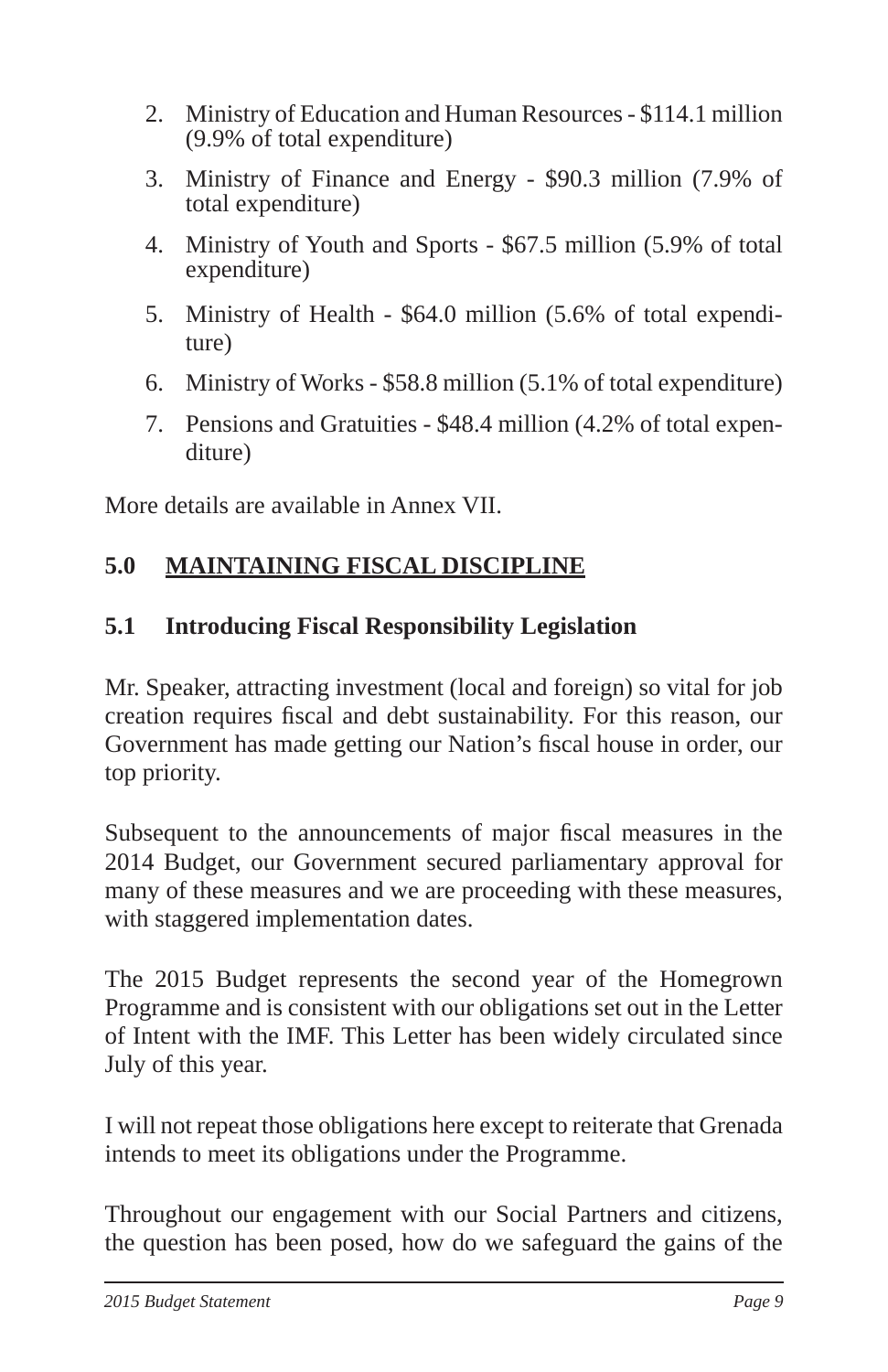Homegrown Programme such that we do not have to repeat some of these painful measures?

Mr. Speaker, we have heard this concern.

As a consequence, the Committee of Social Partners agreed to establish a Monitoring Committee including all Partners and the ECCB. This Committee meets every month to review progress, ask questions and provide guidance.

Very shortly, our Government intends to submit Fiscal Responsibility legislation to Parliament. This law is essentially an expenditure rule.

This unprecedented step of Fiscal Responsibility legislation is a very important development and is intended to ensure that throughout the life of the Homegrown Programme and beyond, Government lives within its means.

The draft Fiscal Responsibility Bill has been in circulation among the Social Partners and other key stakeholders for feedback prior to its finalization and submission to Parliament.

# **5.2 Stronger Oversight of Statutory Bodies**

Mr. Speaker, the era of statutory bodies operating without strong oversight and direction from central government is over.

Under the recently enacted Public Finance Management Act, new protocols have been introduced in this regard. Furthermore, Cabinet recently approved several recommendations from a strategic review of statutory bodies completed earlier this year.

It is imperative that the entire public sector, not just central government, gets its financial house in order.

# **5.3 Expenditure Reduction**

# *Attrition Policy* (Personnel Expenditure)

In August of this year, Cabinet approved the Attrition Policy for the Grenada Public Service, with immediate effect.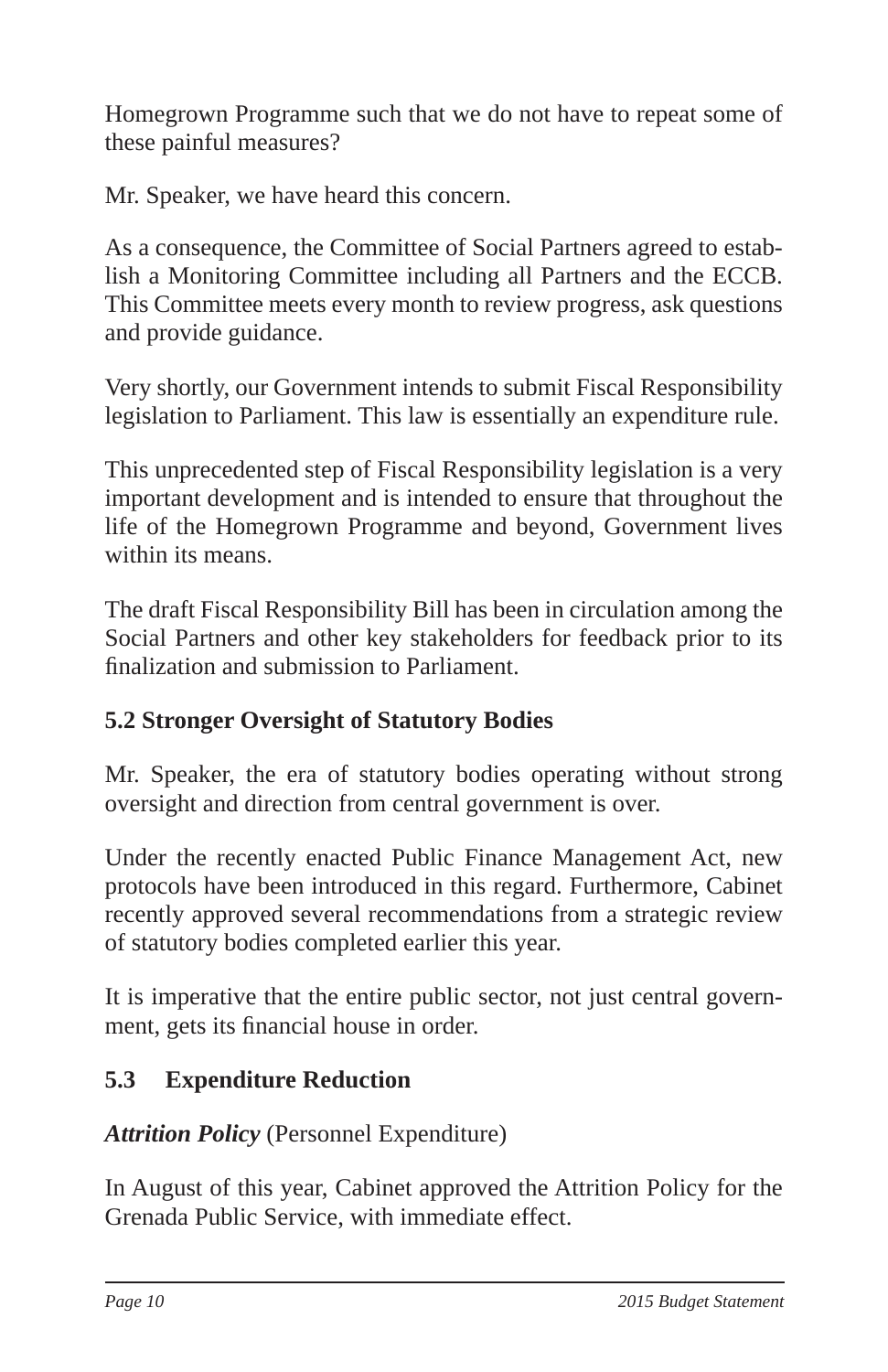As a first step, in the implementation of this Policy, Government committed itself to abolish 90% of all truly vacant posts. Cabinet has now formally abolished these positions. As a consequence, the 2015 Budget provides for 5,181 positions (4,917 permanent; and 264 unestablished) compared with 5,603 in 2014 (5,339 permanent; and 264 unestablished) - a net reduction of **422 posts.**

A summary list of the 425 positions abolished across the Public Service can be seen in Annex VIII.

*Waste Reduction* (Non-personnel Expenditure)

For the first 10 months, Government saved \$4.6 million broken down as follows:

Electricity (\$2.5 million); Mobile telecommunications (\$901,000); Fuel (\$365,654.66); Water (\$554,714.86); Overtime (\$218,874.84); and International Travel (\$554,714.86).

We are now moving to implement new arrangements for fixed line and internet communications. The Unified Communications System utilizing the Internet Protocol phones will significantly reduce the cost of telecommunications services to the Government. This savings could be as high as 70% (about \$4 million per year).

We will also pursue more energy efficient initiatives.

# **5.4 Improving Tax Administration**

Mr. Speaker, during this year, our Government commissioned independent reviews of our current tax policy and tax administration in both Inland Revenue and Customs.

*Reorganized Inland Revenue Division*

Mr. Speaker, we have heard the requests of our people for a more customer-friendly, transparent and efficient service; and we are putting plans in place to address those concerns.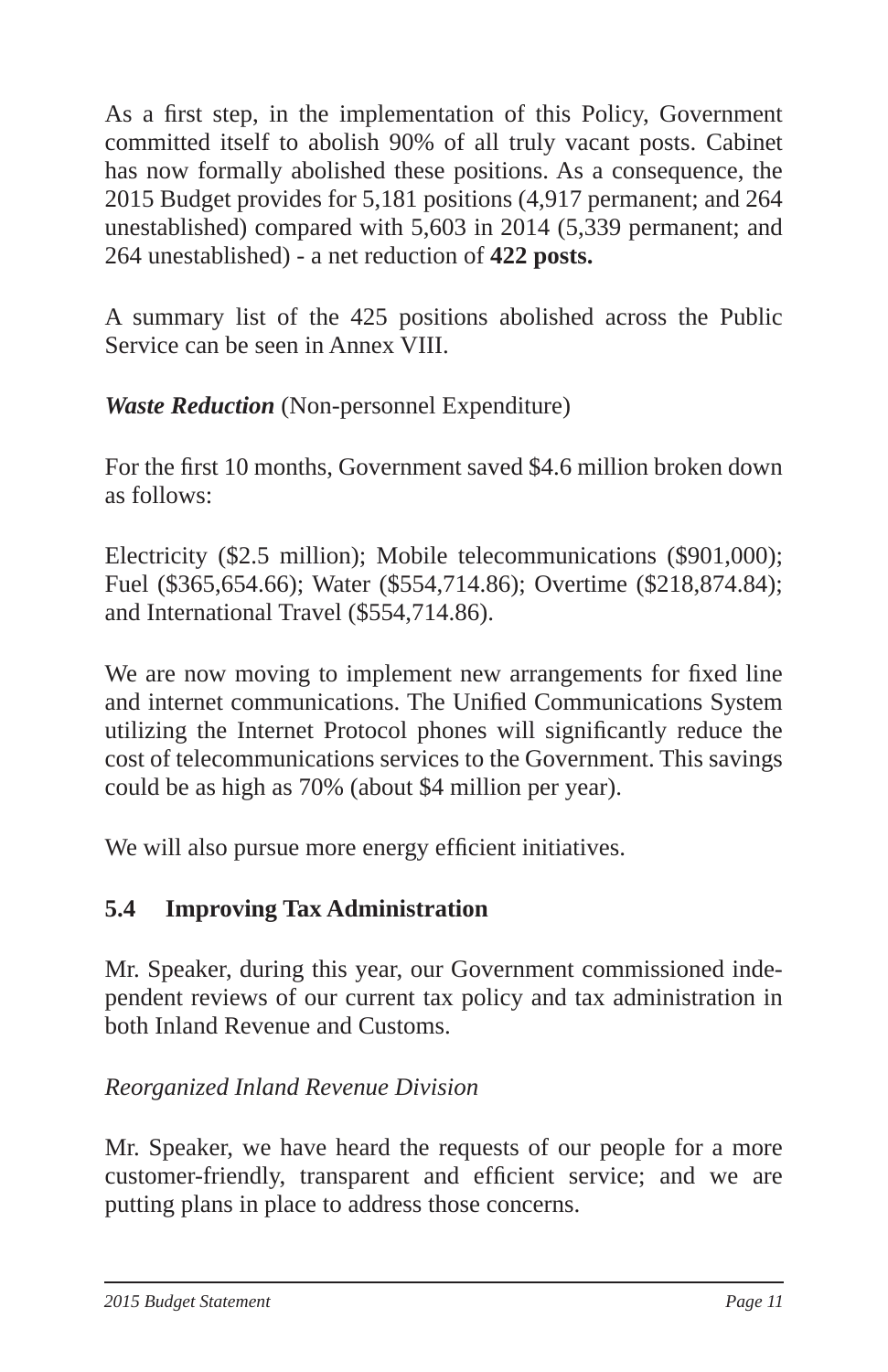The Inland Revenue Division will be restructured to reflect a modern tax administration service.

## *A New Tax Administration Act*

As part of our drive to strengthen tax administration, especially at the Inland Revenue Division, Government will soon introduce a Tax Administration Bill in Parliament; even as we enact several amendments to ensure that traditional loopholes in the system are closed.

#### *Closing Loopholes*

Mr. Speaker, the following amendments will be made to effectively close some current loopholes

- Limit deductions for motor vehicle operating expenses and travel expenses to restrict them to business use
- Pool and ring-fence unincorporated business income and rental property income so that losses in each of these categories cannot be set off against other types of income such as personal income tax
- Require that deductions for interest and other overhead expenses incurred to earn foreign-source income be deducted only against foreign-source income
- Introduce accelerated depreciation allowances as the main income tax incentive for investment.

Mr. Speaker, these adjustments will be effective for tax year 2015 not 2014. The current regime will be maintained for income tax returns for 2014. However, these announcements are being made now to give the business community ample time to adjust.

## **6.0 INVESTING IN OUR PEOPLE AND PROTECTING OUR VULNERABLE**

#### **6.1 Education and Human Resource Development**

Mr. Speaker, Grenada's long term viability requires a revamped and relevant education system.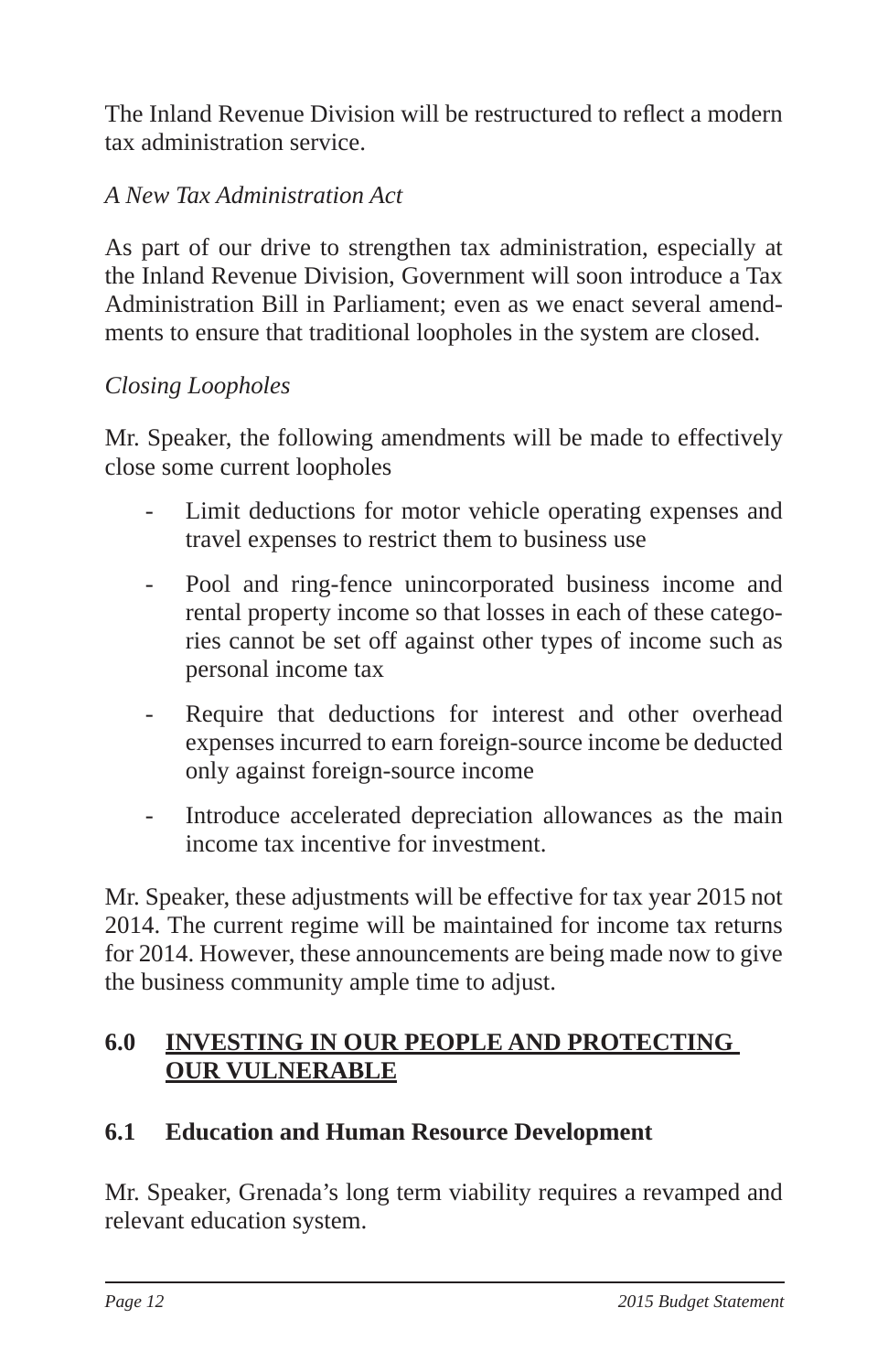In 2015, the investment in Education will be \$114.1 million.

We are aware of the weaknesses in administration at the Ministry of Education, and in collaboration with the Minister and the Permanent Secretary, we are working aggressively to address those.

I have been assured by the Minister of Education that steps are being taken to ensure that the issue of late payment to temporary teachers due to red tape becomes a thing of the past.

We will also address issues at T.A. Marryshow Community College, with a view to ensuring effective administration and optimal results from our students.

Government will support our Nation's teachers with training opportunities and scholarships. Of particular focus will be raising the national competency levels in English and Mathematics.

The Schools Rehabilitation Programme will continue with major work on the following schools:

- GBSS Expansion
- TAMCC Science Laboratory
- Mac Donald College Expansion
- St. Mary's R.C
- Woburn Methodist
- St. Patrick's Anglican

The National Training Agency is working with eight centres, including NEWLO and Police Training School to have them certified to deliver certain training programmes.

A recent skills survey undertaken by the Authority, indicate that many of our tradesmen and women have no formal certificates for their occupation. This issue is being addressed, as it can limit their opportunities for certain projects and their ability to offer their services outside of Grenada.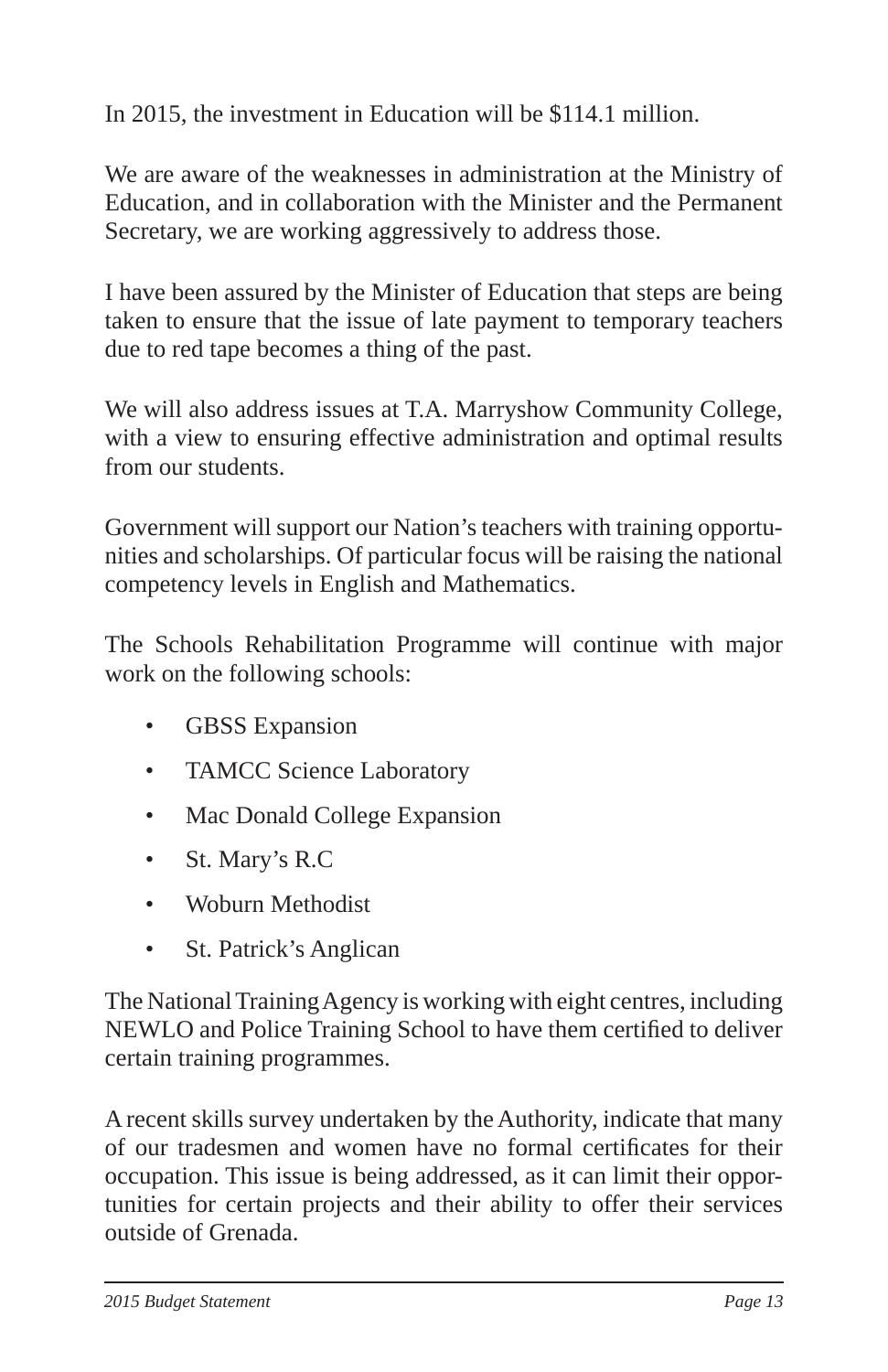# **6.2 Youth and Sports Development**

Mr. Speaker, our Government understands that if we do not take care of our youth, our Country has no future.

In 2015, the priorities will include:

- Continuation of the New Imani Programme to a ceiling of three to four thousand young people
- Implementation of the National Youth Policy Action Plan and a continuation of a number of projects aimed at youth development.

In respect of sports, the priorities will include

- Lighting of the National Cricket Stadium
- Lighting of La Sagesse Playing Field, and other facilities around the island
- Upgrading of Cuthbert Peters Park (already started)
- Upgrading of the Alston George Park, St. Mark's (already started)
- Expansion of the Youth Development Centre (already started)

The lighting projects will be done with support from the National Lotteries Authority.

An allocation of \$500,000 has been made for the Young Entrepreneurs Fund.

A provision of \$500,000 has been made to continue partnerships with churches on community development initiatives.

This Budget provides \$67.5 million for youth and sport development, of which \$30 million is for the New Imani Programme.

## **6.3 Health Care**

Mr. Speaker, delivering quality health care remains a top priority for Government. Over the past 21 months, we have made some impor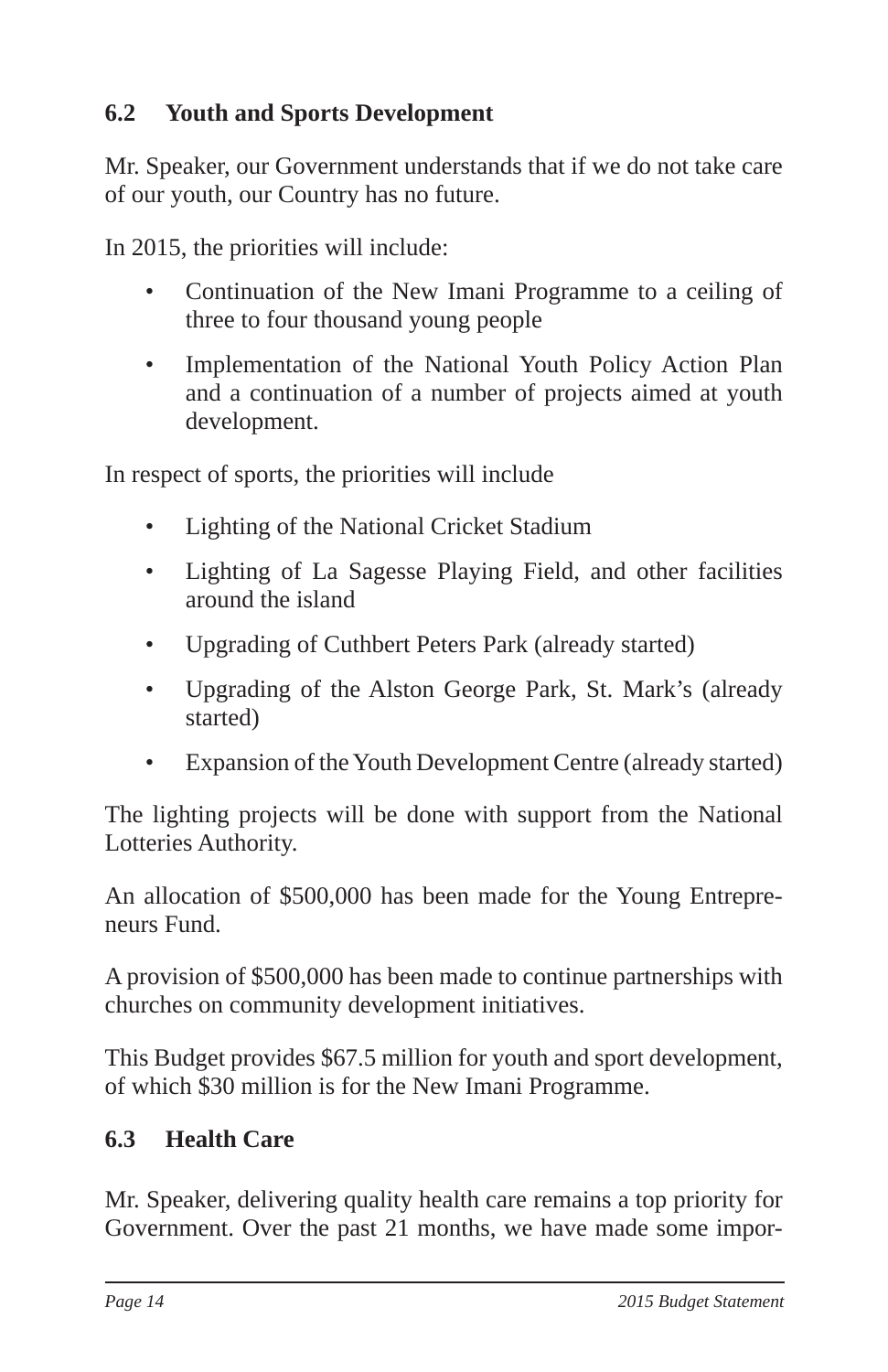tant strides, but much remains to be done. We thank Sister Modeste for her stewardship of this challenging ministry, as we welcome Minister Steele, with his managerial background and skills, to take up the mantle.

We have heard the cry of our people regarding the poor customer service at the Hospital, and we are taking action to address those.

The primary health care programme will be further strengthened as this investment has the potential for the greatest return for health of our citizens. We will continue to promote healthy lifestyles, including buying and eating local.

The recent challenges with the Ebola virus have caused us to install important infrastructure and protocols to better prepare for these unwanted viruses.

In respect of secondary care, Phase II of General Hospital is now underway with work on the Eye Ward, followed by the facility for Accidents and Emergencies.

A new Oxygen Plant has been installed, making oxygen shortages a thing of the past.

The building to house the new X-ray machine at Princess Alice will soon be completed. We note and applaud the partnership to procure this equipment, which included the Benjamin Foundation, GRENLEC and Government.

The construction of the storage tank at Princess Royal in Carriacou has been completed.

We are actively working to establish a state of the art Medical Park that will put us at the forefront of health care and medical tourism in the Caribbean.

We will continue to implement other management changes, and patient care services, as well as continue to explore avenues of training for our practitioners.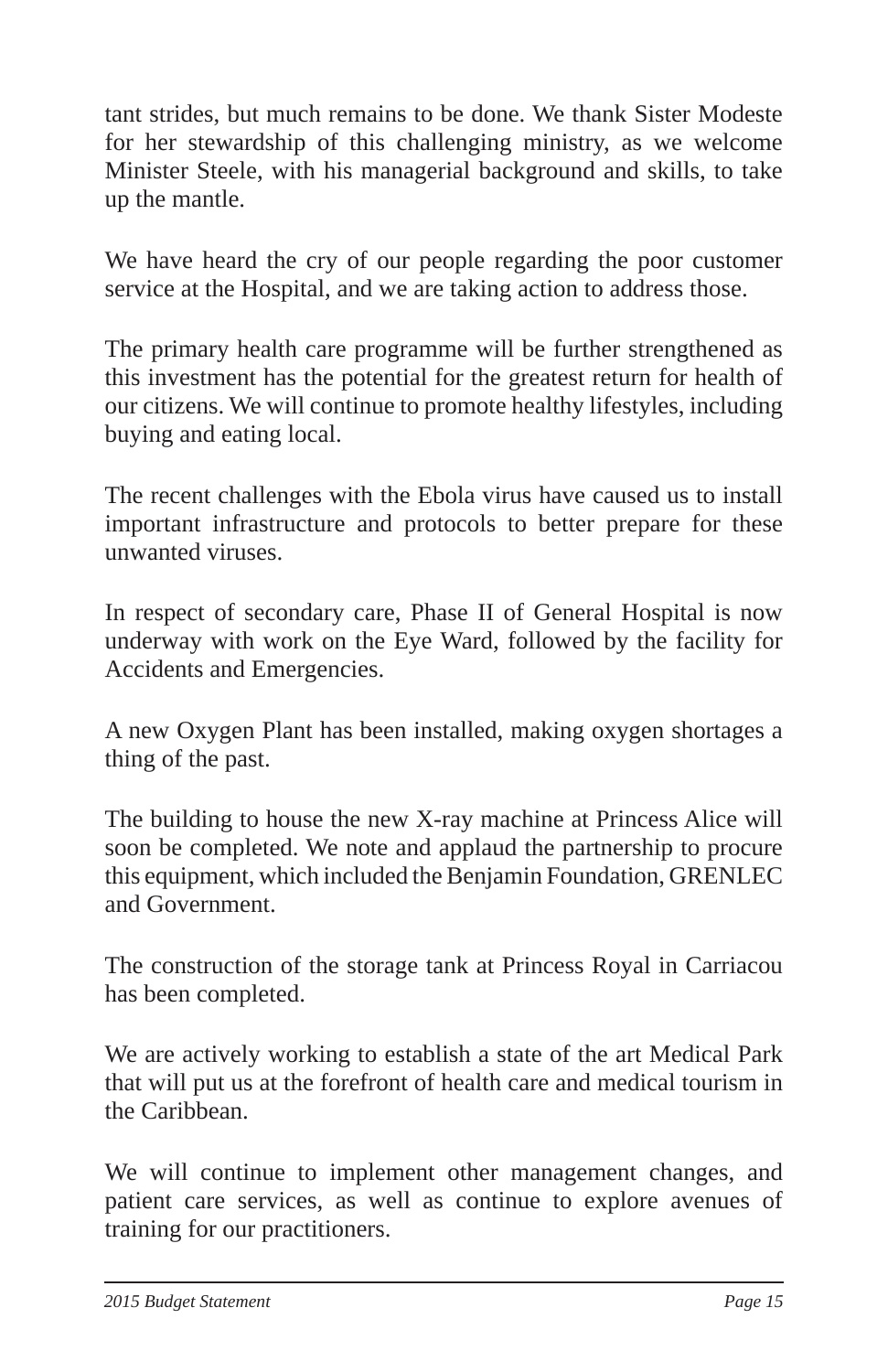The total allocation for Health is \$64.0 million.

# **6.4 Housing And Social Care**

Mr. Speaker, the housing needs of our people are extensive. We hear them every day.

As such, government has rolled out four initiatives to satisfy the housing challenges of our people. Those include:

- an increased allocation from \$5.35 million to \$6 million for Grenada Home Improvement Scheme
- an increase from \$2 million to \$4 million in the allocation for the Soft Loan programme managed by the Housing Authority
- the agreement with the Chinese to provide more low income housing, following the distribution of homes to 350 families in Soubise, Frequente and Mt. Gay. The second phase of the Chinese Housing Programme will provide homes for 650 families, and will be constructed in Beausejour and Frequente in St. George's, Black Bay in St. John's, Diamond, St. Mark's, St. Patrick's and Dumfries in Carriacou.
- The pursuit of public private partnership, which will not only provide hundreds of quality and affordable low and middle income houses, but, like the other initiatives, will see the creation of hundreds of jobs in the economy, and an improved livelihood for our people.

Mr. Speaker, Government expects to spend \$13 million under our flagship safety net programme called "Support for Education, Empowerment and Development "(SEED).

In addition, the Needy Assistance programme has been doubled from \$500,000 to \$1 million. This Programme is in the Prime Minister's Ministry and provides health care, food, transportation and other basic assistance to poor and vulnerable citizens.

The Uniform and Transportation Allowance so badly needed to help our children to secure their education has been increased from \$500,000 to \$800,000.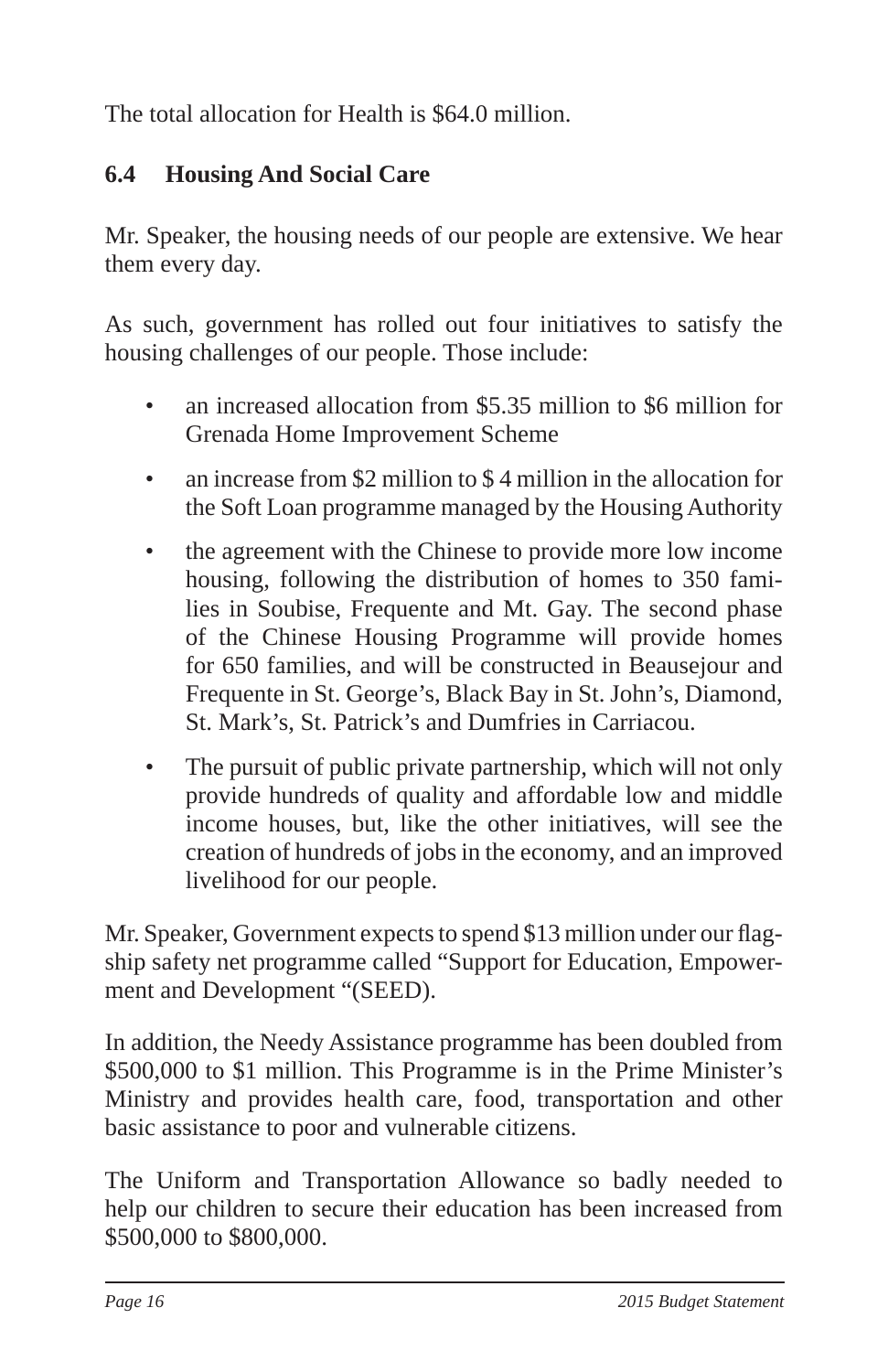The sum of \$3.1 million will be made available to provide our children with a hot meal under the School Feeding Programme.

An allocation of \$100,000 has been made to provide transportation support for students in the outer parishes who attend T.A. Marryshow Community College so that a student's success or failure cannot be attributed to his or her ability to get to and from school.

Mr. Speaker, in partnership with the Government of the Bolivarian Republic of Venezuela through the Petrocaribe Agreement, a new LPG Plant will be commissioned at Queen's Park. This Plant will allow Government to offer a lower price for LPG (Cooking Gas).

At long last, the Grand Bacolet Juvenile Rehabilitation Centre has been completed and will be officially opened early next year. Its operation will also facilitate the implementation of the Juvenile Justice Act. The Centre will provide second chance opportunities to our young offenders, who will not only receive counseling services, but also skills and job training services. This will help to facilitate their smooth and successful re-entry into the job market, and their overall re-incorporation into society.

When it opens its doors, the Juvenile Rehabilitation Centre will also provide long term jobs and opportunities for our social work professionals and other support staff.

The total allocation for Housing and Social Development is \$35.9 million.

# **7.0 CREATING JOBS**

## **7.1 Improving the Investment Climate**

Mr. Speaker, Government is increasing its efforts to improve the investment climate.

It should be noted that although Grenada's overall ranking fell in the 2015 Doing Business Report, Grenada's ranking on trading across borders actually improved from 61 to 51 out of 179 countries. Indeed,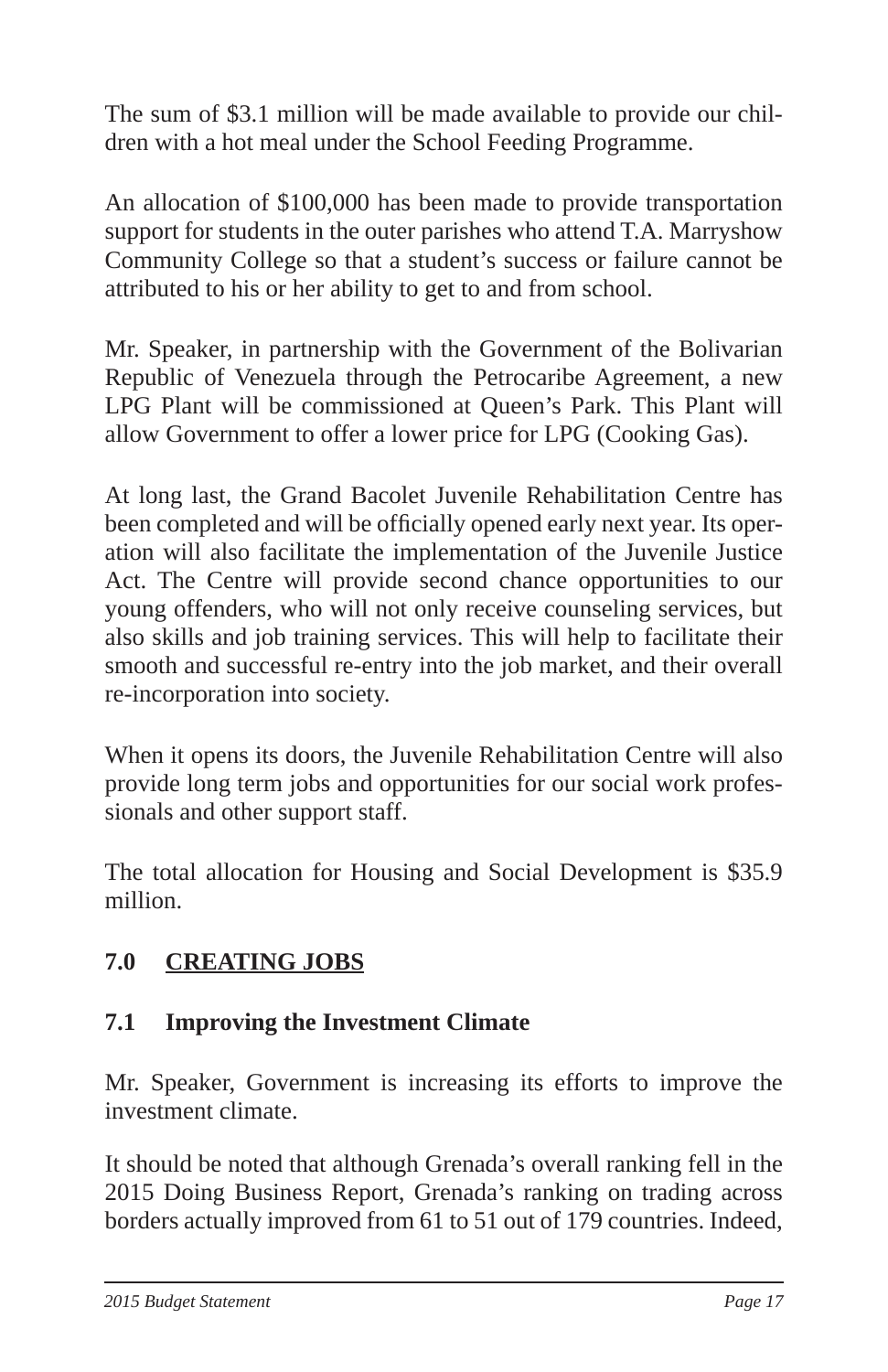Grenada is ranked second in the OECS and third in CARICOM in this category.

Grenada's Ease of Doing Business Ranking is shown in Annex X.

We will continue to take steps to improve our ranking.

Two weeks ago, the House of Representatives passed a new Investment Act, replacing the Investment Promotion Act of 2009, which was never brought into force. The reasons for it not being brought into force by the previous Administration remain unclear.

We also passed a new Customs Act.

We will soon enact Fiscal Incentives legislation to give effect to the Investment Bill and provide better oversight for monitoring of the concessions by Inland Revenue and Customs.

Thereafter, we will restructure the Grenada Industrial Development Corporation in line with the requirements of the new Investment Act.

During the first six months, we will also pass new insolvency legislation and replace the 1909 winding up rules which are still on our books.

With the above actions, we are confident that our Doing Business ranking will improve considerably.

# **7.2 Citizenship By Investment Programme**

Given the importance of the Citizenship By Investment Programme and the expectations for the 2015 Budget, additional marketing agents have been appointed and additional projects will be undertaken, including:

1. NOIL, Inc. Alternative Energy. This US \$10 million Project will see the construction of industrial and residential solar energy systems to help reduce the cost of electricity for Grenadians.

The Project will generate 20 construction jobs and 35 permanent jobs.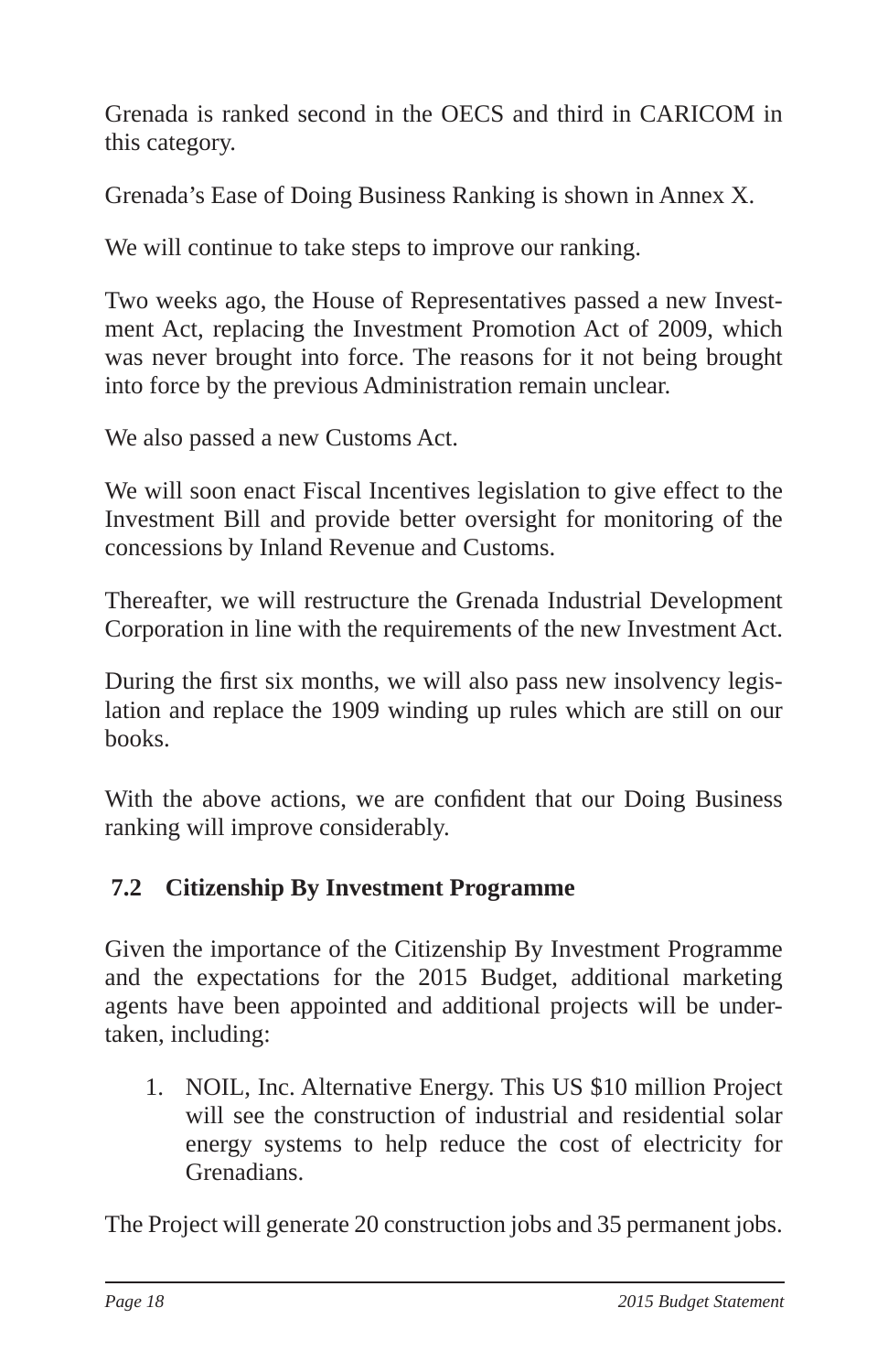- 2. Levera Resort Development. This US\$60 million project will increase room stock in our tourism sector but will also positively impact agriculture. It will generate 50 construction jobs and 60 long term jobs.
- 3. The Point at Petite Calivigny. This US\$8 million investment will be a world class residential club. It will generate 100 construction jobs and 40 long term jobs
- 4. The Sanctuary at Fiji Beach. This US\$6 million project will be located in L'esterre, Carriacou and will generate 60 construction jobs and 40 permanent jobs.
- 5. Grand Harbour Waterfront. This US\$40 million luxury waterfront apartment project will generate 100 construction jobs and 95 long term jobs

Mr. Speaker, in order to safeguard Grenada's image and insulate us from criminals, we have engaged the services and support of private due diligence service contractors, international governmental partnerships and our own Financial Intelligence Unit.

The total number of jobs under the CBI programme for 2015 is estimated to be 690.

## **7.3 Agriculture and Fisheries**

Mr. Speaker, the growth and development of our Agriculture is essential for our economic salvation.

For 2015, we will pursue the following priorities:

- 1. Implementation of the Food and Nutrition Security Policy and Action Plan - \$100,000.
- 2. Supporting investments in Root Crops, Fruit Tree Crops, Nutmeg, Cocoa and other High Demand Crops, including sour sop and banana- \$700,000
- 3. Supporting Investments in Irrigation Expansion and Protective Agriculture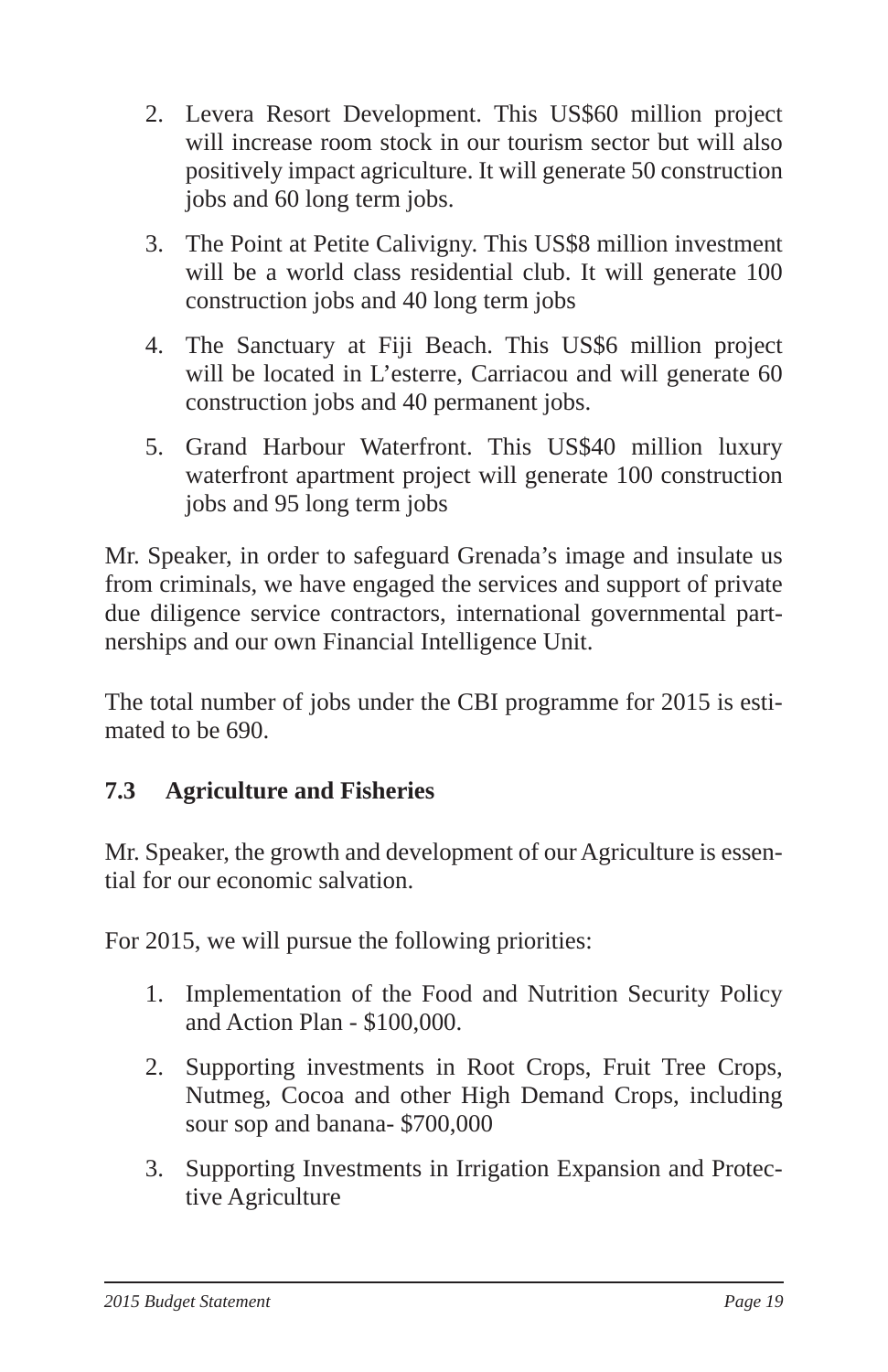- 4. Increase Livestock production poultry, pigs, small ruminants, cattle and bees
- 5. Fighting Praedial Larceny \$500,000
- 6. Supporting Land and Forestry Management
- 7. Commercialization of government estates
- 8. Facilitate the obtaining of land titles and surveyors' licenses, in an effort to heed the cry of some of our citizens
- 9. Improving Fisheries Management support for the implementation of the fisheries and ocean governance policies; expand Marine Protected Areas and improve their management; and support fisher folk in the area of Quality Assurance and Value Addition.
- 10. Climate Change Adaptation and Biodiversity Projects with the support of the German Government and UNDP – \$2.2 million

In 2015, the Marketing and National Importing Board intends to almost double its purchases from farmers while offering higher prices. It will also aim to increase exports by at least \$1 million, while it provides for a more reliable supply of produce and more stable prices for farmers.

The total allocation for Agriculture and Fisheries is \$39.1 million including \$29.7 million for capital projects. This sum is \$10.3 million higher than 2014.

# **7.4 Tourism and Culture**

Tourism is Grenada's largest source of foreign exchange with tourist expenditure estimated to be, on average, \$350M each year over the past ten years. This sector is estimated to generate direct employment for about 5,000 persons.

Mr. Speaker,

For the first nine months of this year, arrivals grew by 16.4 percent. The major reasons for this dramatic improvement include the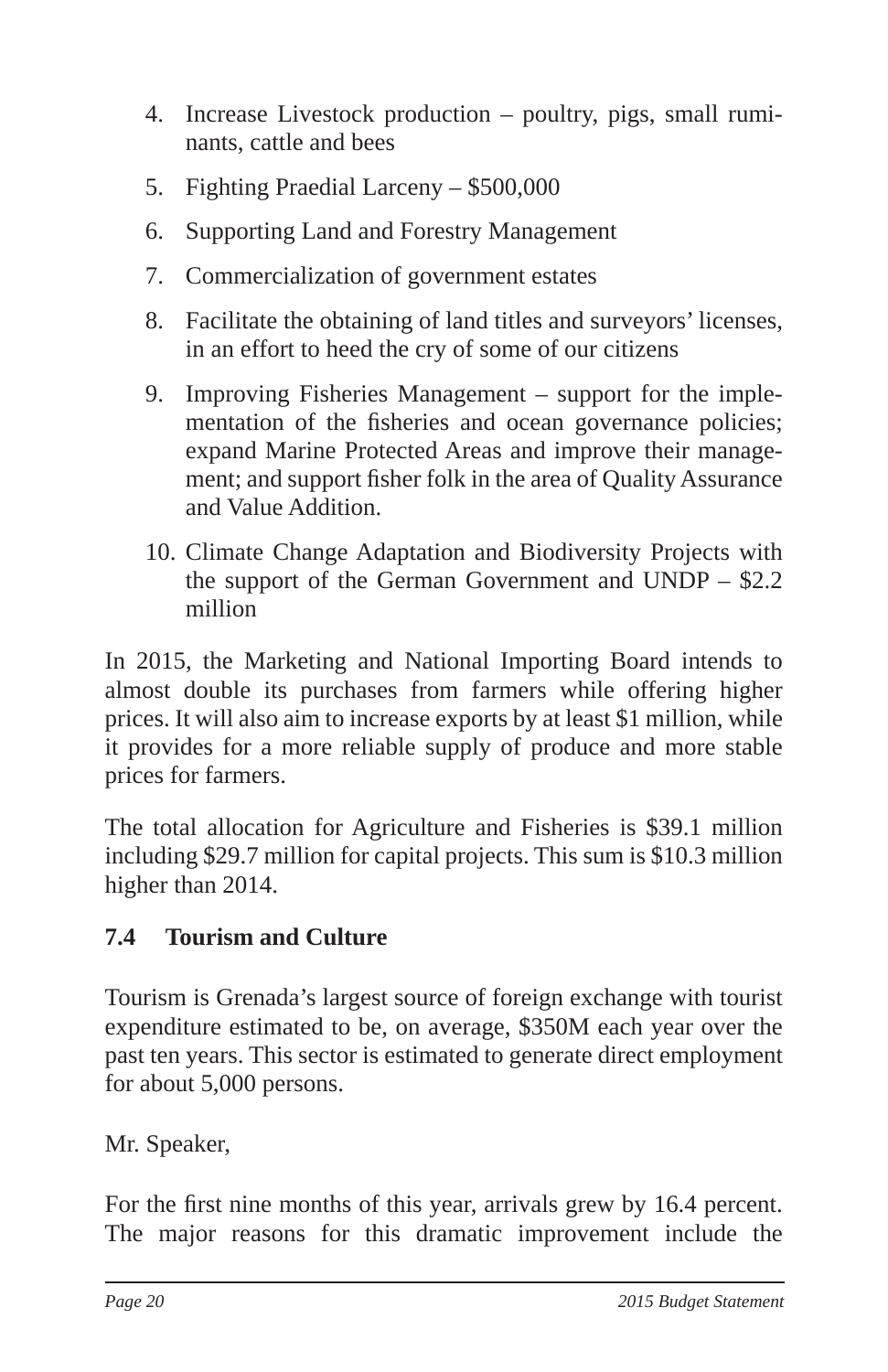opening of Sandals Resort, improved airlift, and some very aggressive marketing by the newly established Grenada Tourism Authority.

Unlike the previous Administration which debated and delayed, we moved ahead and launched the Grenada Tourism Authority in January of this year.

Grenada's new brand, Pure Grenada: The Spice of the Caribbean, has proven to be invaluable.

The Caribbean Premier League and the Bangladesh Tour of the West Indies brought otherwise unaffordable, significant brand awareness and advertising of Grenada in more than 20 countries worldwide.

Of course, the England-West Indies Test Match in April will also be a major boost. With at least 2,000 visitors expected during that period, the GTA has reintroduced the Homestay Programme.

Mr. Speaker, since the return of the NNP Administration, Grenadians again have the privilege to watch international cricket, in all formats, played right here in Grenada.

Government will continue to increase airlift to Grenada. Earlier this month, we welcomed Condor, a direct service from Germany. Next month, American Airlines will commence a daily service from Miami.

In terms of attraction sites, the trails at Grand Etang will be upgraded, and Phase II of the Centennial Park will be completed.

Other attractions and tourist sites will also be commercialised.

Several major infrastructural works are planned at the Maurice Bishop International Airport including: Upgrading of the Runway Lighting System, Procurement of Air Traffic Control Equipment, and Airport By-Pass Road.

On the sister isle of Carriacou, Government has decided to locate the new airport at Dumfries. This new facility will provide for night landing and will be capable of receiving LIAT's ATR 72 aircrafts.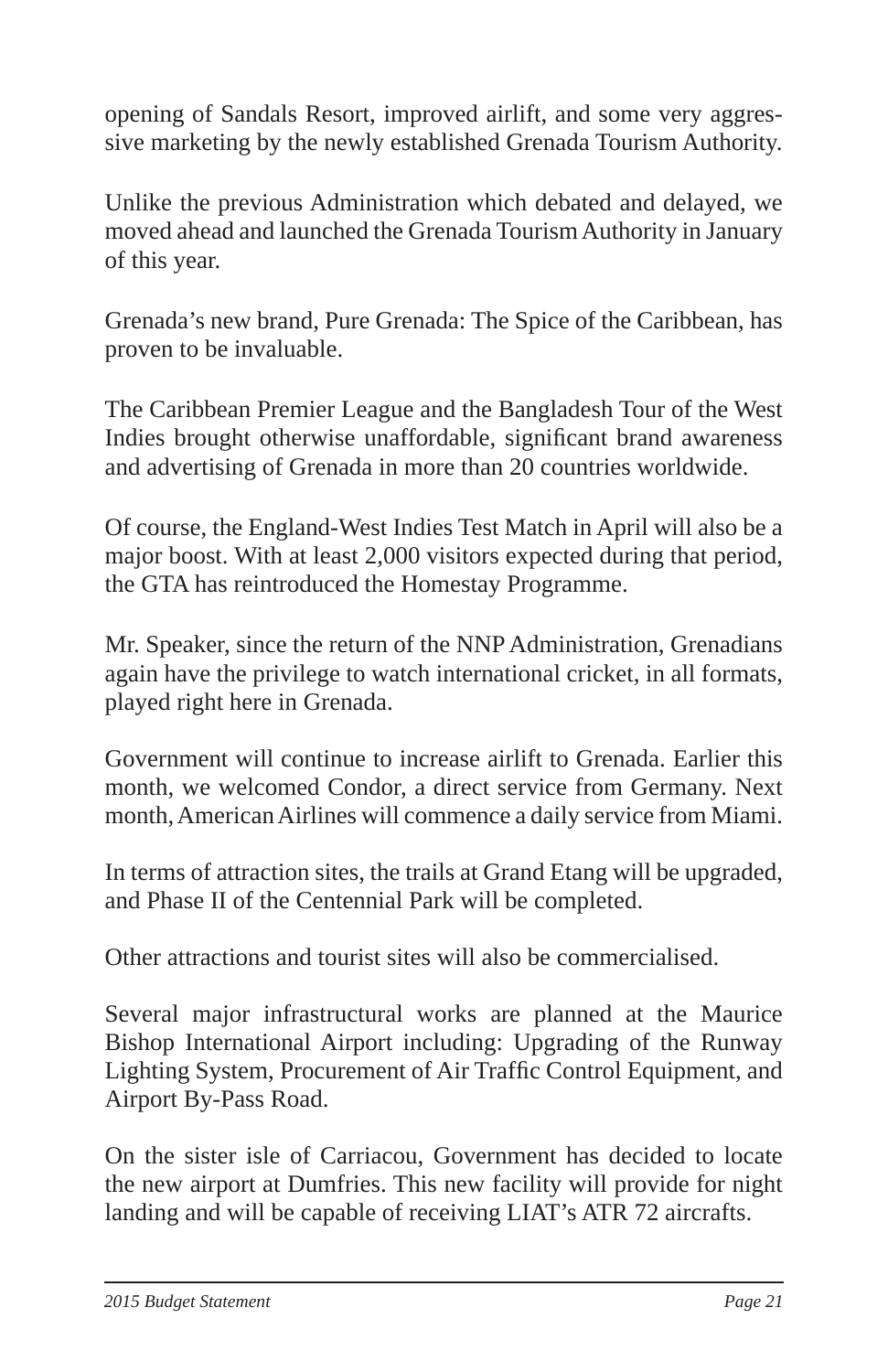Meanwhile, we move forward with private sector plans to upgrade the existing airport facility in Carriacou, refurbishing the runway and providing for safer and more efficient travel.

In respect of hotels, work is about to commence on two major hotels – Silver Sands and Riviera, as well as expansion of the Port Louis facilities.

The total allocation for Tourism is \$26.3 million, with approximately \$20 million of that to be placed under the management of the Tourism Authority.

Before I move on, I wish to again thank Minister Otway-Noel for her energetic leadership of this vital sector over the past 21 months.

In the area of Culture, legislation will be passed to establish the Film Commission and move forward with the development of a film industry.

# **7.5 Energy Development**

Grenada will continue to pursue cooperation arrangements with Trinidad and Tobago and other countries for joint development and eventual exploration and exploitation.

As we have consistently articulated, the price of electricity in Grenada is among the highest in the world and is stifling growth and job creation.

Early next year, Government will enact legislation for a new Electricity Supply Act that will promote renewables among households, hotels and other businesses. There will be a strong focus on communities' access to renewables such as Solar PV to help lower the high costs of energy.

Tenders for the Carriacou Wind Energy Project were opened last week and construction is expected to start next year.

Government will receive external grant support to prove resources for geothermal energy, before entering into licensing arrangements with interested developers.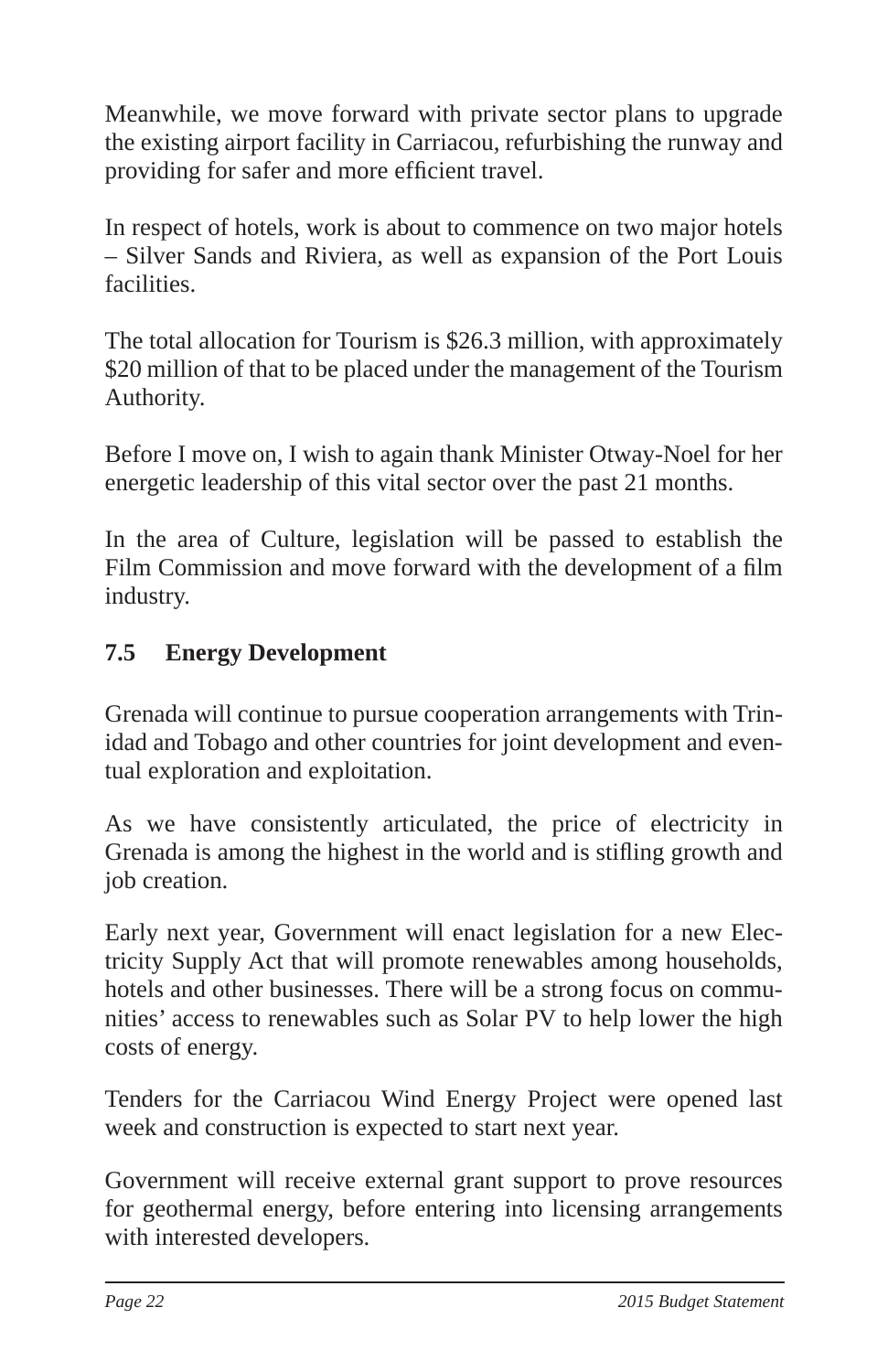## **7.6 Information Communications Technologies (ICT)**

To foster the development of ICT and IT enabled services as drivers for employment and entrepreneurship and economic growth, the following initiatives will be undertaken under the Caribbean Regional Communication Infrastructure Programme:

- 1. The design of a broadband network with high bandwidth to help Government deliver faster and better services to citizens;
- 2. Skills assessment of the labour market to develop programmes to meet the labour market requirements for ICT;
- 3. Business Incubation Grants to encourage and support the development of small business in IT enabled services, thereby promoting employment opportunities.

Government has engaged the services of Multi-Group Relationship Management (MGRM), a well reputed and world class ICT firm from India, with offices in 52 countries, to advise on a unified communication system and Government IT Platform. In this regard MGRM will continue the engagement commenced by the Waste Reduction Committee with the providers of telecommunications services to secure reductions in telecommunications charges.

In support of Government's waste reduction thrust, plans are proceeding for the operation of a paperless Cabinet. Already fifteen laptops have been procured through the support of International Telecommunication Union.

I am pleased to report, as per our promise coming into office, Government is now in negotiations with the Government of Venezuela for the provision of laptops and/or Tablets for our students across the Tri-island state. We intend to fully deliver on our promise to ensure that our students can access the Information superhighway, and thus be highly competitive on the world stage.

Government, under the banner of OECS and CARICOM, will be engaging all telecommunication providers licensed in Grenada, to ensure that any action including mergers or acquisitions do not diminish competition, and in particular, will not negatively impact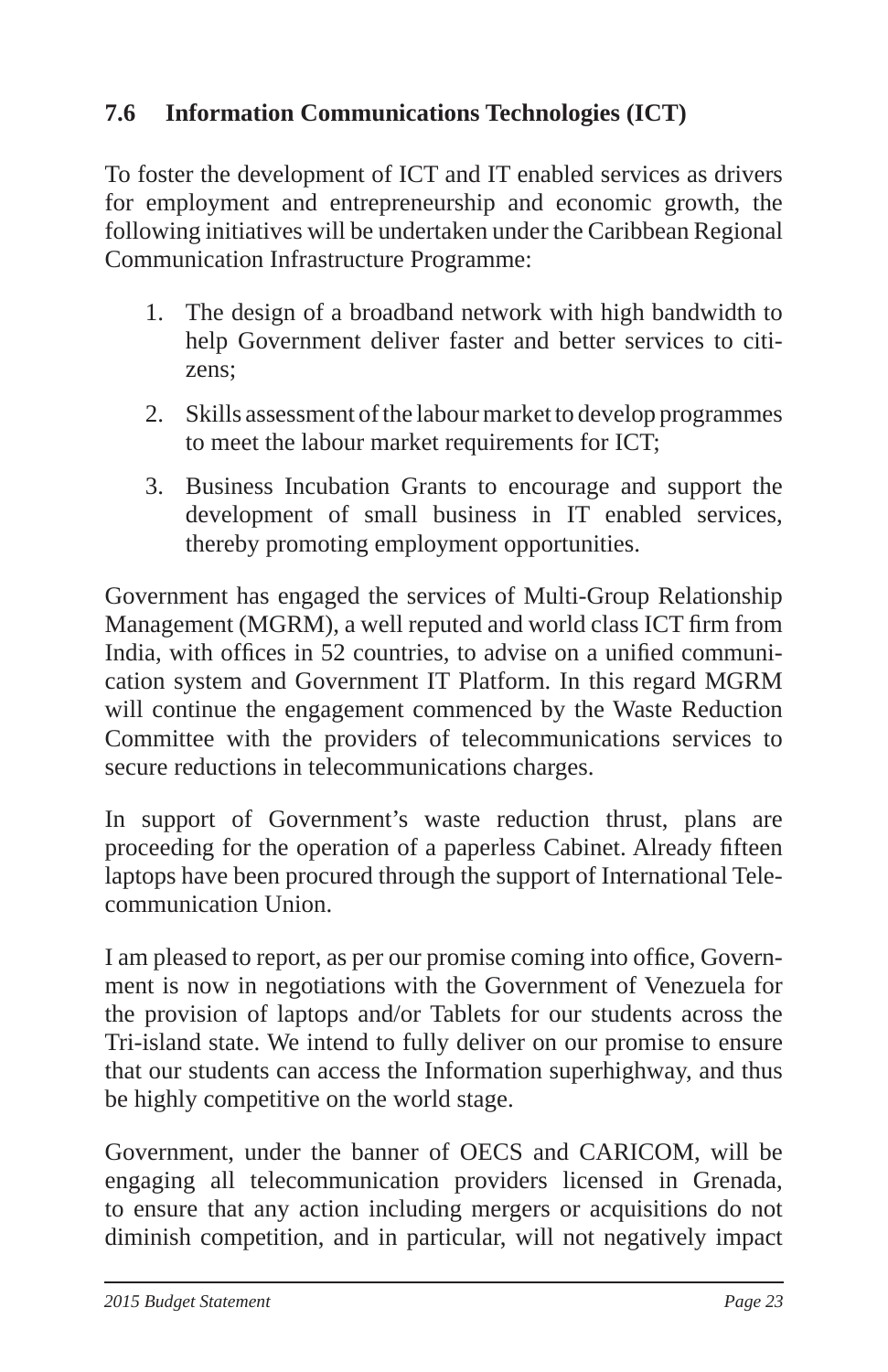the downward drive of prices of telecommunication services, nor inhibit the establishment of new and smaller entities entering the market with new services.

Grenada currently holds the Chairmanship of the Council of Ministers of ECTEL and is therefore required to play a major role in this process to protect consumers of the sub-grouping in particular, and the wider region in general.

# **7.7 Trade and Export Development**

The value of Total Exports for the first nine months of this year was \$631.9 million, an increase of 9.3 per cent over the same period last year. This is good news.

One of the key challenges facing our manufacturers is their inability to meet the standards for the export market. With funding support from the CARICOM Development Fund, the Division of Trade and the Grenada Bureau of Standards will work with selected businesses to have them certified to international standards.

In 2015, the major focus is on increasing exports especially in the markets in which CARICOM has signed trade agreements such as Venezuela, Cuba, Dominican Republic, Costa Rica and the European Union.

CARICOM hopes to conclude negotiations with Canada on a new Free Trade Agreement.

Government, in collaboration with the private sector, will continue the Buy Local Campaign.

## **7.8 Support for Small Business Development**

Mr. Speaker, since the launch of the Small Business Development Fund in September 2013, 200 loans have been approved and 184 loans have been disbursed for a total disbursement of \$2.4 million.

To date, about 600 jobs have been created from these loans.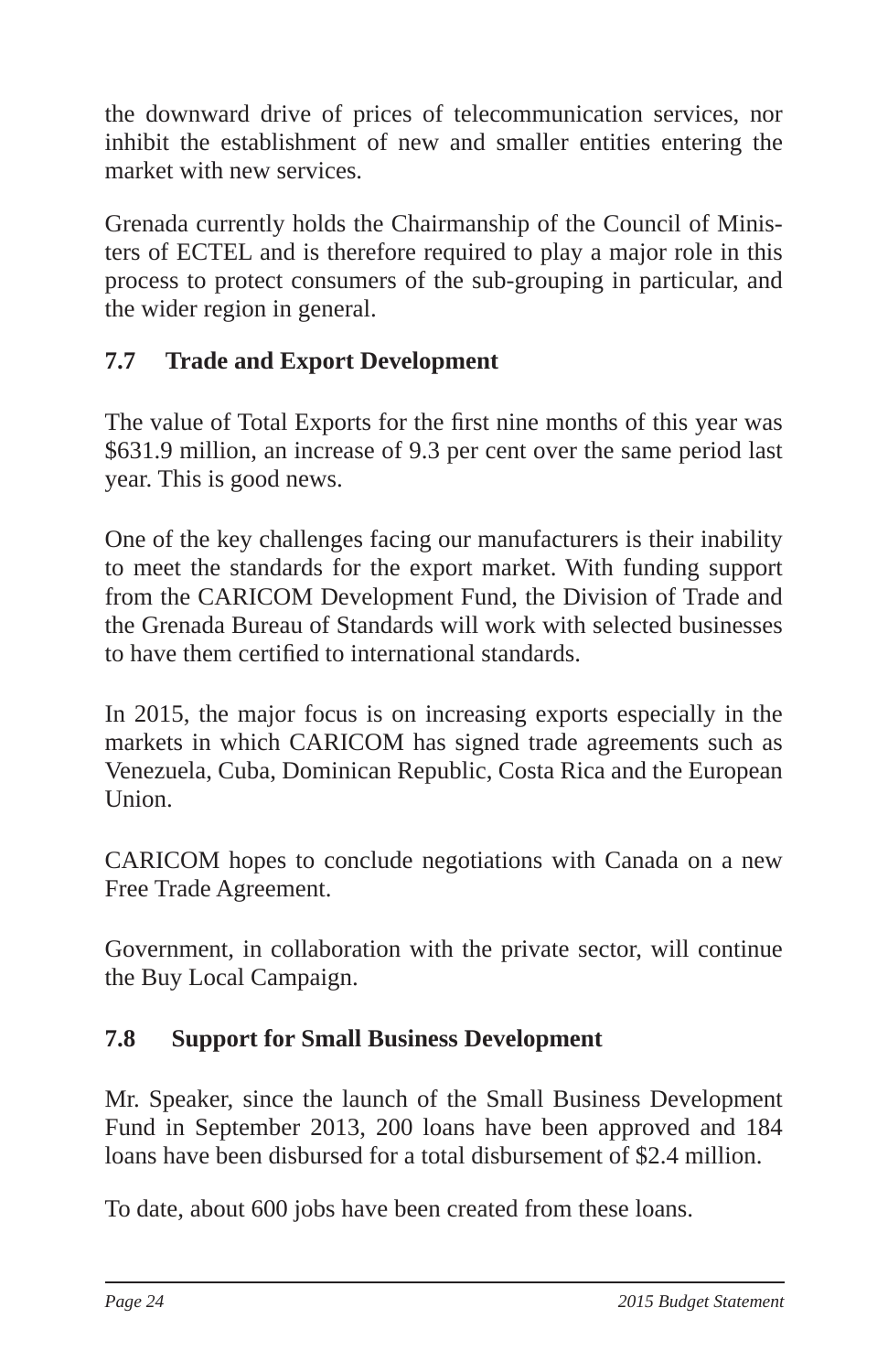For 2015, the allocation for the Fund has been doubled to \$4 million.

We anticipate as many as 1,000 jobs will be created.

The GIDC Small Business Centre aims to help at least 15 small and medium enterprises to commence operations and to train 175 entrepreneurs.

To ensure, a better enabling environment for small business, Government will bring a Small Business legislation to Parliament next year.

# **7.9 MAJOR GOVERNMENT PROJECTS**

Mr. Speaker, this Budget provides \$312.3 million for Government's capital programme in 2015.

I now present some of the major projects that will put thousands of our people back to work; thus helping them to provide for their families.

## *National Athletic and Football Stadium*

With the support of the People's Republic of China (PRC), work on the Athletics and Football Stadium is progressing well and is expected to be completed by August 2015.

The total cost is estimated at \$65 million.

This Facility will become a prized asset for our sports tourism product.

#### *Grenada House of Parliament*

This Project has commenced with the earthworks using a local contractor.

In addition to the grant from the UAE, Grenada has now secured US\$5 million from the Government of Mexico, to proceed with the Project beyond Phase II. It is estimated that 50 jobs will be created through this project, which should be completed at the end of 2016.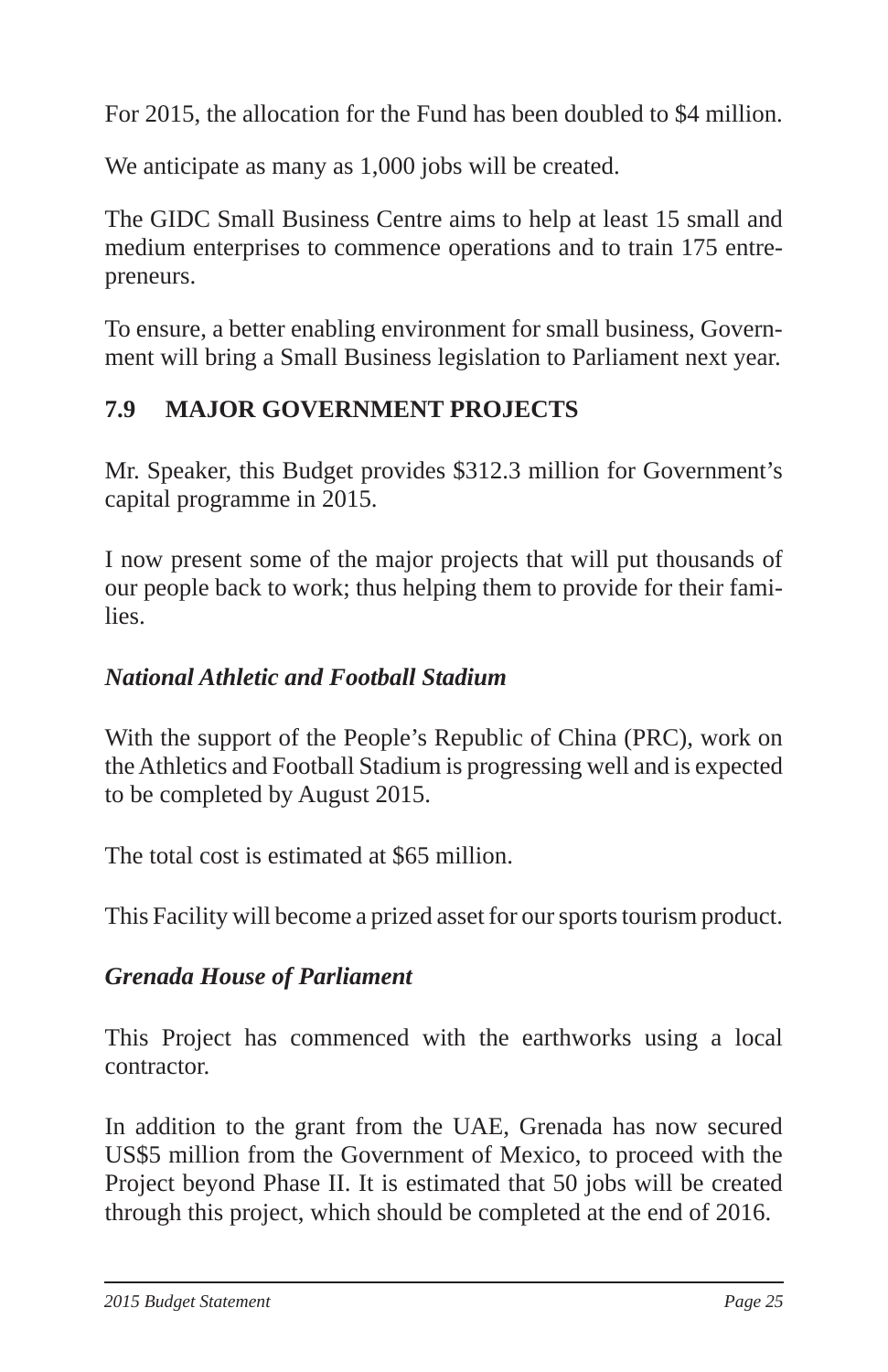# *Market Access and Rural Enterprise Development Project (MAREP)*

The list of successes for 2014 can be viewed in Annex XI.

For 2015, the priorities are:

- Vocational Skills Training (VST) for 400 rural youths at a cost of EC \$1,000,000.
- Financing of forty (40) community projects under the Rural Investment Fund (RIF) at a cost of \$800,000.
- Make available to the rural business community a Line of Credit (LOC) in the sum of EC\$ 1,500,000 for rural community business projects.
- Improvement/Construction of nine (9) farm access roads and (1) bridge.
- Entrepreneurial training for 70 rural youths at a cost of EC\$ 70,000.00.
- To stimulate the further development of Industries in the following areas; Poultry, Small ruminants, Bees, Fish, Root crops and Agro-processing.
- Extend MAREP work in another 30 communities including Carriacou and Petite Martinique.

The expansion of MAREP services will afford further opportunities to make a serious dent in the unemployment statistics in this nation.

A total of \$3.3 million is projected to be spent next year.

We anticipate the creation of at least 300- 400 jobs.

## *Basic Needs Trust Fund (BNTF) Programme*

Mr. Speaker, like MAREP, the BNTF Programme is another resurrection story and another viable entity for the creation of jobs and opportunities.

On arrival in office, the CDB was considering cancellation of the grant for this Programme.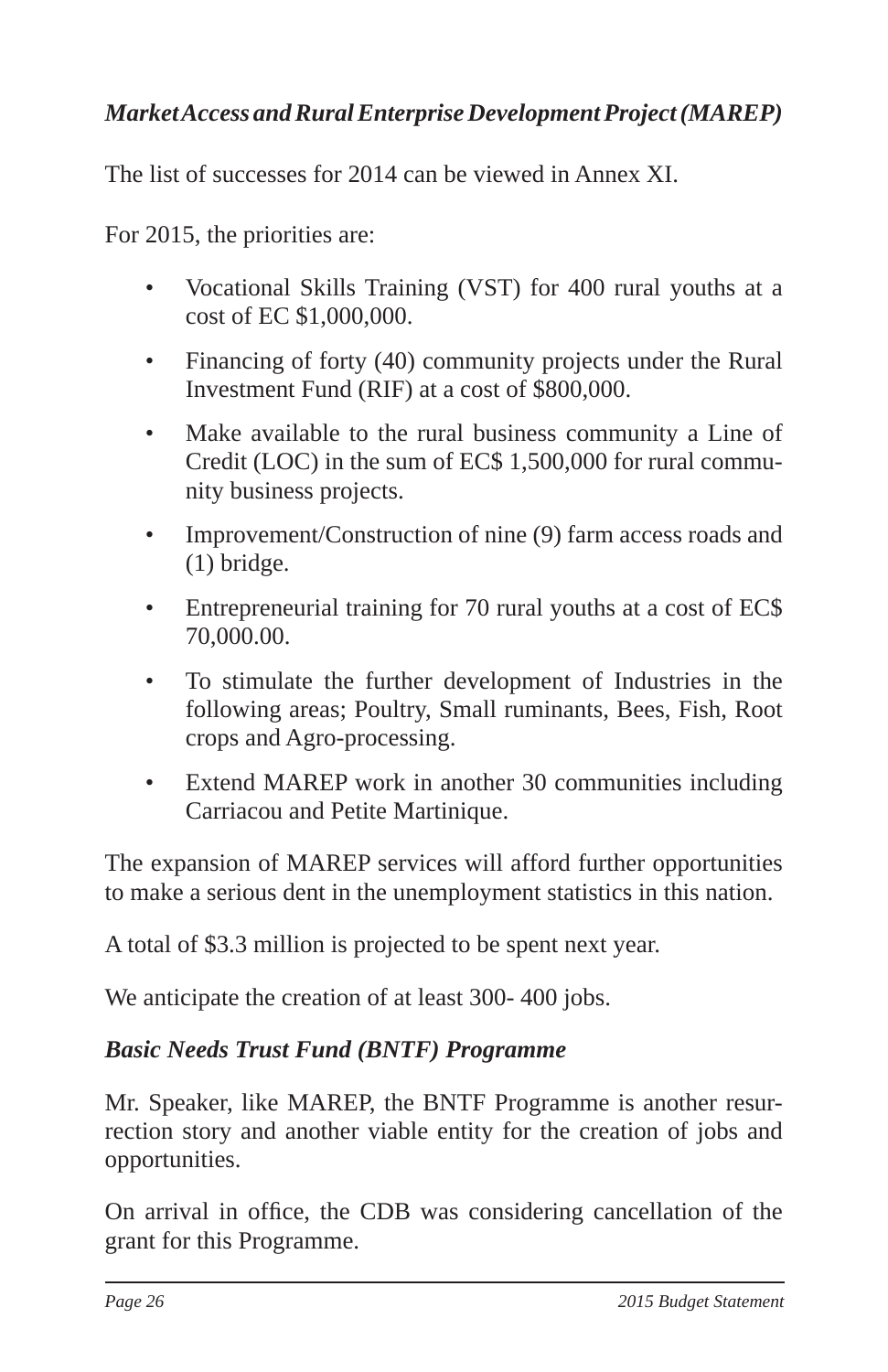Since then there has been a significant turnaround.

The list of Projects completed this year can be viewed in Annex XII.

For the period, 2015-16, a total of \$6.6 million dollars is programmed for projects. These include:

- Paraclete Government
- Bonair Government
- Mt. Moritz Anglican
- St. Dominic's Preschool
- Resource Day Care Centre

We project to spend at least \$4.6 million on this Programme in 2015.

It is estimated that 200 jobs will be created.

#### *Concrete Roads Project*

Concrete road projects estimated at \$5 million will be undertaken, and will provide income to dozens of workers.

#### *Agricultural Feeder Roads Phase II*

We have completed work on roads in Laura Estate, Mt. Tranquil and Morne Delice to Mount Gazo.

Work is currently underway on the following roads:

- Munich-Grand Bacolet (St. Andrew)
- Mamma Cannes-Grand Bacolet (St. Andrew)
- Waltham (St. Mark)
- Mt. St. John (St. Andrew's)
- Concord Road (bridge to waterfalls) (St. John )
- Plaisance (St. Patrick)
- Grenville Vale to New Hampshire (St. George's)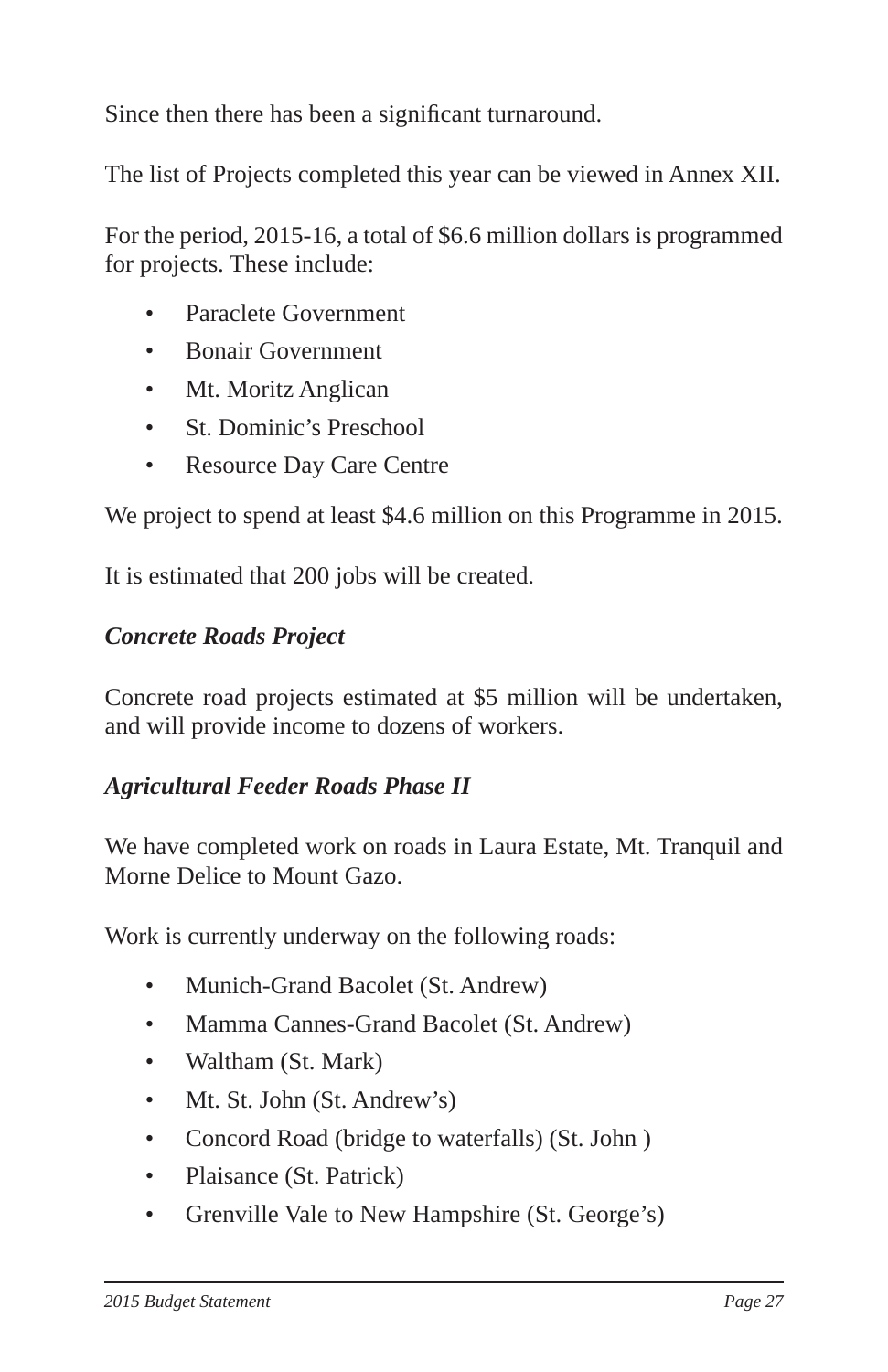At present, 120 Grenadians are employed on this Project. This number will increase next year.

Most of the equipment and materials on the project have been rented/ leased or purchased from local companies and suppliers.

All the concrete used has been purchased from the Gravel & Concrete Corporation.

In 2015, the following roads will be done:

- Laborie; and
- Clozier-Bull Hill-Windsor.

This Project will generate an additional 150 jobs.

Negotiations are advanced for Phase III which will include the Mabouya Road in St John's.

# *Road Rehabilitation and Maintenance Programmes*

Mr. Speaker, many of our roads neglected by the previous Administration are now in a deplorable state. With the asphalt plant functional once more, we have begun to address this problem.

This Budget provides \$7 million for Asphalt Works.

A provision of \$10 million has been made for Road maintenance programme including Debushing.

Additionally, \$5 million has been earmarked for Concrete Works to provide concrete roads, drainage and retaining walls.

It is estimated that there will be more than 10,000 short term income earning opportunities.

# *Special Projects*

Special Projects has proven to be a very useful programme as it addresses real needs in communities and also provides employment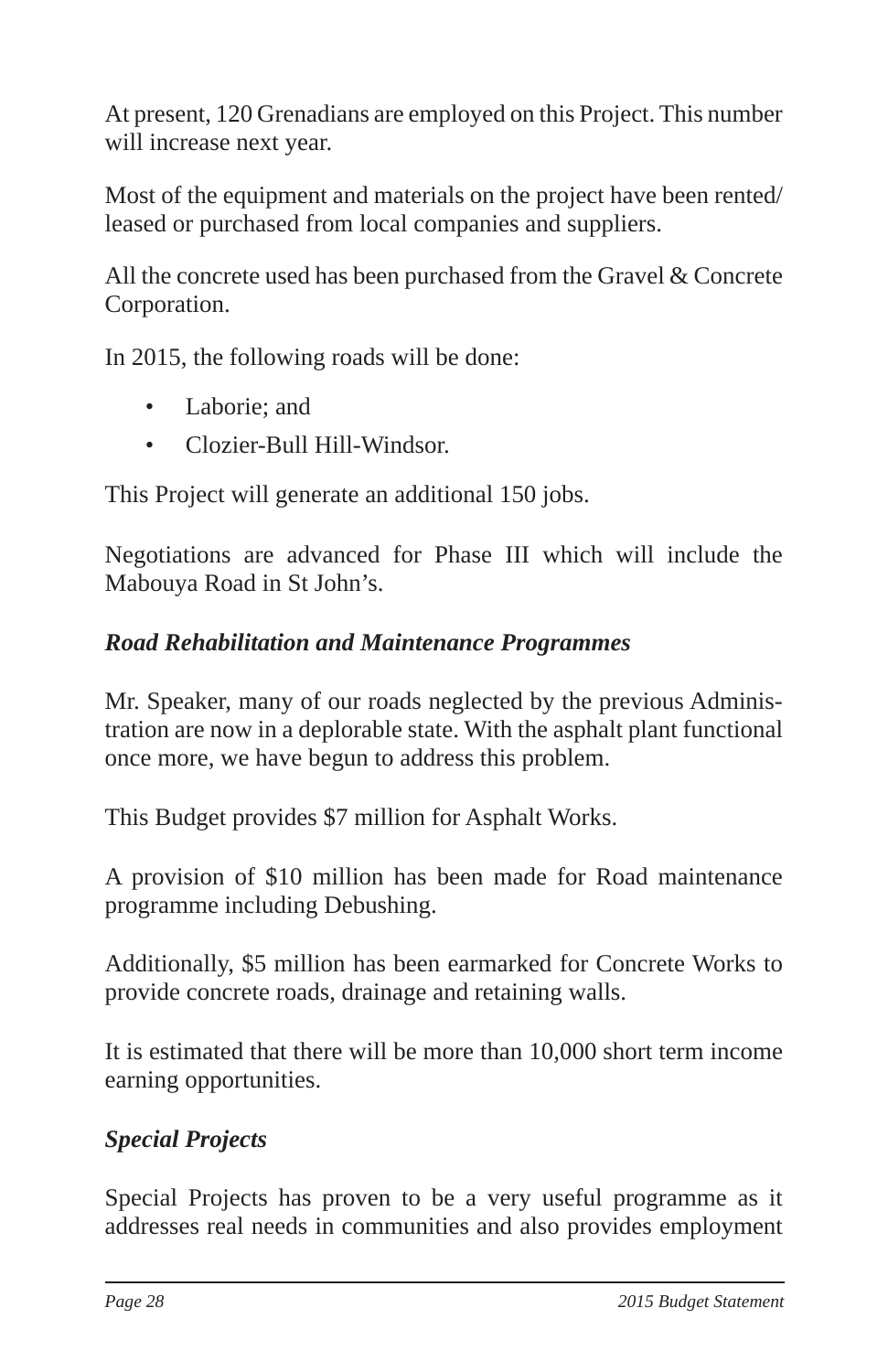opportunities for many small contractors in the various constituencies.

This year, the allocation has increased from \$5 million to \$7 million.

It is estimated that 250 jobs will be created.

## *Regional Disaster and Vulnerability Reduction Project*

This Project is jointly funded by the World Bank and the Climate Investment Fund to the tune of \$70.7 million. Its objective is to increase resilience to climate change and reduce vulnerability to natural disasters.

Next year, the major activities include:

- Sendall's Tunnel Rockfall Protection
- St. John's River Flood Mitigation
- Completion of the Holy Cross R.C School in Munich
- Rebuilding of the Cadrona Home for the Aged, and the refurbishment of the Hills View Home for the Aged
- Construction of Lance and Hubble Bridges

The sum of \$6.5 million has been allocated.

This Project is estimated to generate 100 jobs.

## **OFID/GOG School Rehabilitation Project**

The projects for completion in 2015 are:

- GBSS Expansion
- TAMCC Science Laboratory
- St. Mary R.C School (La Fillette)
- Mac Donald College Expansion
- Woburn Methodist Upgrade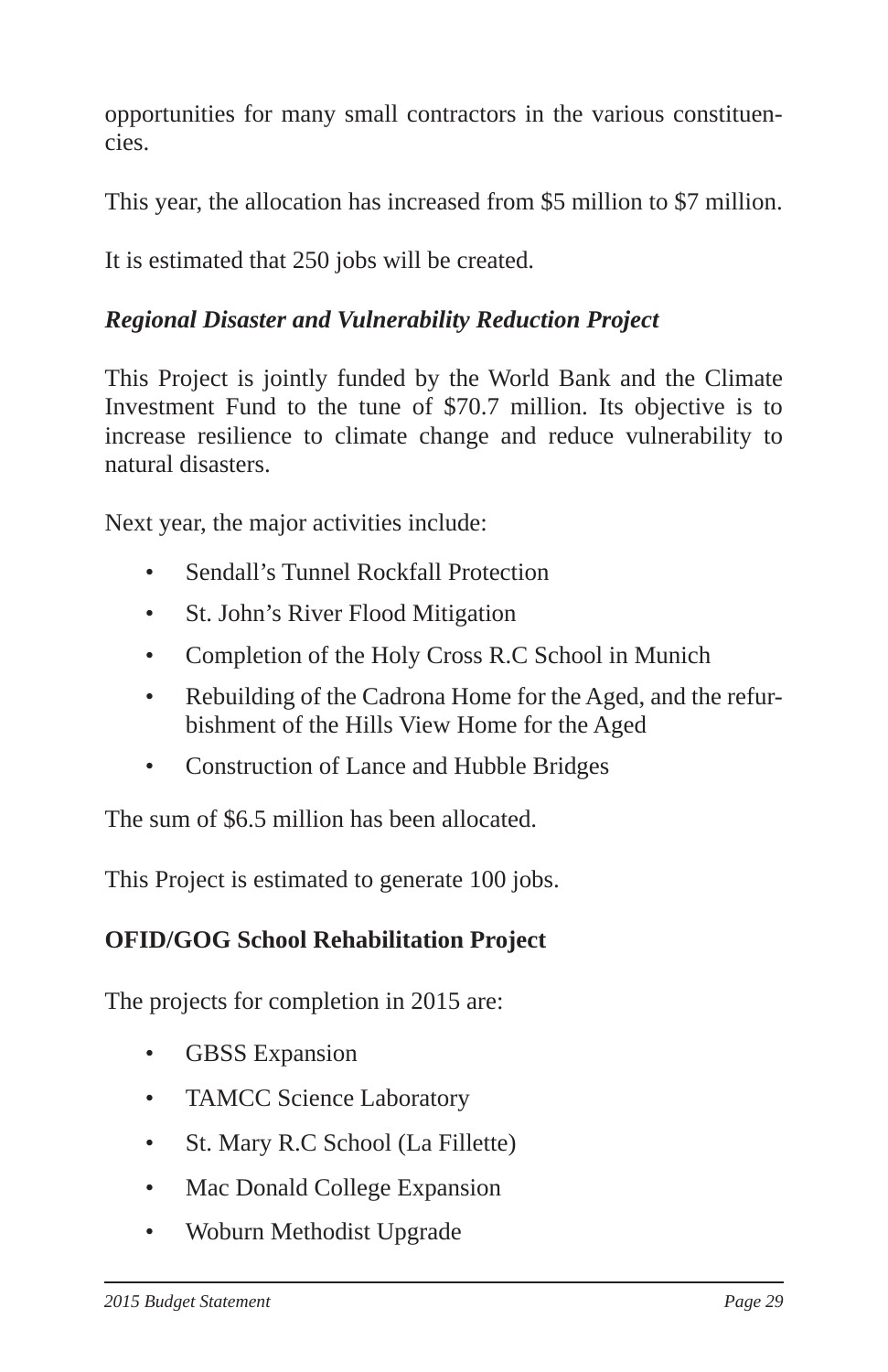The sum of \$13.4 million has been budgeted.

It is estimated that the Project will generate 150 jobs.

# **St. Patrick's Roads Project**

This Project seeks to rehabilitate 16 kilometres of road from Duquense to Sauteurs and from Mt. Fendue to Pointzfield at an estimated cost of \$27.0 million.

Construction will start in the second half of 2015. The Project is expected to generate at least 50 jobs.

# **7.10 PUBLIC PRIVATE PARTNERSHIPS**

Mr. Speaker, there are several development projects for which Government is seeking Public Private Partnerships.

## *Medical Park*

Government is pursuing the development of a Medical Park in the Mt. Hartman area. The Park will leverage the presence and brand of St. George's University. Its center piece will be a New Hospital, as well as specialty clinics for cosmetic surgery, a retirement village and a hotel development.

This Park has the potential to generate 3,000–4,000 jobs.

## *Grenada Aviation Academy*

The Airports Authority is currently pursuing a public private partnership in discussions with investors from the Caribbean, USA and Europe to establish an Aviation Academy at Pearls. The Academy aims to provide a world class institute for line maintenance, maintenance repair organisations, training in airport management, airline management, air traffic control and licensing of pilots.

## *Renewable Energy and Energy Effi cient Solutions*

Government will partner the private sector to install renewable energy such as solar PV and energy efficient devices to reduce the electricity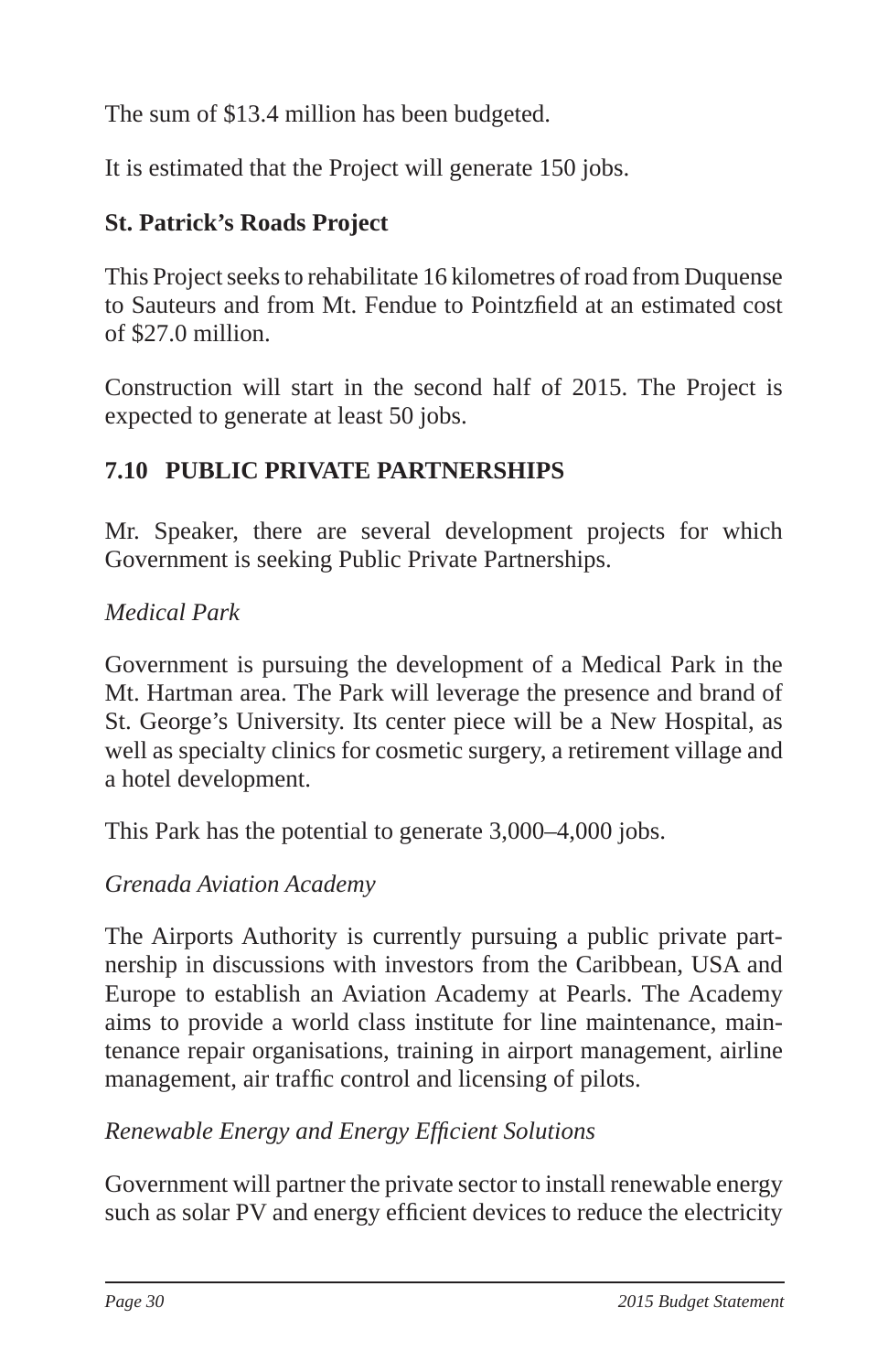bill as well as Grenada's carbon footprint. The partnership will be based on sharing the savings to repay the costs of these investments.

# **7.11 MAJOR PRIVATE SECTOR PROJECTS**

Mr. Speaker, we are seeing more and more investors coming forward to do business in Grenada.

The following major projects have recently started or will soon commence:

- **Clarkes Court Marina:** this Marina is expected to commence operation in 2015 and will generate at least twenty (25) jobs
- **Calabash Hotel Expansion:** this is a \$40 million development that includes the building of 10 additional suites. So far, the construction phase has employed close to 50 workers, and upon conclusion, there will be an additional 12 new hotel jobs.
- **Sandals La Source Resort Sales and Marketing Centre:** this Centre will house a dedicated sales force to encourage tourists to come to Sandals. An additional 40 jobs will be created.
- **Clear Harbour:** an expansion of its medical billings service resulted in the creation of 289 jobs this month bring its total staff complement to 678. A further 200-300 jobs will be created in 2015. When the expansion is completed, Clear Harbour will have 850 places.
- **Silver Sands Hotel:** this investment includes 66 rooms and 10 villas (a total of 106 rooms), to the tune of USD \$60 million. The construction phase of this project will see the employment of approximately 200 workers.
- **Port Louis** expansion project will provide for a further 150 workers
- **Tyrrel Bay Marina:** this is a US\$9 million investment and is generating about 15-20 jobs.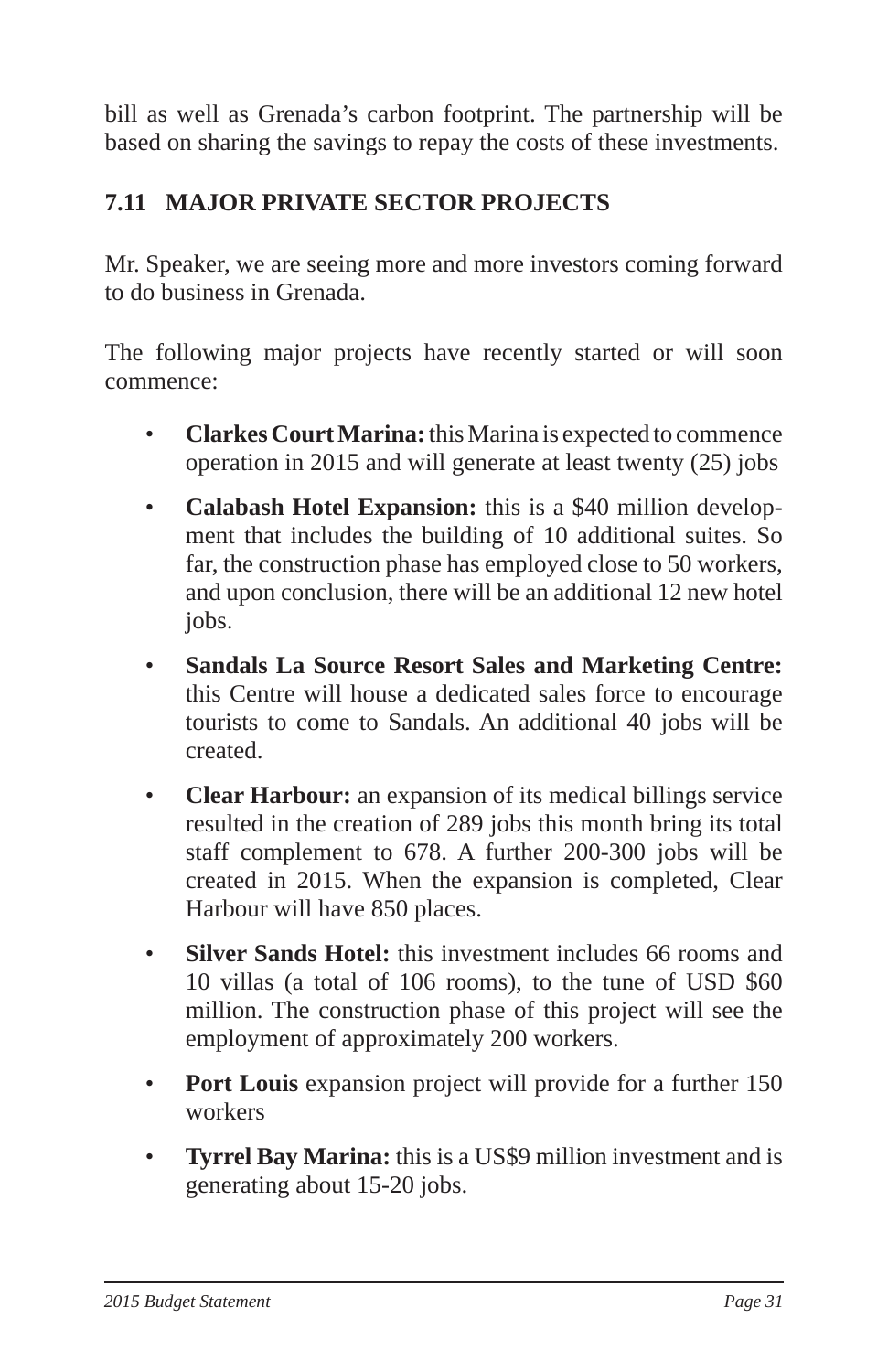- **Sanctuary Resort:** a 13 room boutique & residential resort in Carriacou which will generate ten (10) jobs.
- **Mermaid Hotel and Callalou Restaurant in Carriacou:**
- **Balloon over the Town of St. George:** a new tourist attraction.
- **Grenada Quality Meats:** a livestock farm and meat processing plant in St. David's which will create another forty (40) jobs.

Mr. Speaker, job opportunities, especially for workers in the construction industry, will be many and varied in the year ahead, with all of the ongoing or incoming projects.

Based on some of the major public and private sector projects which I have mentioned, we anticipate the creation of at least 3,500 jobs.

# **8.0 IMPROVING GOVERNANCE**

## **8.1 Committee of Social Partners**

Mr. Speaker, our Government is committed to inclusive governance.

Following recent outreach activities through the National Social Partners Forum, we hope to sign and bring to Parliament soon the Social Protocol.

Pursuant to the Compact, we have already commenced work on some major initiatives, including

- 1. Review of the Labour Code;
- 2. Pension Reform
- 3. National Plan 2030.

The Monitoring Committee of the Homegrown Programme will continue to closely observe its progress and make suggestions as appropriate.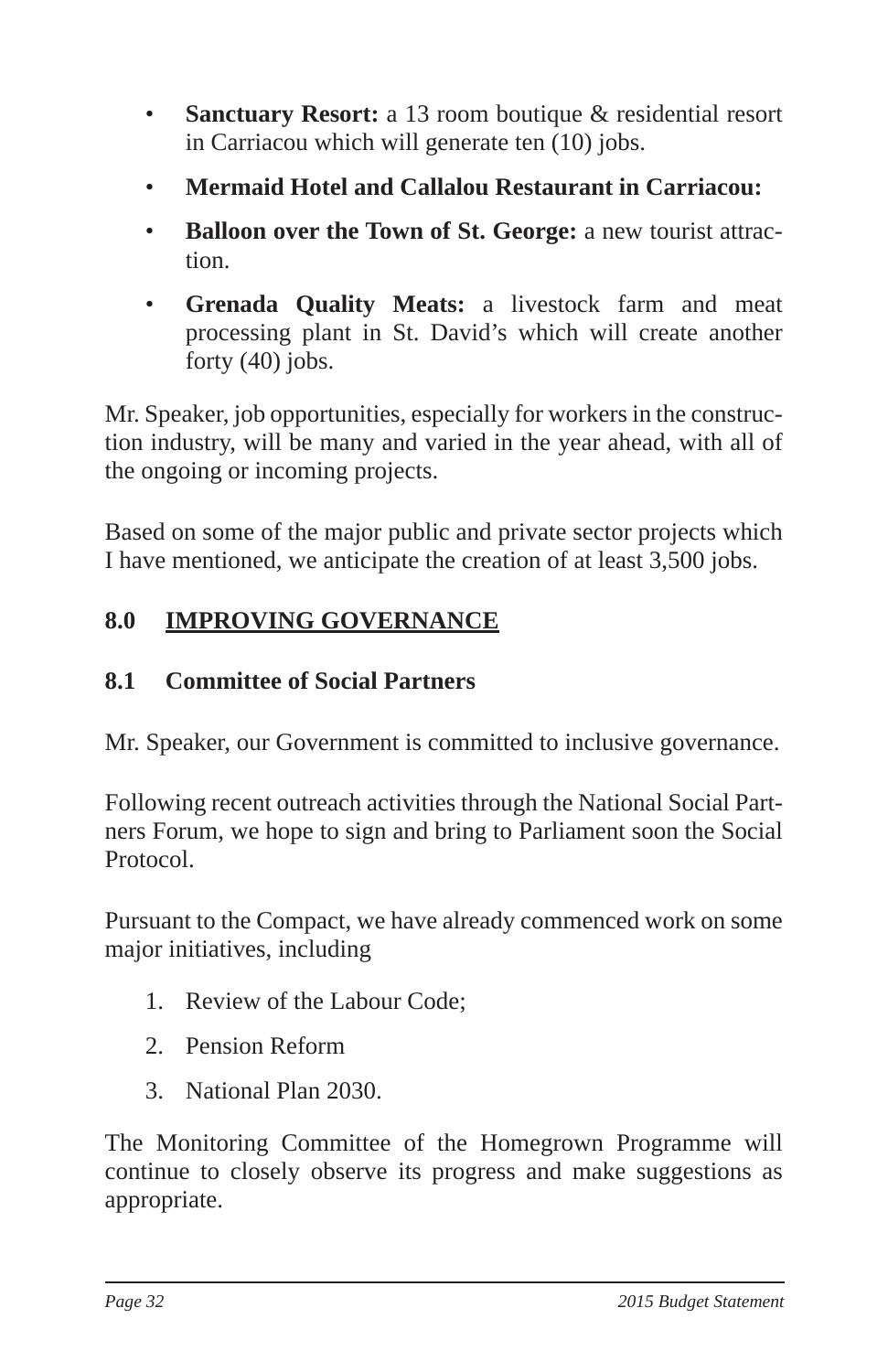I wish to applaud all the Social Partners for their strong commitment to meaningful dialogue and nation building.

# **8.2 Constitution Reform**

This Budget provides resources to support a referendum in the first quarter of 2015.

We hope that this referendum will help to shape the Grenada Constitution in our own image and likeness and pave the way forward.

## **8.3 Financial Sector Regulation**

Consistent with the decisions of the Monetary Council, Government will take the following Bills to Parliament:

- 1. ECCB Agreement (Amendment) Act
- 2. Revised Banking Act
- 3. Uniform Insurance Act
- 4. Eastern Caribbean Financial Services Regulatory Commission Act

GARFIN continues to develop its regulatory and supervisory procedures for monitoring of the non-bank financial sector in Grenada.

A risk based, on-site examination methodology for credit unions was developed with support from CARTAC. By December 2014, all credit unions in Grenada would have been subject to examination using this new methodology. A similar risk based system is being developed for insurance companies.

In 2015, work will continue on a project to create a single insurance regulatory authority for the ECCU region.

Grenada successfully completed its Phase II Peer Review by the Global Forum in September 2014. This Review, in which Grenada was rated "largely compliant," focused on implementation of the relevant exchange of information Agreements and legislation. Grena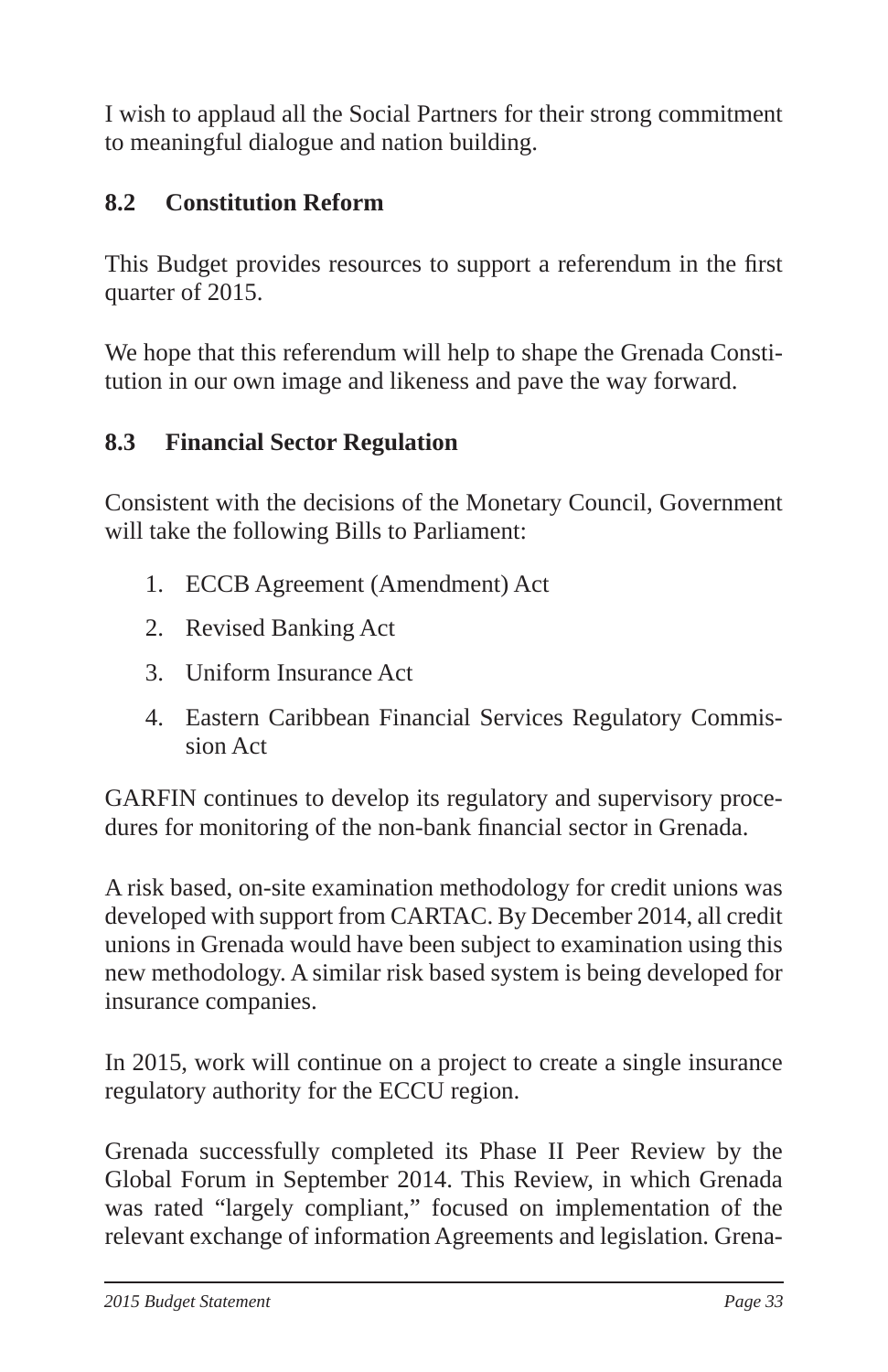da's successful Phase II Review confirms again our commitment to the Global Forum's internationally accepted standards on tax transparency.

# **8.4 Foreign Affairs**

In 2014, the Ministry of Foreign Affairs and International Business prioritized its engagement of new partners throughout Latin America, Asia, and the Middle East, resulting in the mobilization of at least US\$20 million and tangible deliverables for the Grenadian people. One example is the mobilisation of US\$5 million from Mexico for Parliament House.

We also secured visa waivers for Spain, Brazil and the People's Republic of China:

Diplomatic relations were established with Montenegro.

Grenada's Mission to the U.S.A was instrumental in negotiating a Memorandum of Understanding with the U.S.A on energy security, which will be helpful to other islands looking to reform their energy sector in support of environmental, economic, and social objectives.

The Ambassador to the U.S. was also instrumental in the signing of two MOUs encompassing the "Blue Economy" and "Climate-Smart Agriculture" to improve sustainable productivity for the benefit of farmers, fishermen, agri and tourism businesses.

In 2015, the priorities include:

- Online facility to make applications for skills certificates more accessible to the general public
- Improved and more secure IT network to reduce wastage and improve information integrity
- To find creative and cost-effective ways to increase Grenada's diplomatic presence in strategic capitals
- Further explore Grenada's participation in regional integration constructs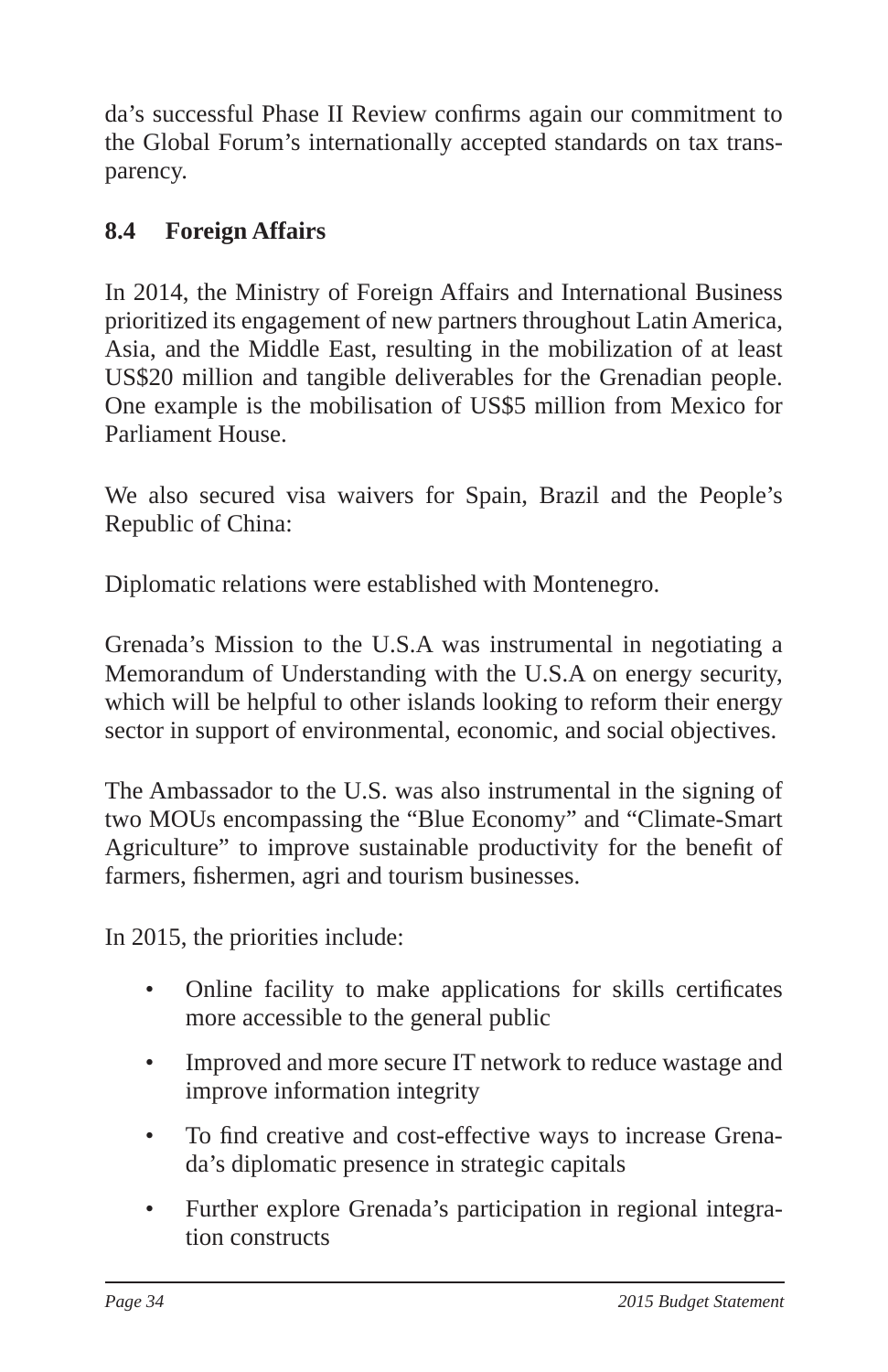- Donation of health implements
- USD 3 million of additional grant aid
- Major projects in heritage preservation

We expect further Visa Waivers from Mexico and The European Union Schengen Zone.

# **8.5 Carriacou and Petite Martinique**

In 2015, key projects include:

- 1. Road Works \$1.2 million
- 2. Agriculture Programme \$685,000
- 3. Sports and Culture Support Programme \$515,000
- 4. Asphalt and Concrete Works \$500,000
- 5. Skills Training and General Education Projects \$361,896
- 6. Petite Martinique Playing Field- \$350,000

These projects will help to put dozens of people out to work.

The total allocation for Carriacou and Petite Martinique is \$13.4 million; of which \$4.3 million is earmarked for capital expenditure.

# **8.6 Labour and Industrial Relations**

The Labour Advisory Board, facilitated by a consultant provided by Canada, recently reviewed the 1999 Labour Code; draft Occupational Health and Safety Bill; and the Policy on HIV and AIDS in the Workplace.

Following completion of the various consultations, Government will bring a Revised Labour Code inclusive of the Employment Act, the Labour Relations Bill and the Occupational Health and Safety Bill to Parliament.

Implementation of the Labour Market Information System will further improve the quality of information and the services provided to stakeholders of the Ministry of Labour.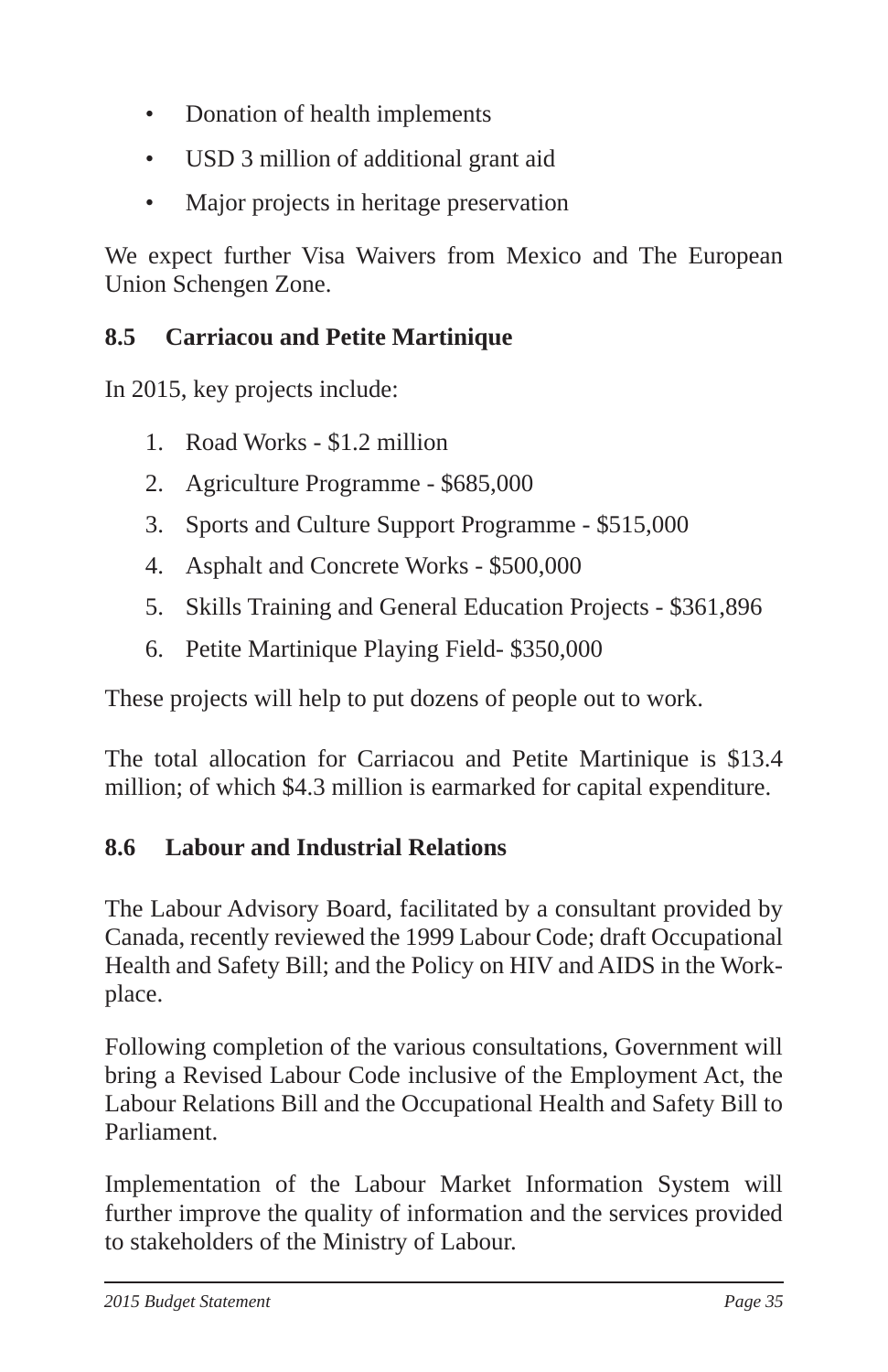The Ministry of Labour will intensify its efforts to identify employment opportunities through the re-establishment of the Employment Bureau. It will also review the Migration Policy which covers the employment of foreign nationals, as well as the seasonal migration programmes to North America.

Finally, it will seek new employment opportunities through bilateral agreements with countries in and outside of the Caribbean.

# **8.7 Public Sector Modernisation**

Pursuant to the demands of the Homegrown Programme, the Department of Public Administration is re-orienting itself to rise to the challenges before it.

For 2015, the priorities include:

- 1. A focus on the implementation of recommendations for an enhanced educational service delivery
- 2. Completion of the DPA's Corporate Plan and official articulation of a new DPA to promote a relentless focus on RESULTS
- 3. Implementation of key recommendations of the HR Audit, to improve efficiency and effectiveness of Public Service operations
- 4. Development of a Human Resource Strategy Plan for the Public Service
- 5. Establishment and/or strengthening Communities of Practice in areas such as ICT and Finance Officers networks.
- 6. Adoption and implementation contract management and Revised Staff Orders for improved management of the Public Service
- 7. Development of a Public Service Act

# **8.8 National Security**

The Royal Grenada Police Force (RGPF) remains committed to providing a safe and secure environment for citizens and visitors alike.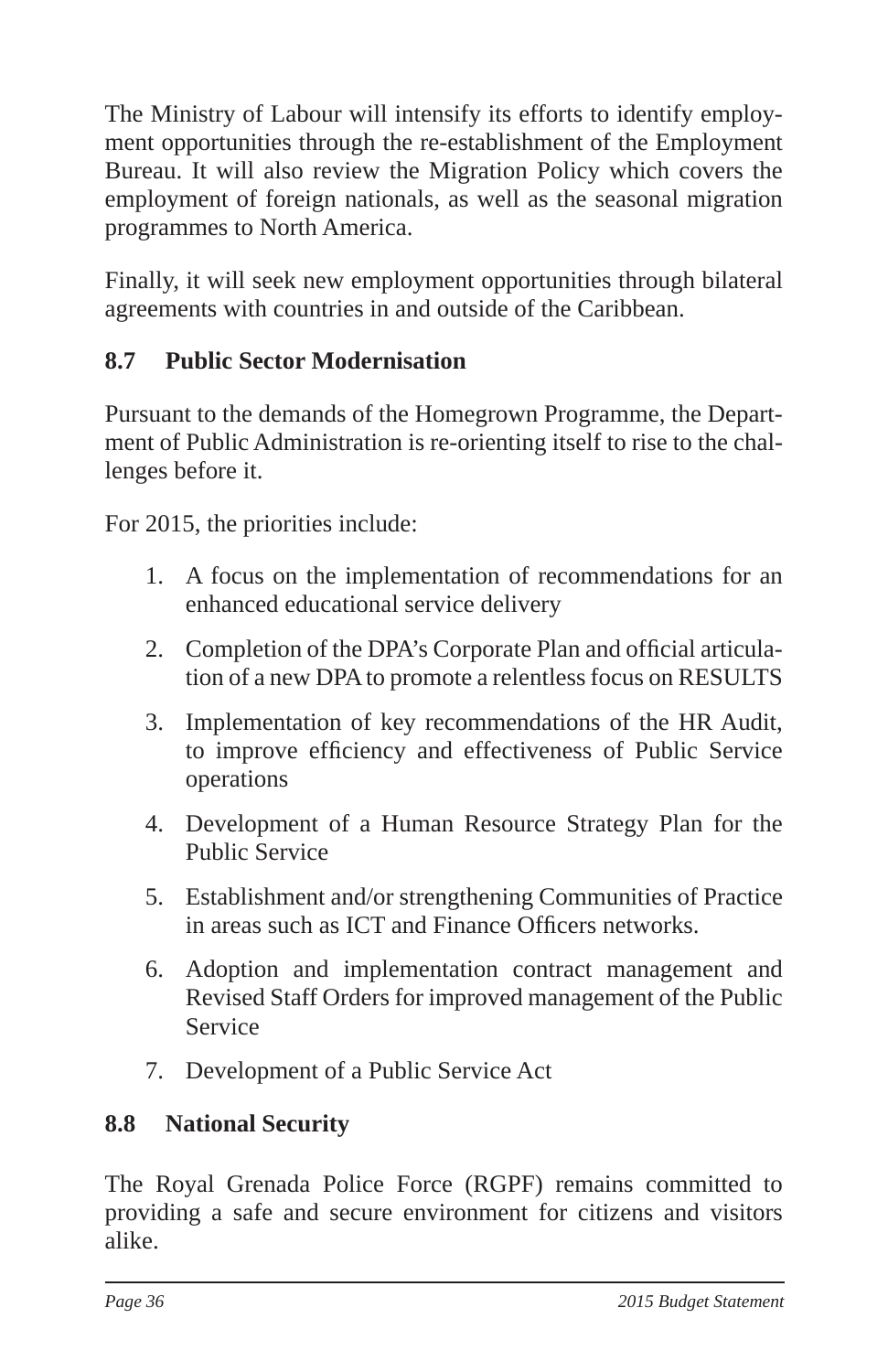In 2014, the RGPF response mechanism was boosted significantly with the delivery of seven (7) new vehicles which were distributed nation-wide.

In spite of resource constraints, the RGPF continued to maintain a detection rate of 77% in 2014 and will work to further improve in that area.

As reflected in the statistical analysis of 2013/2014 data, reported crime contracted by ten percent (10%); reported road accidents by 6% and reported sexual offences by twenty-eight percent (28%).

Statistical analysis also brought to light a 200% increase in road fatalities (from 3 to 9 deaths). This is a cause for concern and the RGPF continues to urge, in particular younger drivers, to exercise greater care and tolerance on the Nation's roads.

As we forge ahead to 2015, the RGPF will continue to amplify ongoing community policing efforts which is central to crime fighting. The RGPF also aims to recruit thirty (30) persons to strengthen frontline efforts and to ensure personnel numbers reflect established strengths.

Government commends the Commissioner of Police and his team on their achievements.

# **8.8 Disaster Mitigation and Management**

In 2014, Government focused on the development of a new five-year Climate Smart Country Work Programme and for the first time, a Comprehensive Disaster Management Policy.

NaDMA's institutional capacity has been strengthened significantly with the World Bank's donation of two (2) new vehicles and equipment to enhance its telecommunication platforms.

Grenada was also selected as a pilot country, together with Barbados, for the implementation of the European Volunteers for the Response of Emergencies in the Caribbean Project (EVRECA). The Project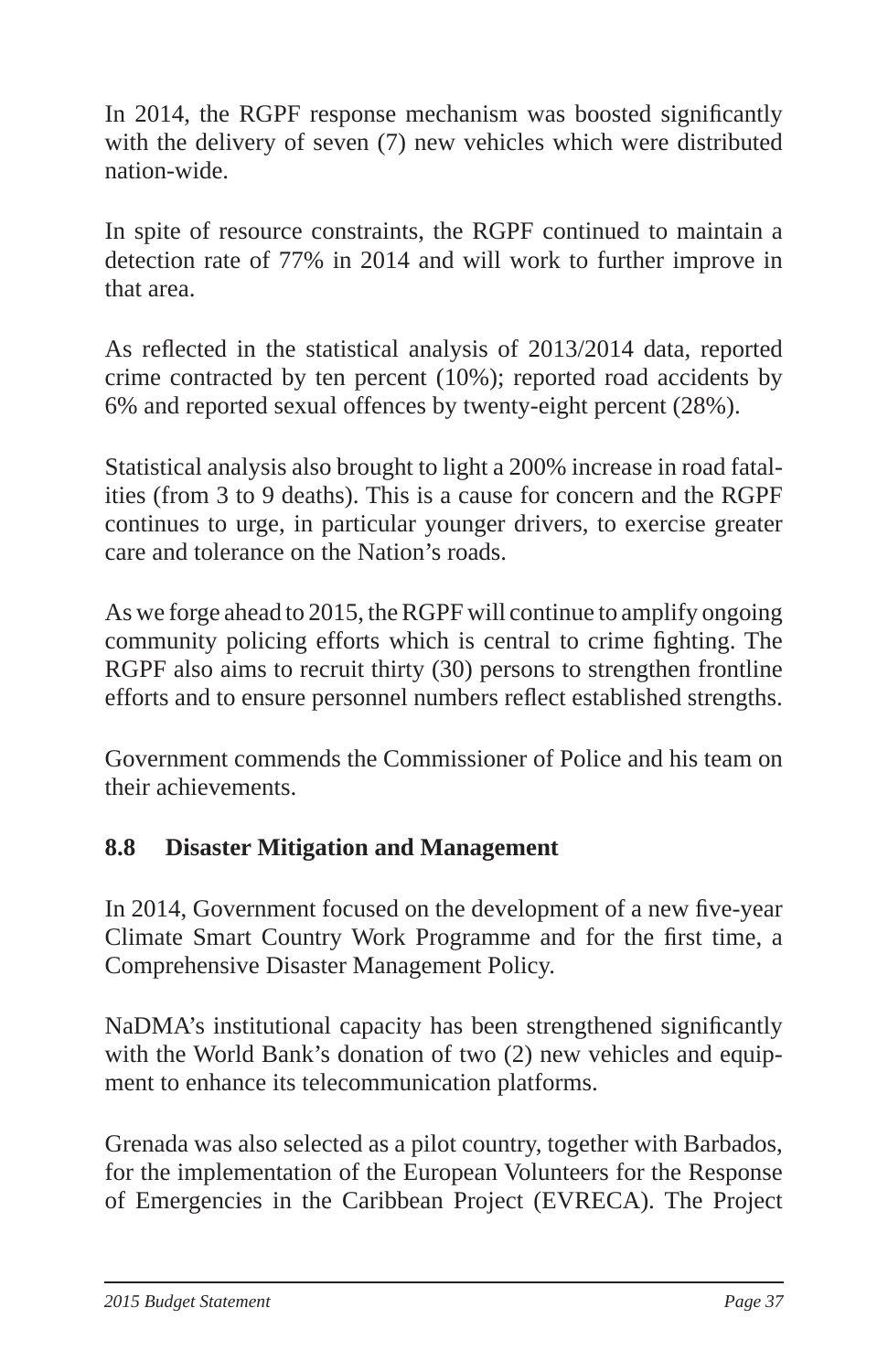includes two deliverables; training in volunteer management and the development of efficient voluntary service support system.

In 2015, NaDMA will prioritize the implementation of the new fiveyear Climate Smart Country Work Programme, continuous development of the CDM Policy and the enactment of the CDM legislation.

# **8.10 Information**

The Government Information Service (GIS) has significantly expanded its programme content over the past year including the investigative weekly feature programme "State of Affairs," which, by many accounts, has lifted the bar for Television journalism in Grenada.

GIS now offers more local programming than any other television station in the Country.

There was a significant increase in the live broadcasts of programmes such as the National Social Partners Forum, the Constituency Forum and the Constitutional Review Consultations.

In 2015, GIS will offer weekly programmes generated by our youth, as well as programmes promoting healthy lifestyles and local products.

GIS will work with the National Telecommunications Regulatory Commission (NTRC) to make its programming even more accessible to every person, especially citizens in the diaspora.

## **8.11 Legislative Agenda**

In 2015, Government's legislative agenda will include:

- Banking
- ECCB Agreement Amendment
- Asset Management Company
- Bankruptcy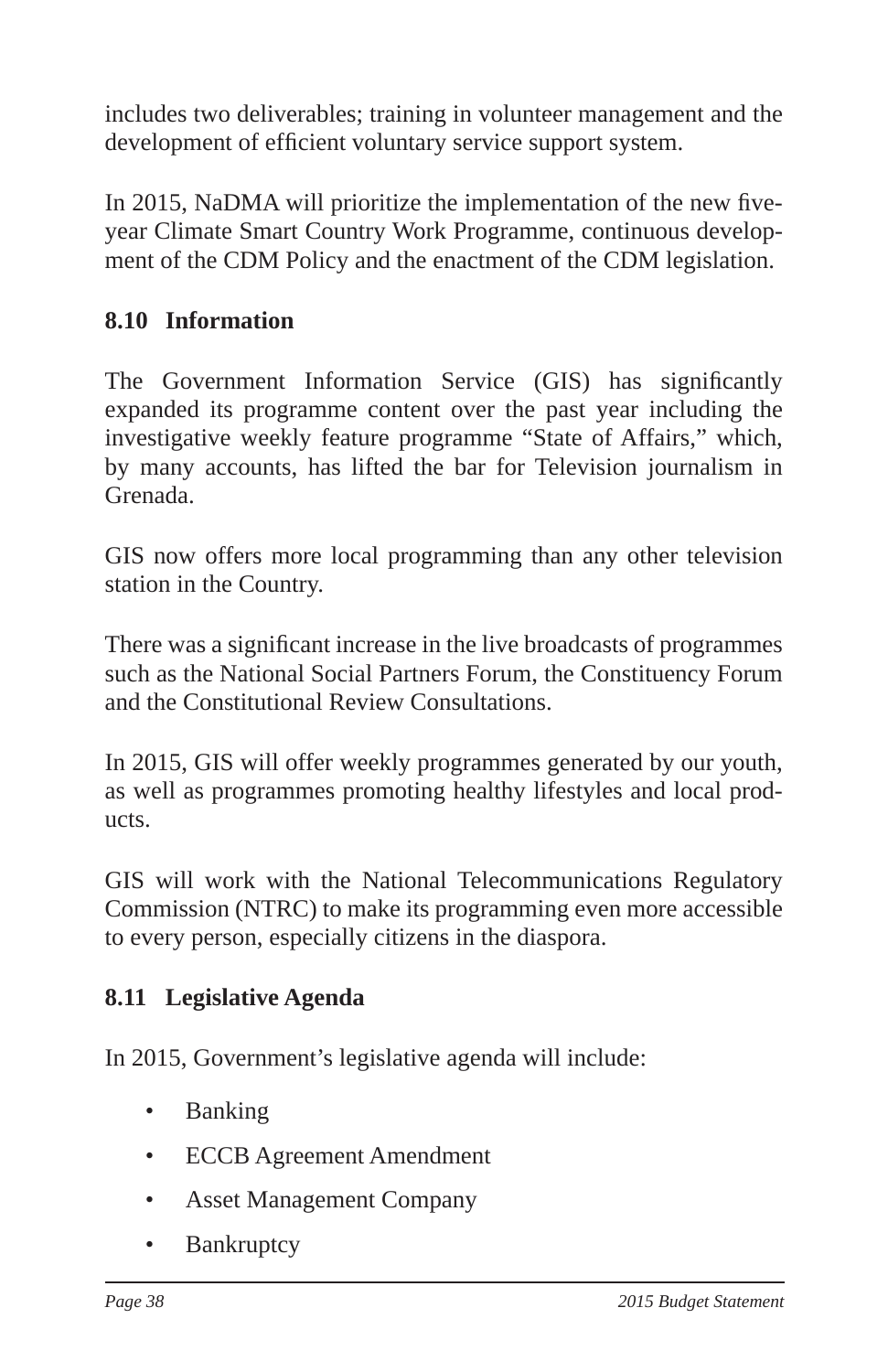- Electricity Supply
- Fiscal Incentives
- Labour Code
- Tax Administration
- Public Service
- Small Business

Mr. Speaker, I wish to thank the Attorney General and the Drafting Unit for all their hard work to deliver this ambitious legislative agenda.

I also wish to thank all parliamentarians but especially Hon. Gregory Bowen, Leader of Government Business for his exceptional work during this very demanding period of legislation.

# **9.0 ACKNOWLEDGEMENTS**

Mr. Speaker, on behalf of the Government and People of Grenada, I wish to place on record our appreciation of the following Governments and Organisations for their financial, economic and technical assistance during the past year:

The Government of the People's Republic of China

The Government of the Bolivarian Republic of Venezuela

The European Union

The Government of the Republic of Cuba

The Government of the United Arab Emirates

The Government of Mexico

The Government of Canada and the Department of Foreign Affairs Trade and Development

The Government of the United States of America and the Department for Energy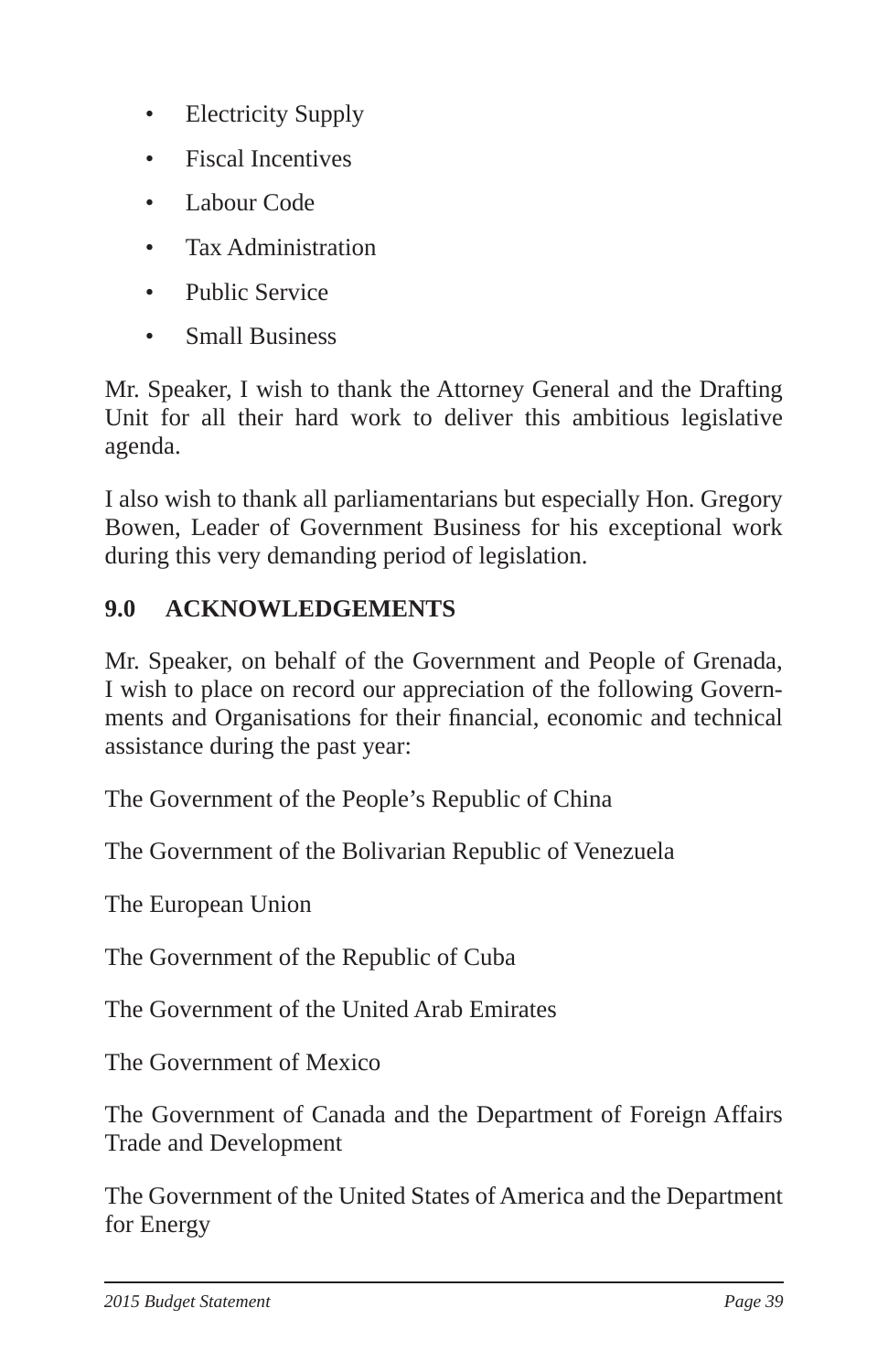The Government of the United Kingdom and the Department for International Development

The Government of the Republic of Trinidad & Tobago

The Government of Japan

The Government of India

The Government of the Federal Republic of Germany

The Government of the Netherlands

The Government of the Federative Republic of Brazil

The Government of New Zealand

The Government of the Kingdom of Morocco

The Government of the Republic of Turkey

The Government of the Republic of Kazakhstan

The Government of the Republic of Korea

The Government of the Russian Federation

The Government of the Republic of France

The Government of the Republic of Chile

The Government of the Argentine Republic

The Government of Costa Rica

The Caribbean Development Bank

The Eastern Caribbean Central Bank (ECCB)

The World Bank Group

The Kuwaiti Fund for Arab Economic Development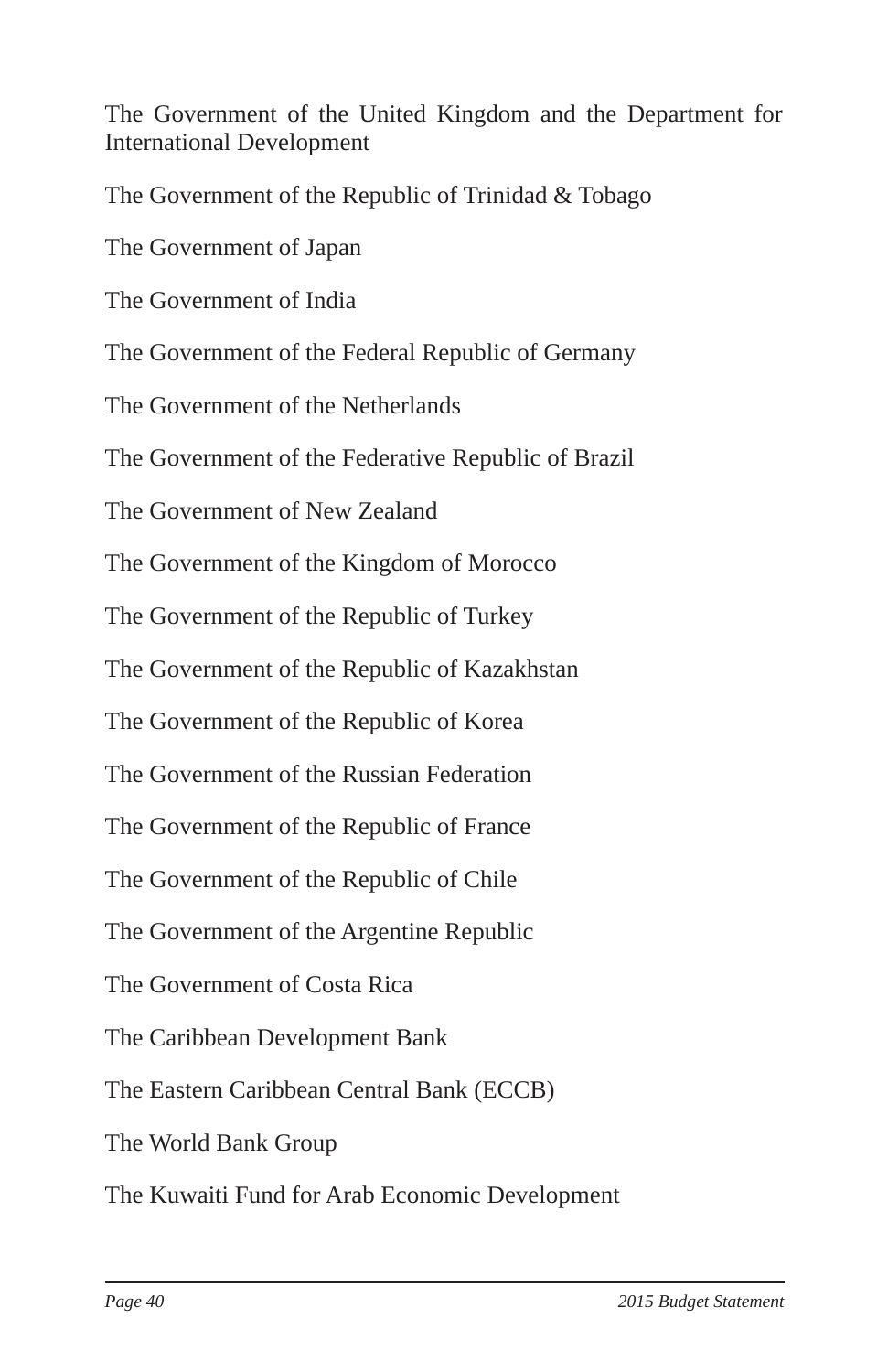The OPEC Fund for International Development (OFID)

The International Monetary Fund

The Organisation of Eastern Caribbean States (OECS)

The CARICOM Secretariat

The Caribbean Regional Technical Assistance Centre (CARTAC)

The United Nations Development Programme

The Caribbean Tourism Organisation (CTO)

The United Nations Population Fund

UN Women

The United Nations Children's Fund

United Nations Educational Scientific and Cultural Organization (UNESCO)

United Nations Economic Commission For Latin America And The Caribbean (UNECLAC)

The Commonwealth Secretariat

The Organisation of American States (OAS)

The Food and Agriculture Organisation (FAO) of the United Nations

The International Renewable Energy Agency (IRENA)

The Inter-American Institute for Co-operation on Agriculture

The Caribbean Disaster Emergency Agency (CDEMA)

The Association of Caribbean States

The Community of Latin American and Caribbean States (CELAC)

The Caribbean Export Development Agency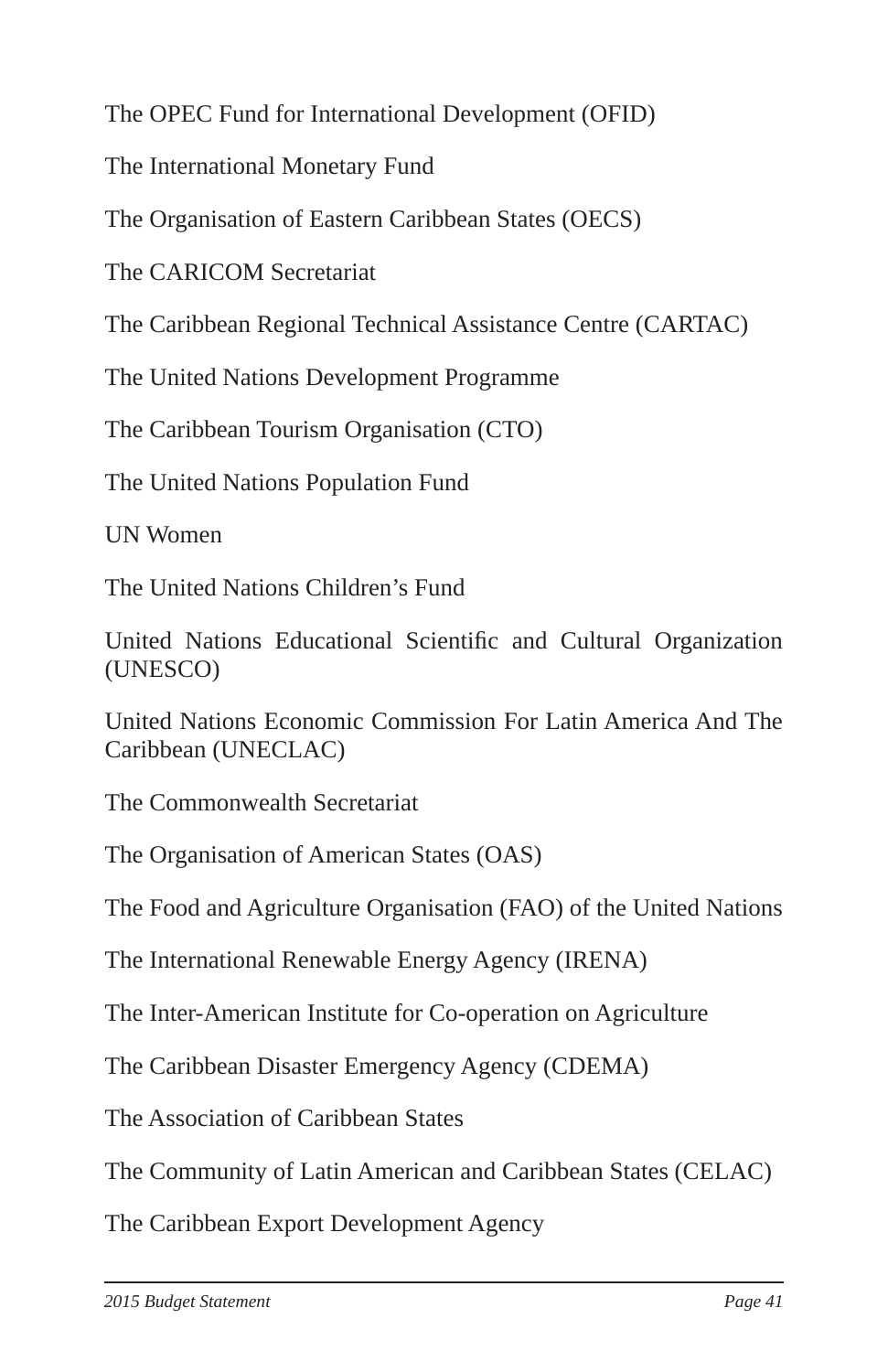The Caribbean Regional Negotiating Machinery (CRNM)

The Caribbean Financial Action Task Force (CFATF)

The Caribbean Anti-Money Laundering Programme (CALP)

Mr. Speaker, we thank our social partners and citizens for their contributions to this Budget.

I express my appreciation of my Cabinet Colleagues for their dedication and sacrifice to help build our Nation.

I take this opportunity to express my deepest appreciation to the Permanent Secretary, Deputy Permanent Secretaries, Chief Budget Officer and members of the Budget Unit, Head of Policy and other members of the Policy Unit, Corporate Communications Officer, management team and staff of the Ministry of Finance as well as the Manager and staff of the Government Printery.

I thank the Attorney General and his staff, the Secretary to the Cabinet, Permanent Secretaries, Heads of Non-Ministerial Departments, Press Secretary and other public officers who have contributed to the preparation and delivery of this Budget.

I also thank the Clerk of Parliament and staff for their assistance in the preparations for today's Presentation.

Finally, Mr. Speaker, I wish to thank you for permitting the use of technology to support my presentation today.

# **10.0 SUMMARY AND CONCLUSION**

Mr. Speaker, when we assumed office 21 months ago, our Country was in economic freefall; confidence was at an all-time low; and hope was virtually gone.

We were required to take swift and courageous decisions to rescue our Country. We did.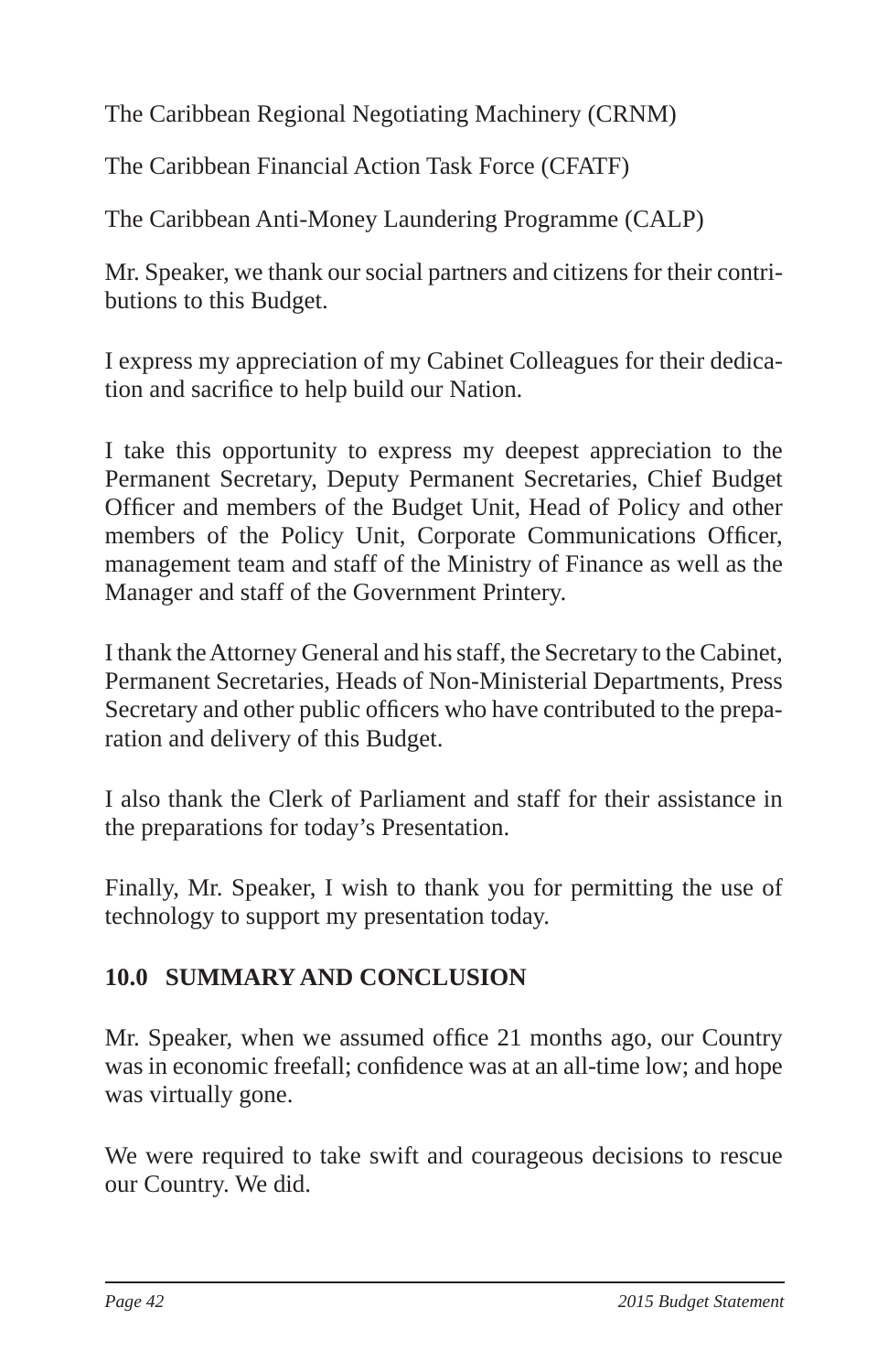Through the Committee of Social Partners, we have come together as a Nation, mindful that the most fertile ground is common ground.

Today, we are reaping the first fruits of these courageous decisions and collective action.

Grenada's economy is growing again. For the second straight year, Grenada will be among the top performers in the ECCU, with growth in 2014 of at least 2.6 percent.

Tourism has taken off.

Unemployment is falling. From more than 40 percent when we assumed office, it is now down to 29.5 percent.

We are delivering on our promise of more jobs.

We are paying down Unpaid Claims thereby providing much needed oxygen for our local private sector.

Public officers and pensioners have not only received an increase in pay, they have now received all their backpay – a whopping \$47.8 million.

Our young people are getting more opportunities for skills and business development. Just over 3,000 are now in the Imani Programme.

More scholarships are being provided. This year alone, we have provided 236 scholarships. More will be provided.

Government estates are becoming more productive resulting in higher production and more employment.

Our farmers are selling more to Marketing Board and are receiving higher prices.

Through the Feeder Roads Programme, our farmers are getting better and faster access to their farms.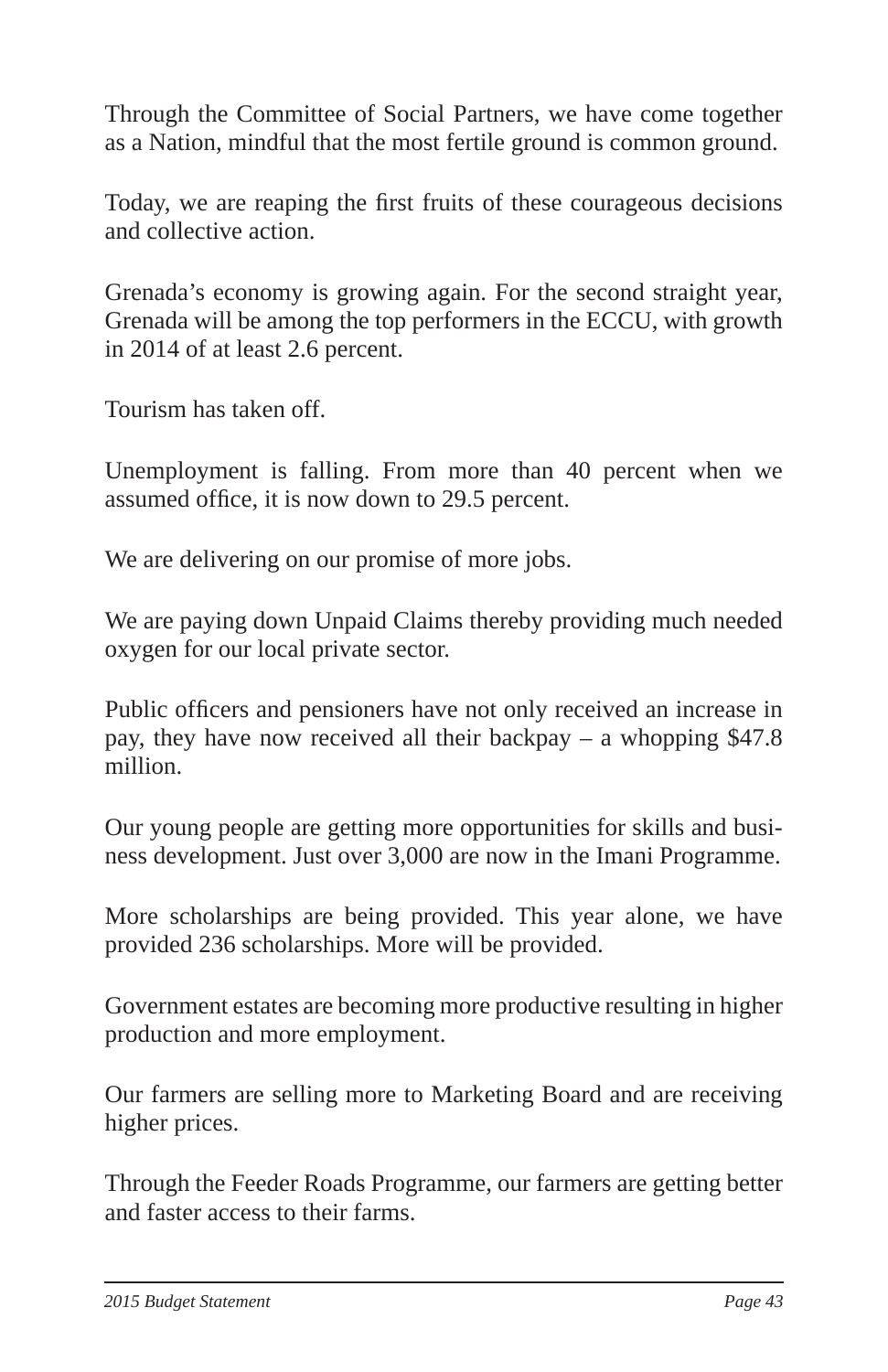Exports are increasing.

We are supporting families with their housing needs. This year alone, more than 500 families have already received material assistance. Under the Chinese Housing Programme, 350 families will receive new homes in time for Christmas this year.

Under our flagship safety nets programme, 4,084 persons including 2,250 senior citizens and 1,834 children are receiving support.

Under the Debushing Programme, more than 12,000 persons have received income support.

The people of Carriacou and Petite Martinique have not been left out.

After years of waiting, the Top Hill Senior Citizens Home is now virtually complete.

Constant water shortages will soon be a thing of the past as two desalination plants have now been installed.

We are now providing better health care to our sisters and brothers in Petite Martinique through their newly refurbished Medical Centre.

Mr. Speaker, it is ironic that the NDC Administration campaigned on good governance, transparency and accountability yet it could not even deliver one declaration to the Integrity Commission in its four and a half years in office.

Today, the Integrity Commission is fully functional.

It took the New National Party, the party that gets things done, to deliver the Integrity Commission.

Mr. Speaker, our Government is even delivering on the promises of the previous Administration.

Mr. Speaker, it is said a picture is worth a thousand words.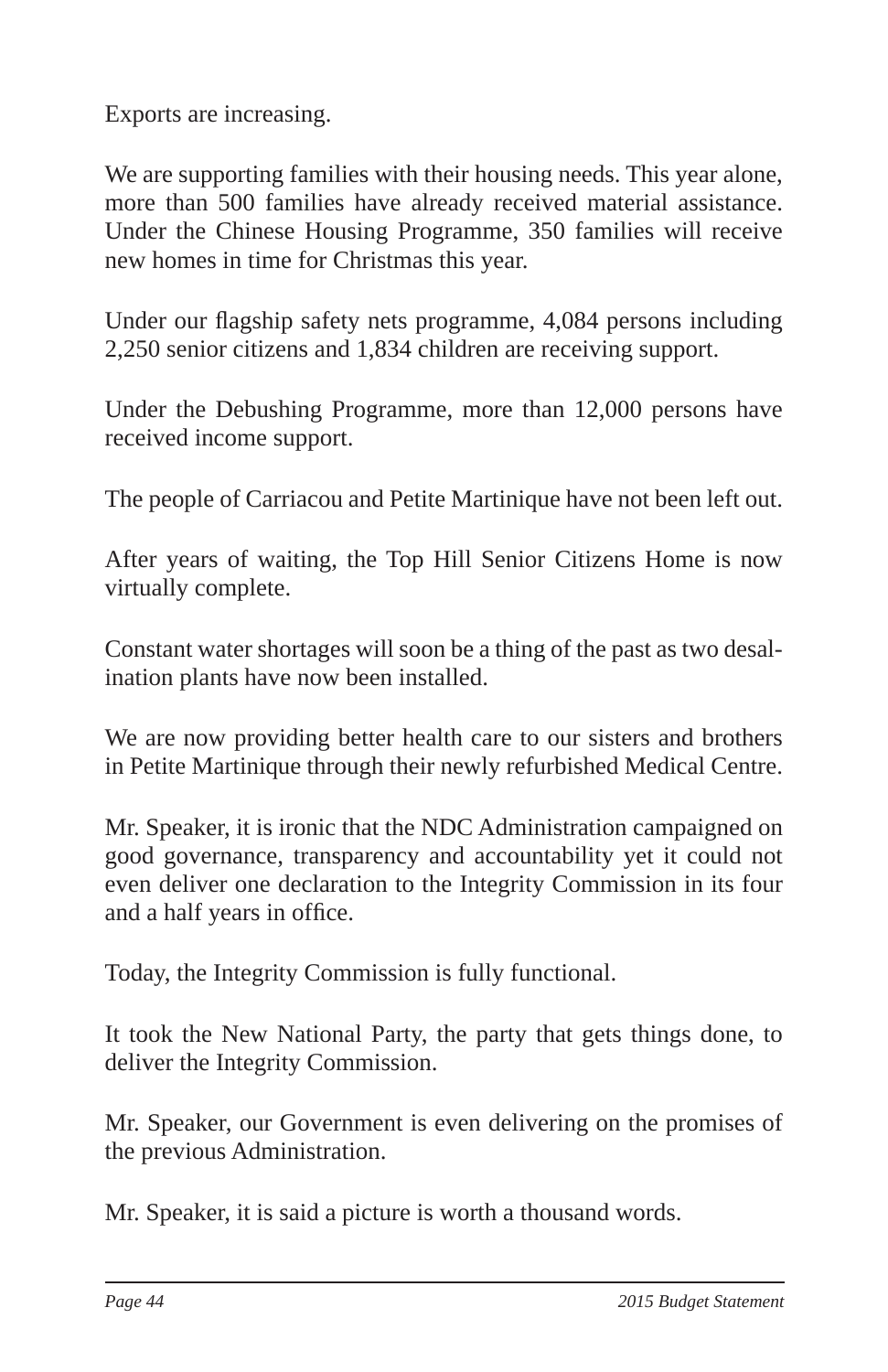The pictures we have seen today speak volumes about our development prospects.

The evidence is clear and compelling.

Our Country is moving forward and upward.

Better days are coming.

Construction of two new hotels is about to begin.

More than 3,500 new jobs will be created.

Grenada is on the rise.

And so we march on, with a solid and versatile team. Men and women who answered the call of Country.

The invigorating rains of the last few weeks have ushered in green shoots, complemented by the blooming flowers of yellow; a refreshing stream that touches and inspires everyone.

We are pleased that most of us have cast aside the old ways; and most old political rivals have answered the call for inclusion, and accepted that the modern reality for the survival of the Grenadian nation demands a new alliance.

With love in our hearts, we extend our hands to those who wish to seize this moment of national unity.

And so let us march on...together.

# The Scriptures in Phillipians 3:13 aptly says: *I forget about the things behind me and reach out for the things ahead of me".*

To this, I simply add: May God bless our Nation of Grenada, Carriacou and Petite Martinique!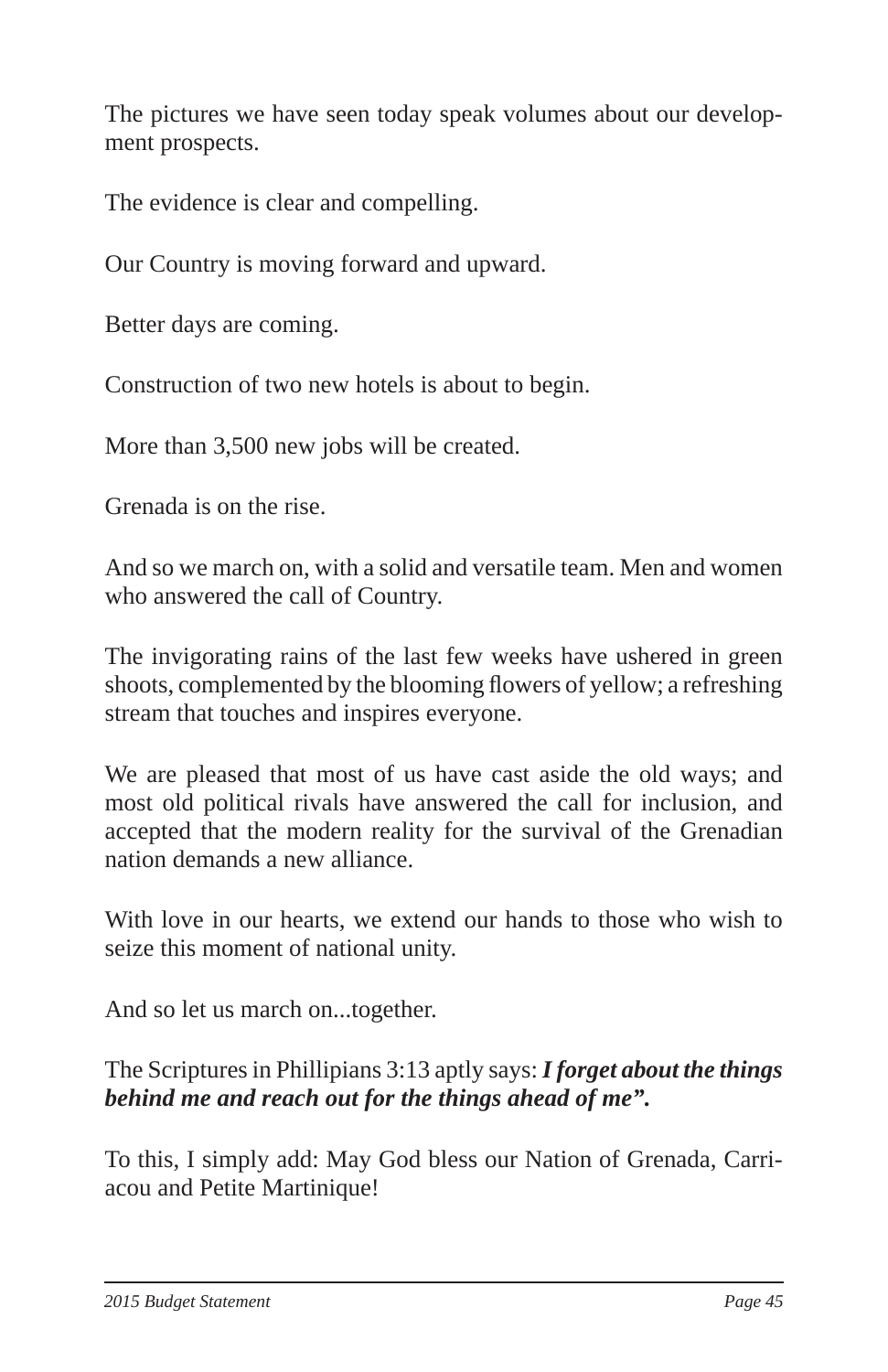# **ANNEX I**

### Macro Economic & Fiscal Review 2014 (Preliminary) Prepared by: Macroeconomic Policy & Research Unit October 2014 INTERNATIONAL AND REGIONAL DEVELOPMENTS

"The pace of global recovery has disappointed in recent years, with weakerthan-expected global growth for the first half of 2014 and increased downside risks, the projected pickup in growth may again failed to materialise or fall short of expectation." These were the sentiments expressed by the IMF in its October 2014 World Economic Outlook (WEO) Report. With world growth in the first half of 2014 slower than expected, global growth for 2014 is projected at 3.3 percent. The growth projection for 2015 is slightly higher at 3.8 percent.

Growth is expected to strengthen in 2014–15 across most advanced economies, but the pace of recovery remains different across regions. The strongest rebound in growth is expected in the United States, while growth in the Euro Area and Japan will remain modest. Growth elsewhere, including the United Kingdom is projected to be solid.

|                                          | 2012  | 2013  | 2014<br>(Proj.) | 2015<br>(Proj.) |
|------------------------------------------|-------|-------|-----------------|-----------------|
| <b>World Output</b>                      | 3.4   | 3.3   | 3.3             | 3.8             |
| <b>Advanced Economies</b>                | 1.2   | 1.4   | 1.8             | 2.3             |
| <b>United States</b>                     | 2.3   | 2.2   | 2.2             | 3.1             |
| Euro Area                                | (0.7) | (0.4) | 0.8             | 1.3             |
| Japan                                    | 1.5   | 1.5   | 0.9             | 0.8             |
| United Kingdom                           | 0.3   | 1.7   | 3.2             | 2.7             |
| <b>Emerging and Developing Economies</b> | 6.7   | 6.6   | 6.5             | 6.6             |
| Russia                                   | 3.4   | 1.3   | 0.2             | 0.5             |
| China                                    | 7.7   | 7.7   | 7.4             | 7.1             |
| India                                    | 4.7   | 5.0   | 5.6             | 6.4             |
| <b>Brazil</b>                            | 1.0   | 2.5   | 0.3             | 1.4             |

**Table 1:** IMF PROJECTIONS OF GLOBAL GROWTH FOR SELECTED COUNTRIES

SOURCE: IMF, World Economic Outlook, October 2014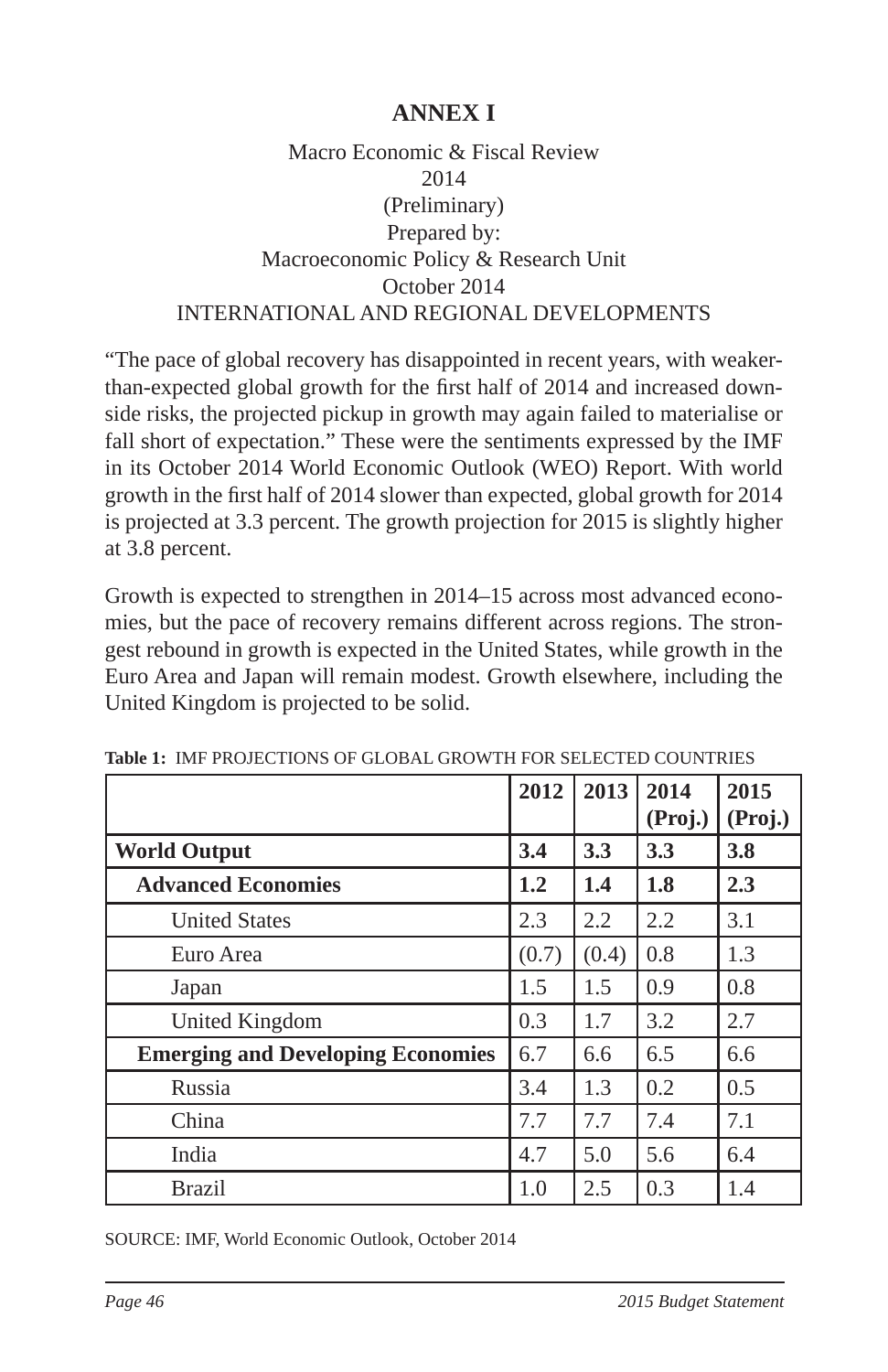Growth in the United States is expected to rise from 2.2 percent in 2014 to 3.1 percent in 2015 due to an accommodative monetary policy stance, favourable financial conditions and a healthier housing market. Employment growth is projected to be strong, but some recovery of the labor market participation rate will slow the decline in the unemployment rate.

In China, growth is projected at 7.4 percent in 2014 since the authorities deployed policy measures to support activities such as; tax relief for small and medium enterprises, accelerated fiscal and infrastructure spending, and targeted cuts in required reserve ratios. For 2015, growth is projected at 7.1 percent, as the economy makes the transition to a more sustainable path.

In the Euro Area, prospects are uneven across countries. A weak recovery is projected to gradually take hold, supported by a reduction in fiscal drag, accommodative monetary policy, and improving lending conditions. Growth is projected to average 0.8 percent in 2014 and 1.3 percent in 2015.

Overall, growth in emerging market and developing economies is projected to increase modestly supported by stronger domestic demand as well as a recovery in external demand associated with faster growth in advanced economies. The forecast for 2014 is 4.4 percent while it is 5.0 percent in 2015.

## **Recent Economic Performance of Caricom and the ECCU**

The economies in the region, continue to feel the lingering effects of the slow growth in advanced economies. The IMF Newsletter for the Caribbean Region October 2014 issue, cited that economic growth in the Caribbean continues to be weak, at a projected 1.5 percent for 2014, on average, up from 1.4 percent in 2013.

Although commodity prices were lower in 2014, the commodity exporting countries continue to grow at a more rapid pace than the economies that are serviced-based. Among the commodity exporters, Trinidad remains on course to grow at 3.4 percent, Guyana and Suriname are slowing down to around 3.0 percent and Belize to 2.0 percent due to declining oil production.

In contrast, growth in tourism-based economies is projected at 1.2 percent, on average. Barbados is experiencing its second consecutive year of economic stagnation amidst its austerity measures, and St. Lucia is projected to contract by 1.1 percent in 2014. After bottoming out in 2013, Jamaica is recovering slowly, and is projected to grow by a modest 1.1 percent in 2014.

Over the medium term, competition from other less expensive tourist destinations could depress further the economic prospects for the region, which will require a renewed reform momentum to boost growth.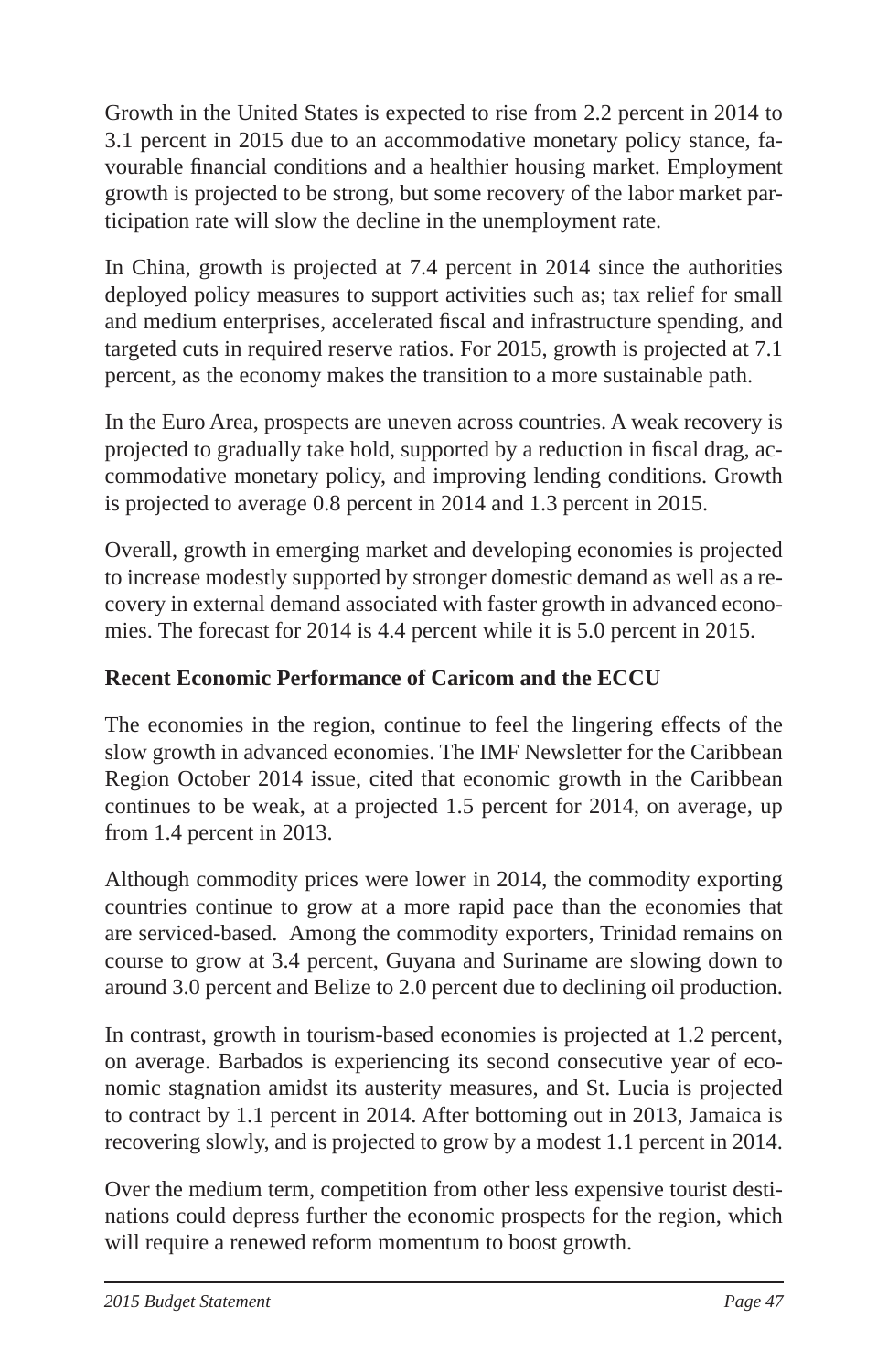According to the June 2014 Economic and Financial Review of the Eastern Caribbean Currency Union, preliminary data suggested that economic activity at the ECCU level accelerated during the period January to June 2014. Major sectors such as; construction, hotels and restaurants, wholesale and retail trade and agriculture, livestock and forestry all recorded an increase in output. By contrast, output in the manufacturing and financial intermediation sectors contracted. The expansion of economic activity was reflective of the improved performance across the ECCU member countries with the exception of Saint Lucia. For 2014, growth is projected at 1.4 percent and it is projected to increase to 2.1 percent in 2015.

## **PERFORMANCE OF DOMESTIC ECONOMY**

Preliminary data indicated that the Grenadian economy, as measured by the change in real GDP is projected to expand by 2.6 percent in 2014, following a revised estimated growth of 3.1 percent in 2013. The continued recovery, albeit at a slower rate is buoyed mainly by expansions in Agriculture, Tourism and Education. The completion of construction work on the Sandals La Source project has slowed down construction activity in 2014, but this was compensated by an increase in tourist arrivals and an increase in total agricultural output.



# **Figure 1:**

# **AGRICULTURE & FISHING**

Total agriculture production accounted for 4.0 percent of total GDP in 2013, with an overall increase in the sector of  $3.6$  percent. During the first nine months of 2014, output among the traditional crops was favorable. Nutmeg production increased by 50.7 percent (355.4 m lbs) as a result of the maturing of some of the trees that were planted in the aftermath of Hurricane Ivan and direct incentives provided to local nutmeg farmers. Additionally, Co-

Source: ECCB, CSO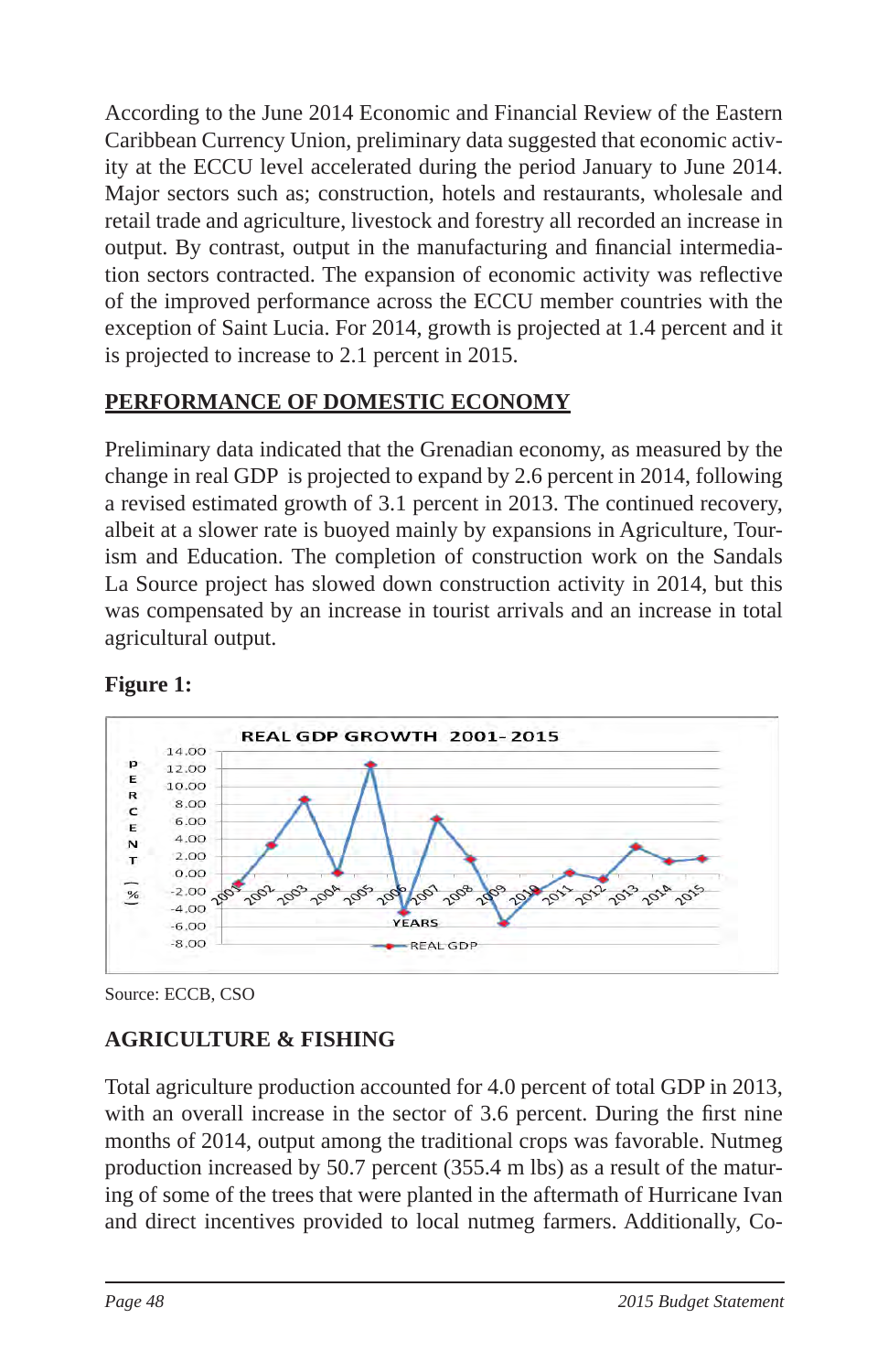coa increased marginally by 3.8 percent (53.8 m lbs). Output of other crops mainly ground provision, fruits and vegetables, expanded by 81.5 percent. However, Banana production declined by 23.4 percent (2,720.90 m lbs).

The Fishing industry continues to be a striving sub sector in the Grenadian economy. During the period under review fishing production increased by  $6.1$  percent (304,700 lbs), while fish export increased by  $21.0$  percent (367,600 lbs). This continued improvement in the sub sector can be attributed to increases in the number and size of boats especially from Carriacou and Petit Martinique. Additionally, efforts have been made to improve the communication network between fishermen out at sea which provided a greater level of confidence to allow them to go out into deeper waters.

# **Figure 2:**



SOURCE: ECCB, CSO

## **TOURISM**

For the period January to September 2014, activity in the tourism industry expanded as evidenced by a strong growth in both stay-over and cruise ship arrivals. Total visitor arrivals for the period grew by 16.4 percent or 36,018 compared to a reduction of 14.8 percent or 38,759 in the corresponding period of 2013. This rewarding improvement facilitated partly through an aggressive marketing campaign by the Grenada Tourism Authority (GTA) and the opening of Sandals La Source Grenada, can be attributable to increased airlift from the major source markets namely, the USA, Canada and the UK.

In the cruise-visitors category, the number of passengers increased by 16.6 percent to 155,199, in contrast to a contraction of 22.0 percent in the first nine months of 2013. The expansion in the number of cruise ship passengers was associated with an increase in the number of cruise ship calls during the year thus far.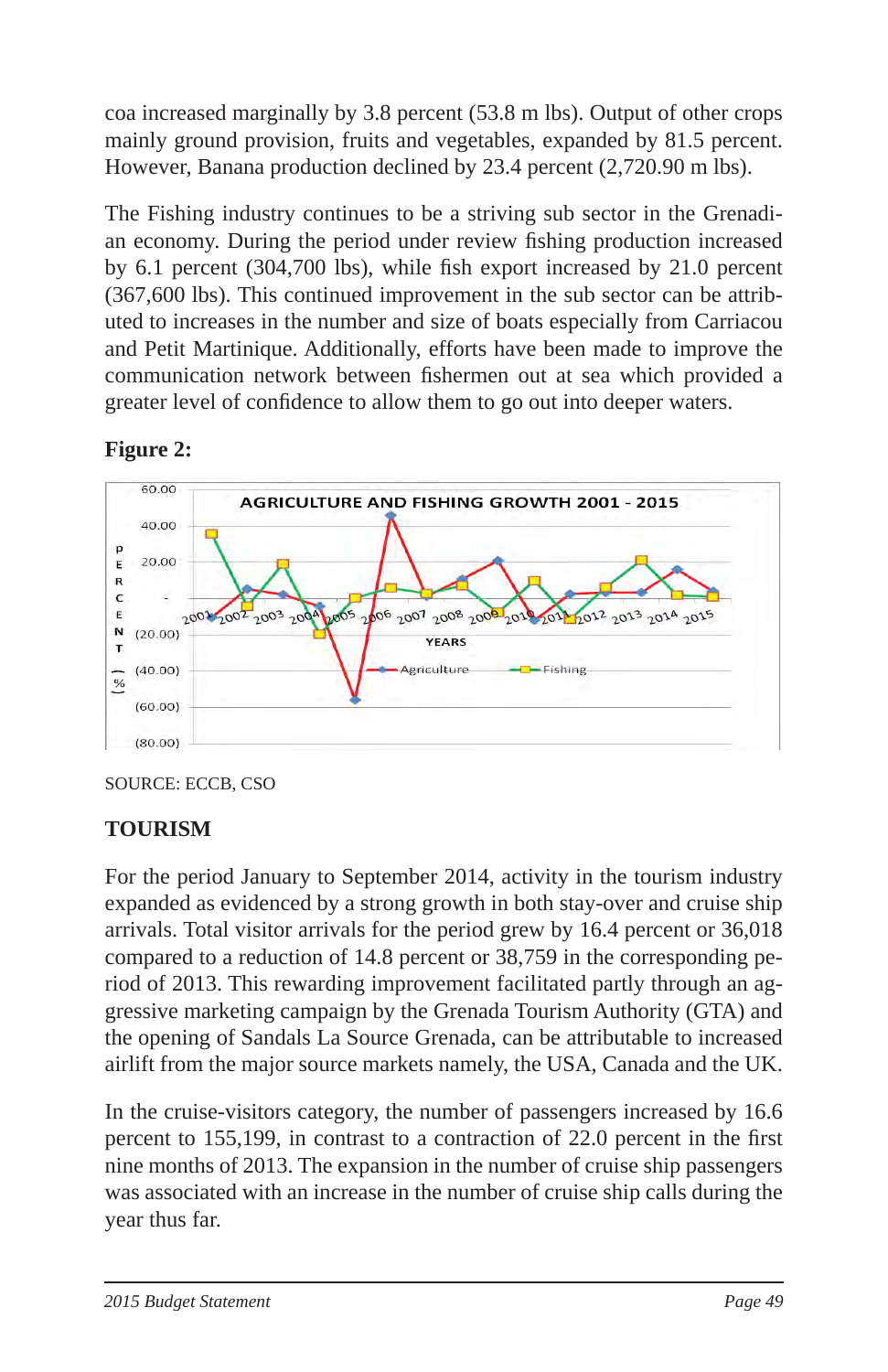



SOURCE:CSO

# **CONSTRUCTION SECTOR**

The construction sector was the leading sector for growth in 2013 due mainly to major construction work that was undertaken on the Sandals La Source project and the NIS Complex. The contribution of this sector to overall in 2013 was 26.3 percent.

However, for the period under review, pace of activity in the construction sector is estimated to have slowed marginally, relative to the corresponding period in 2013. This was evidenced by a 3.9 percent decline in the value of imported construction materials and supplies, which is a critical indicator of construction activity. A further reduction in construction activity was moderated by activity currently being undertaken on the National Athletic and Football Stadium and the maintenance and rehabilitation of roads and schools, coupled with a few small public and private projects.

Additionally, data available for the period January to June 2014, revealed that commercial bank credit for construction related activity declined by 16.3 percent when compared to the similar period of 2013.



## **Figure 4:**

SOURCE: ECCB, CSO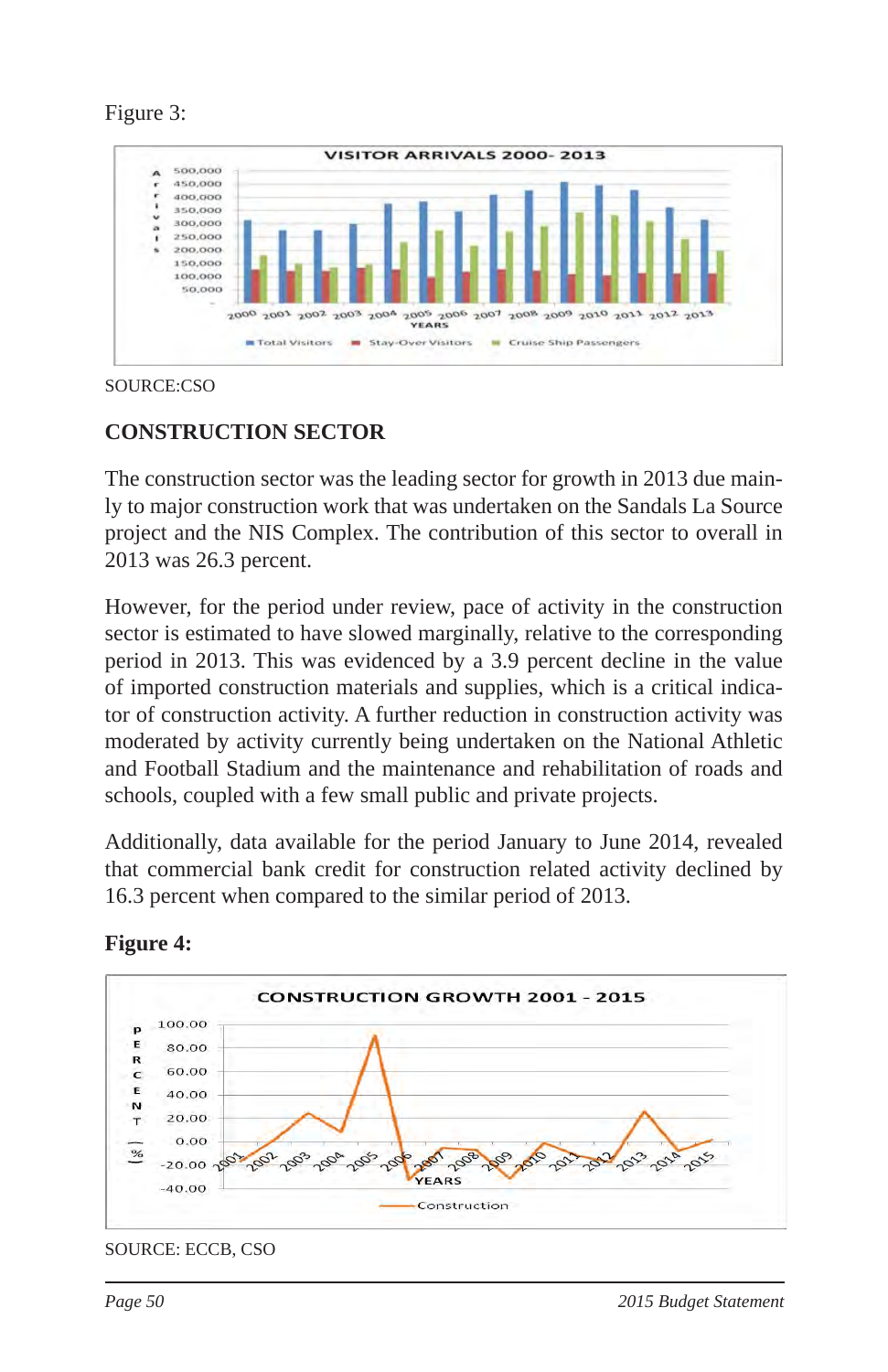# **EDUCATION SECTOR**

The Education sector has continued to contribute significantly to the growth and development of Grenada. The private component of the Education sector, SGU, is the leading player in this sector. In 2013, the total University enrollment was up 4.4 percent from the previous year and remains on a healthy trajectory with year-over-year enrollment rates continuing to increase at a steady pace.





Source: SGU

## **INDUSTRIAL PRODUCTION**

Output in the manufacturing sector is estimated to have declined in the period under review. The outturn was influenced by contractions in the production of a number of manufactured items, which resulted in lower levels of production in key sub industries. Accordingly, Beverages and Tobacco production fell by 10.5 percent, Chemicals and Paints which grew by 7.8 percent in 2013, declined by 1.5 percent for the period January to September 2014.

Additionally, declines in output were observed in Grain Mill Products & Bakery Products. This category reduced marginally by 1.1 percent compared to a 7.6 percent increase the previous period. However, increases were realized for Prepared Animal Feed of 4.4 percent attributed to increased demand which was necessary to facilitate increase output in the poultry industry.

## **CONSUMER PRICE INDEX AND INFLATION**

Price pressures remained stable in Grenada during the first nine months of 2014. The Consumer Price Index moved from 108.03 index points in Sep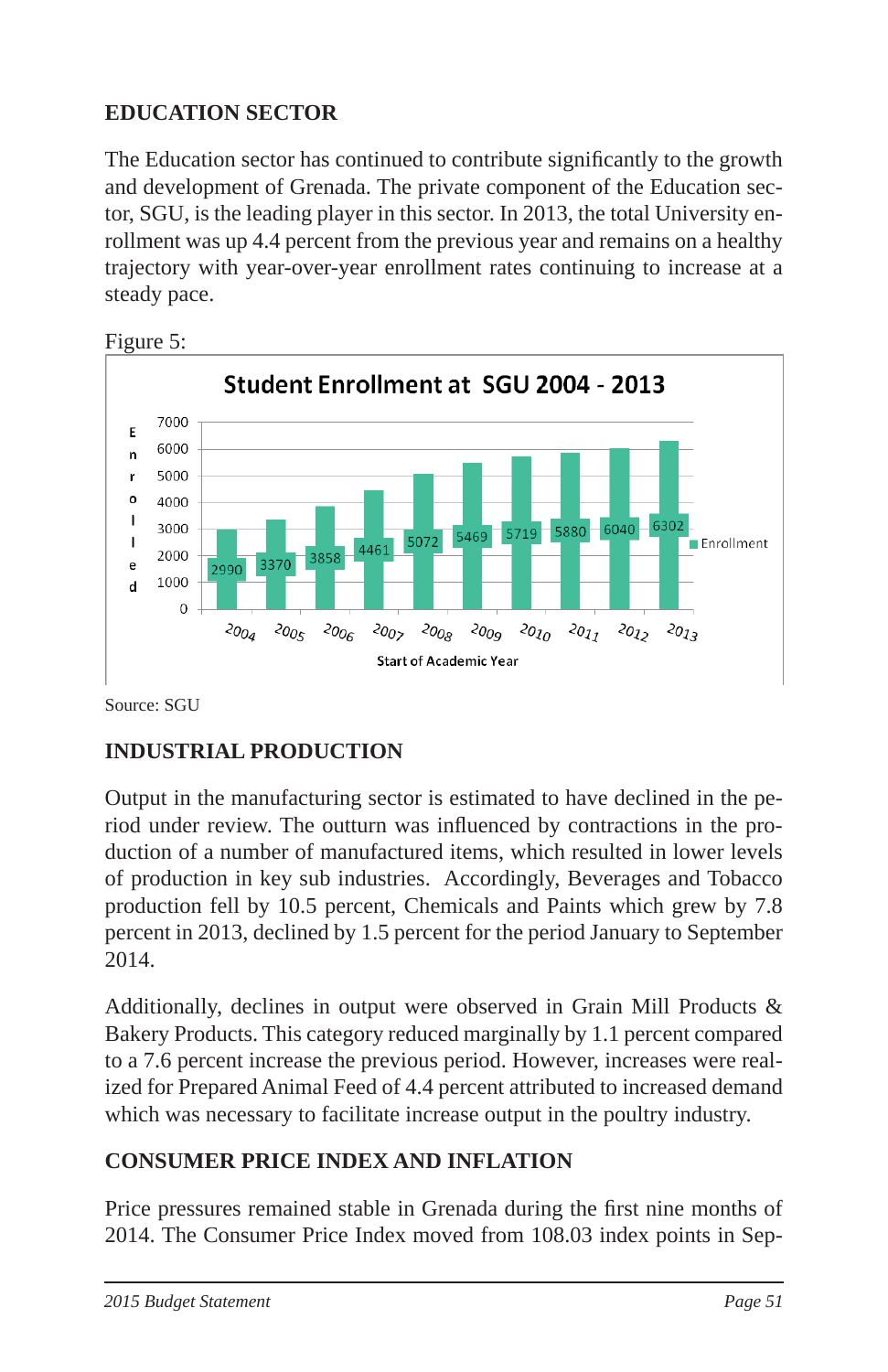tember 2013 to 108.17 index points in September 2014 representing an increase of 0.13 percent. The major groups recorded the following increases:- "Food and Non-alcoholic Beverages" 1.25 percent, "Alcohol Beverages, Tobacco & Narcotics" 3.51 percent, "Clothing and Footwear" 0.22 percent, "Housing, Water, Electricity, Gas and other fuels" 0.03 percent, "Health" 1.55 percent, "Recreation and Culture" 3.12 percent, "Education" 2.67 percent and "Restaurants and Hotels" 0.01 percent.

All the other groups recorded decreases between 0.11 percent and 1.90 percent. Accordingly, the inflation rate for the period September 2014 is 0.13 percent. This can be compared to a decrease of 1.43 percent for the same period in 2013.

# **Figure 6:**



Source: CSO

The above figure shows the changes in the CPI as at December 2002 to December 2013.

# **BALANCE OF PAYMENTS**

The overall Balance of Payments position worsened in 2014, moving from a surplus of \$84.8m in 2013 to a projected deficit of \$1.6m. This movement is due in part to a reduction in inflows to the Financial Account in 2014 in contrast to significant inflows to that account in the previous year.

Preliminary data indicates a decrease of 20.28 percent in the Current Account deficit from  $$597.6m$  in 2013 to  $$476.4m$  in 2014. This is largely the result of improvements in the Balance of Trade. Exports increased by 9.3 percent in 2014 to \$631.9m mainly attributable to an increase in service oriented exports. Imports declined by 4.03 percent in 2014 to \$1.1b essentially due to a 5 percent reduction in merchandise imports. This reduction led to an improvement in the merchandise import deficit from \$773.9m in 2013 to \$731.3m in 2014.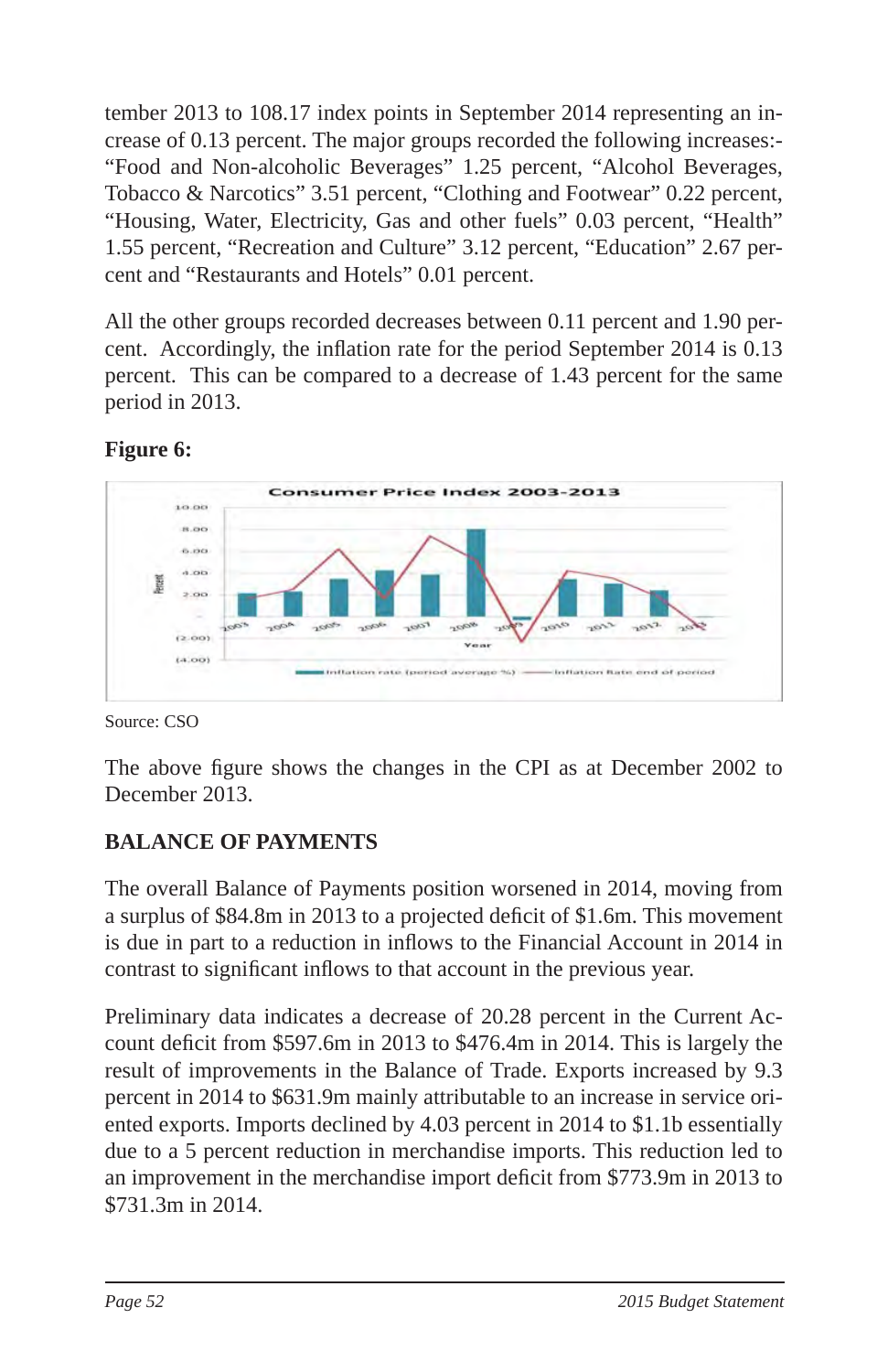In 2014, Grenada's Food and Energy Import Bills remained high. In 2013 the Food Import Bill stood at \$205.5m and it is estimated to increase to \$214.3m at the end of 2014. Additionally, the Energy Import Bill is estimated to increase by \$20.8m at the end of 2014. This shows that Grenada is highly dependent on external sources for its food and energy supplies.

Transactions on the Services account resulted in a net inflow of \$242.7m; a 30.8 percent increase from the previous year; due largely to a 15.4 percent increase in travel receipts in 2014.



### **Figure 7:**

Source: ECCB/CSO

On the Income Account, net outflows are expected to increase by 26.9 percent to \$58.4m in 2014. Net Current Transfers, however, remain steady with only a slight contraction of 0.1 percent likely in 2014 to \$49.41m.

It is predicted that the surplus on the Capital and Financial Account will contract from  $$625.3m$  in 2013 to an estimated  $$469m$  in 2014. Net inflows to the Capital Account are expected to expand by 17.1 percent from \$118.6m to \$138.8m. This movement is however offset by a reduction in the surplus on the Financial Account from \$506.8m in 2013 to \$330.2m in 2014, largely due to a decrease in FDIs associated with the completion of the Sandals Project in 2013.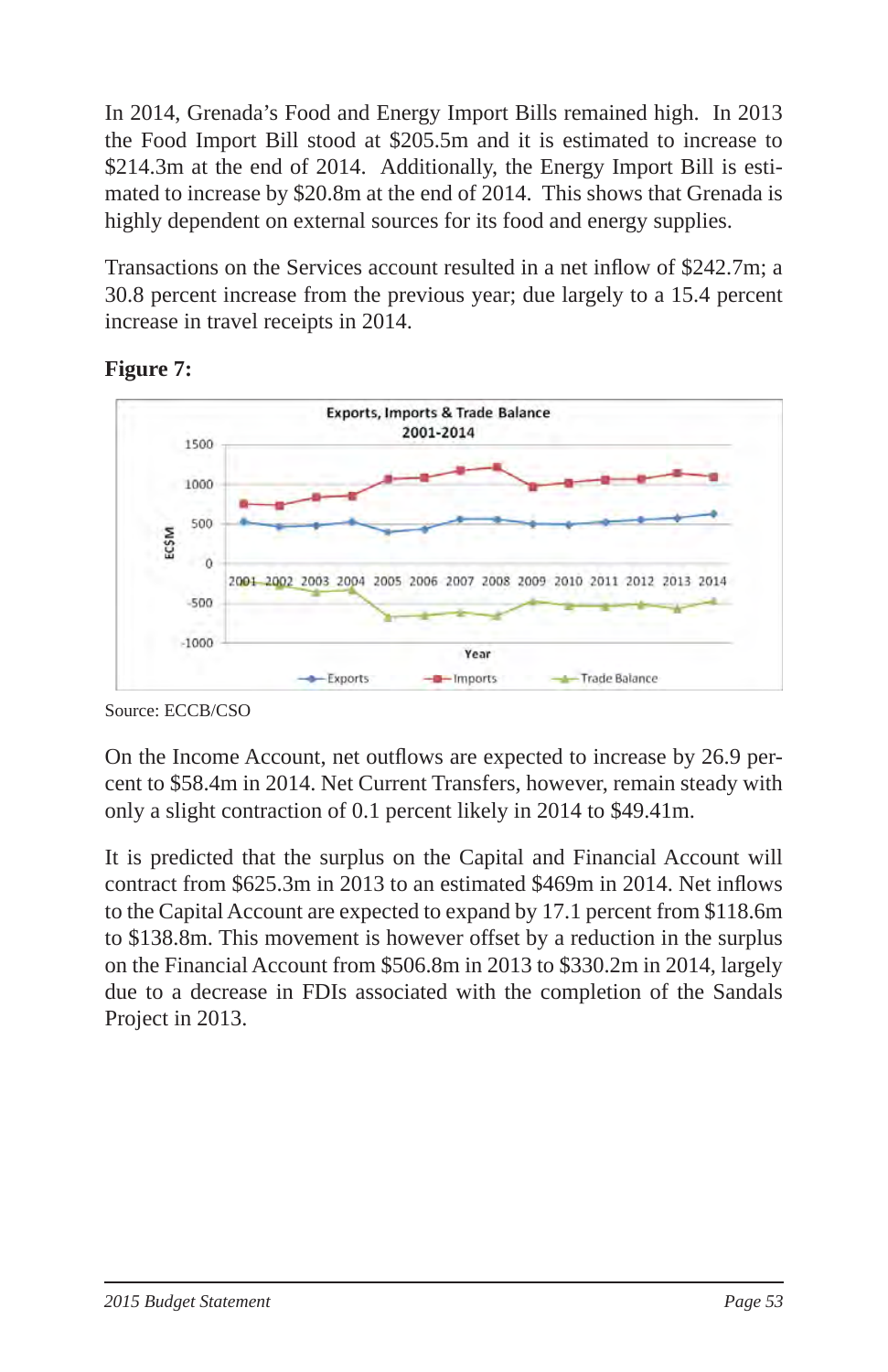

### **Figure 8:**

Source: ECCB/CSO

#### **Table 2:**

| <b>Selected Balance of Payments Indicators</b> |          |          |                      |                      |  |  |  |  |  |
|------------------------------------------------|----------|----------|----------------------|----------------------|--|--|--|--|--|
|                                                | 2013     | 2014     | Percentage<br>Change | Percentage<br>of GDP |  |  |  |  |  |
| <b>Overall Balance</b>                         | 84.79    | (1.63)   | $-101.9$             | 0.1                  |  |  |  |  |  |
| <b>Current Account Balance</b>                 | (597.64) | (476.41) | $-20.3$              | 20.1                 |  |  |  |  |  |
| Merchandise Trade Balance                      | (773.89) | (731.09) | $-5.5$               | 30.9                 |  |  |  |  |  |
| Services Trade Balance                         | 185.53   | 242.65   | 30.8                 | 10.3                 |  |  |  |  |  |
| <b>Exports</b>                                 | 578.41   | 631.94   | 9.3                  | 26.7                 |  |  |  |  |  |
| Imports                                        | 1,145.56 | 1,099.39 | $-4.0$               | 46.5                 |  |  |  |  |  |
| <b>Travel Receipts</b>                         | 327.47   | 377.97   | 15.4                 | 16.0                 |  |  |  |  |  |
| Income (Net Outflow)                           | (79.92)  | (58.38)  | $-26.9$              | 2.5                  |  |  |  |  |  |
| <b>Net Current Transfers</b>                   | 49.44    | 49.41    | $-0.1$               | 2.1                  |  |  |  |  |  |
| <b>Capital Account Balance</b>                 | 118.57   | 138.80   | 17.1                 | 5.9                  |  |  |  |  |  |
| <b>Financial Account Balance</b>               | 506.74   | 330.19   | $-34.8$              | 14.0                 |  |  |  |  |  |

Source: ECCB/CSO

### **FISCAL REVIEW 2014**

### **OVERVIEW**

Government's fiscal position showed a marked improvement in 2014 over the 2013 performance.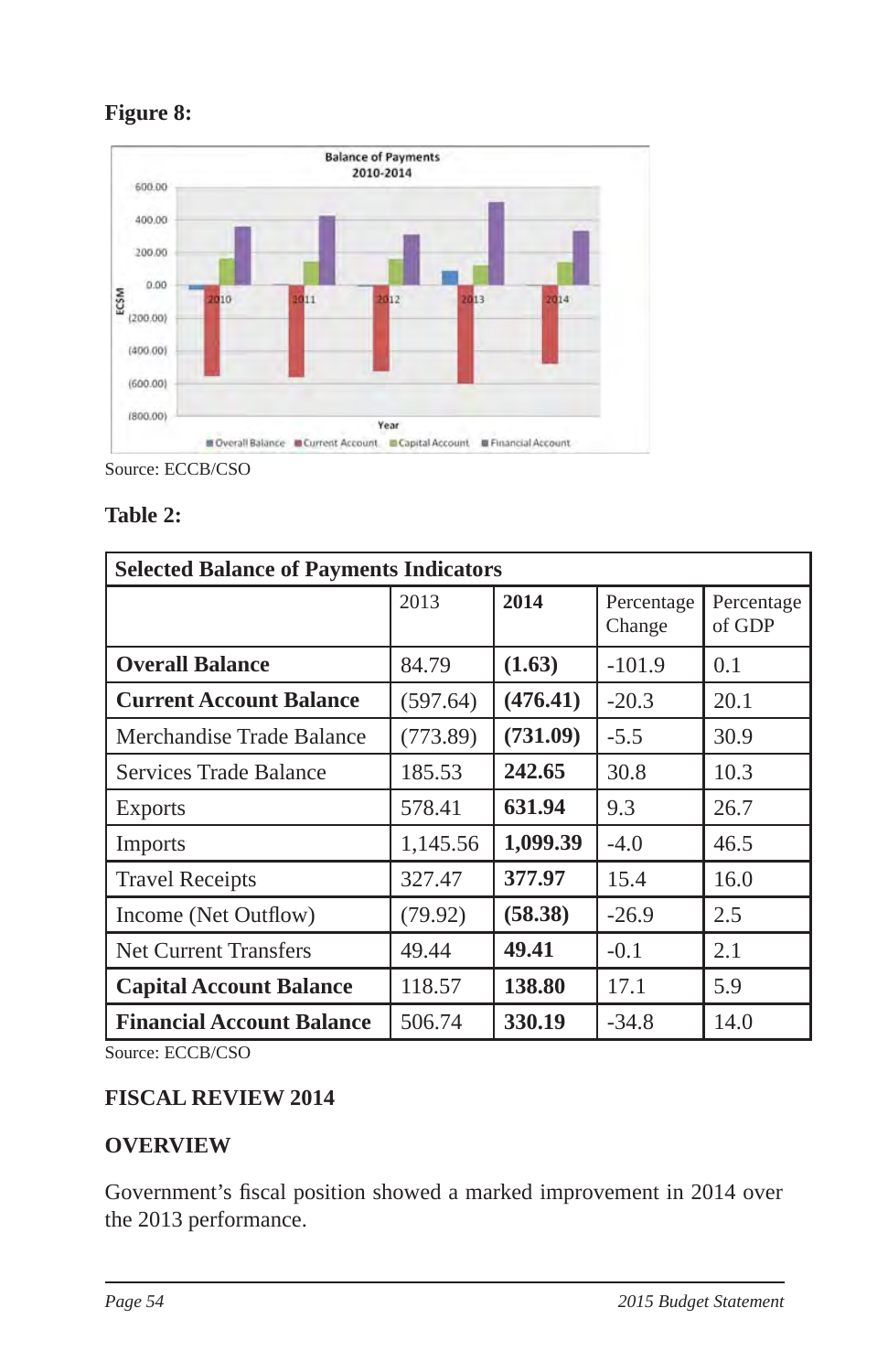The primary balance (after grants) moved from a huge deficit of \$89.6 m or 4.0 percent of GDP in 2013 to a much smaller deficit of \$42.1 m or 1.8 percent of GDP in 2014. This outturn compares very favourably with the primary balance target under the Home Grown Structural Adjustment (HSAP) Programme (a deficit of \$57.0 m or 2.4 percent).

The overall balance also showed considerable improvement from around \$165.1 m or 7.3 percent of GDP in 2013 to \$133.4 m or 5.6 percent of GDP in 2014.

The strong fiscal performance can be directly attributed to: (i) reforms undertaken by Government as part of the HSAP; and, (ii) continued expansion in the local economy.



# **REVENUES AND GRANTS**

At the end of 2014, total revenues and grants are expected to reach \$579.4m in 2014 or 24.3 percent of GDP compared to \$474.4 m or 20.7 percent in 2013.



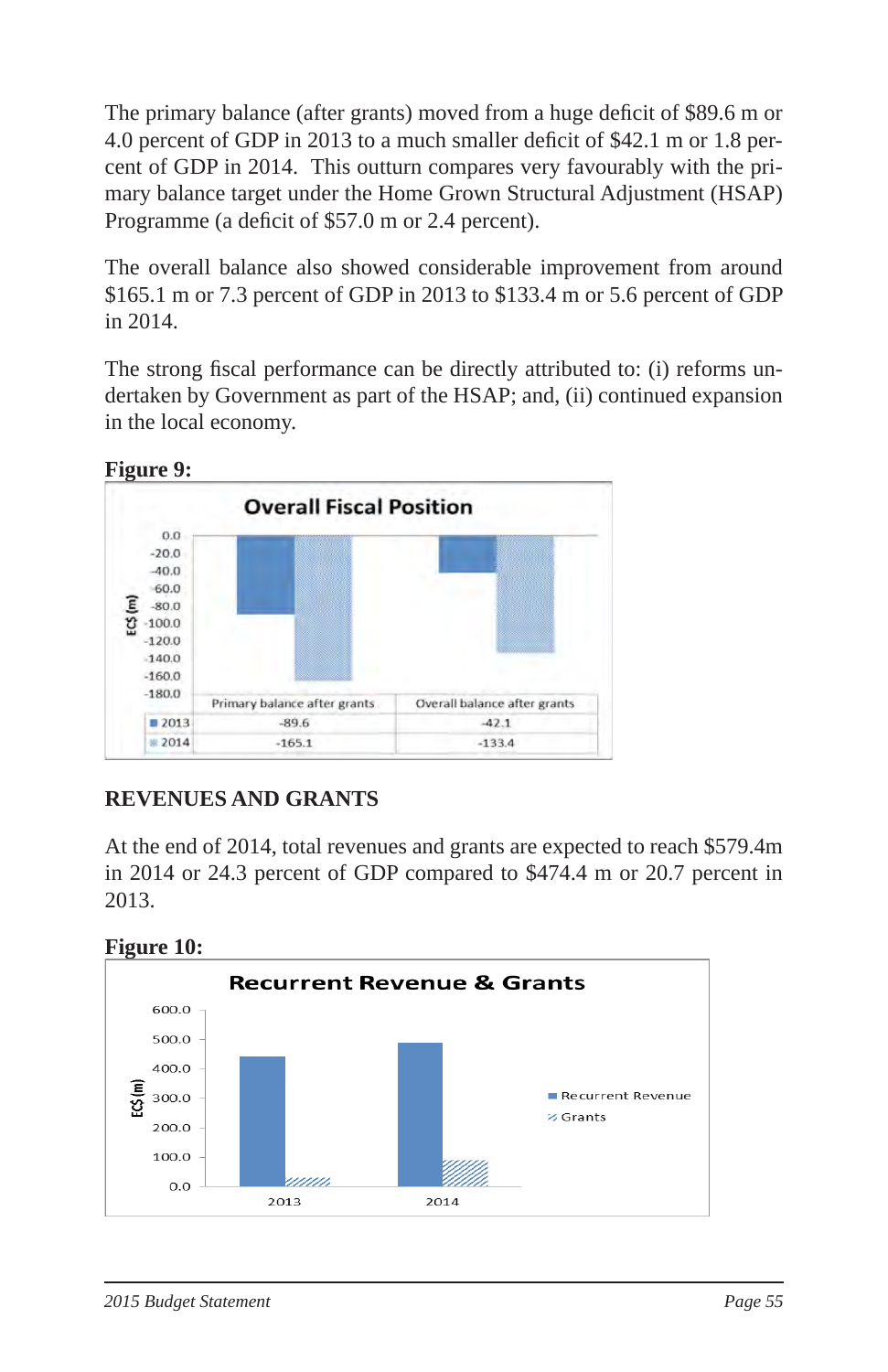## **CURRENT REVENUES**

Current revenues are estimated to rise by 10.2 percent from \$443.4 m in 2013 to \$488.5 m by the end of 2014. As indicated earlier, the strong revenue performance was on account of the implementation of revenue enhancing measures, growth in the domestic economy and the continued efforts to improve the administration and collection of revenues.

Of this amount, tax receipts, which represent the main component, are expected to reach \$436.2 m, an increase of 15.8 percent.

Taxes on Income & Profits and Property are estimated to grow significantly, 30.9 percent and 37.6 percent respectively over the 2013 outcome. Taxes on Goods & Services and International Transactions are estimated to grow by 10.6 percent and 11.6 percent.

Non Tax revenues are expected to amount to \$52.3 m in 2014, 21.5 percent less than the \$66.7 m realized in 2013.



### **Figure 11:**

## **GRANTS**

Grant receipts have been more favorable in 2014 and are estimated to amount to \$90.8 or 3.8 percent of GDP compared to the \$31.1 m or 1.4 percent received in the previous year. The main sources of grants in 2014 were People's Republic of China and PetroCaribe.

# **TOTAL EXPENDITURE**

Total expenditure in 2014 is projected at \$712.9 m or 29.9 percent of GDP, above the \$639.8 m or the 28.4 percent attained in 2013. This represents an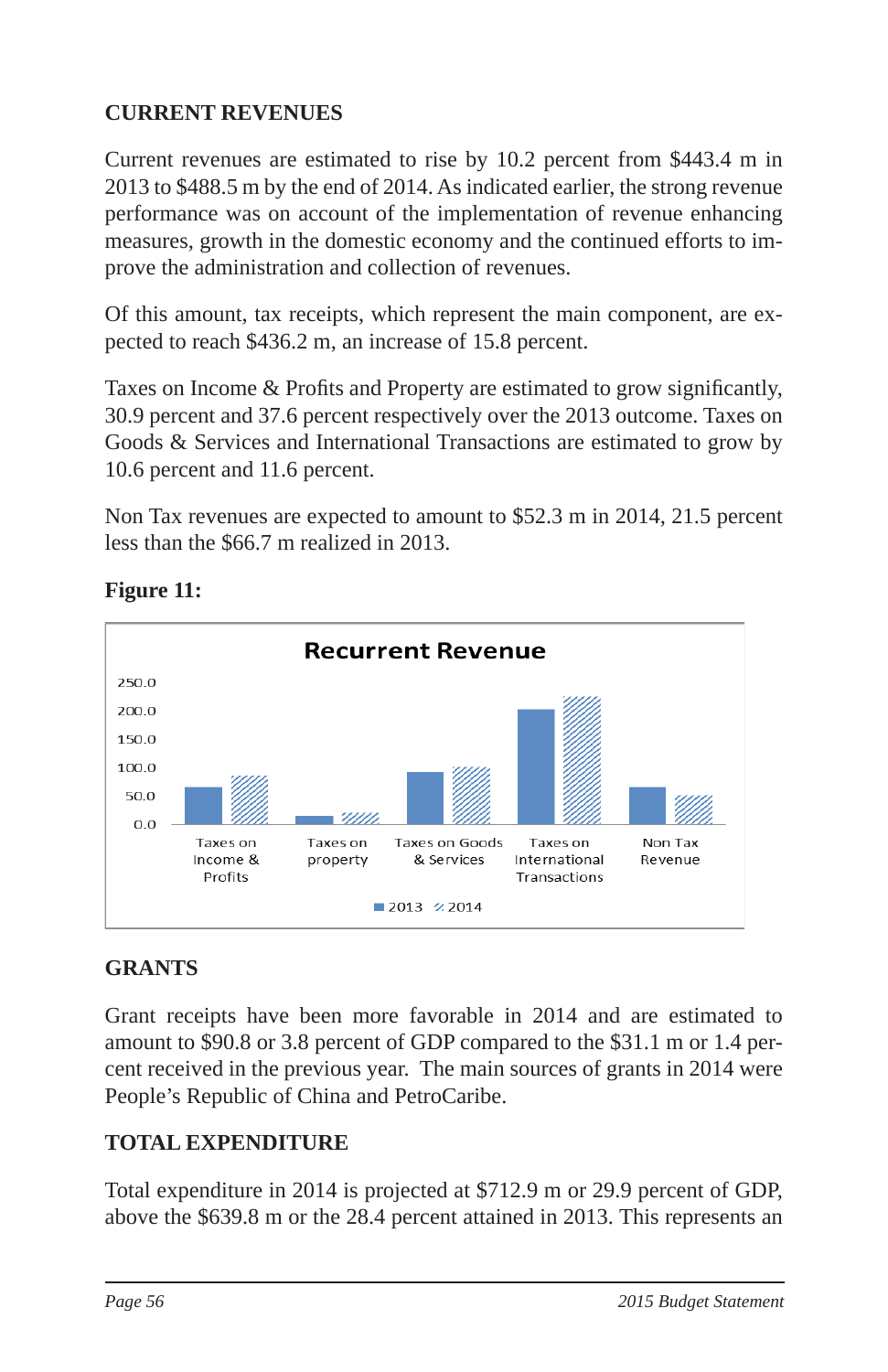increase of 11.4 percent largely on account of higher capital investments in 2014.

# **CURRENT EXPENDITURES**

Current expenditures are projected to reach \$491.6 m in 2014 or 20.6 percent of GDP compared to \$479.4 m or 21.2 percent of GDP at the end of 2013.

Personal expenditure is estimated at \$241.2 m or 10.1 percent of GDP slightly lower than the \$243.5 m or 10.8 percent of GDP realized in 2013. Goods and services are expected to amount to \$67.4 m in 2014, 2.8 percent of GDP. This would translate to a 11 percent reduction in spend when compared to the \$75.9 m expended in 2013. Transfers and subsidies are expected to amount to \$91.7 m in 2014 or 3.8 percent of GDP compared to the \$84.5 m or 3.7 percent achieved in the previous year.





## **CAPITAL EXPENDITURE**

Capital spending is projected to reach \$221.2 m in 2014, 9.3 percent of GDP compared to the \$160.5 m spent in 2013; an increase of 38 percent.

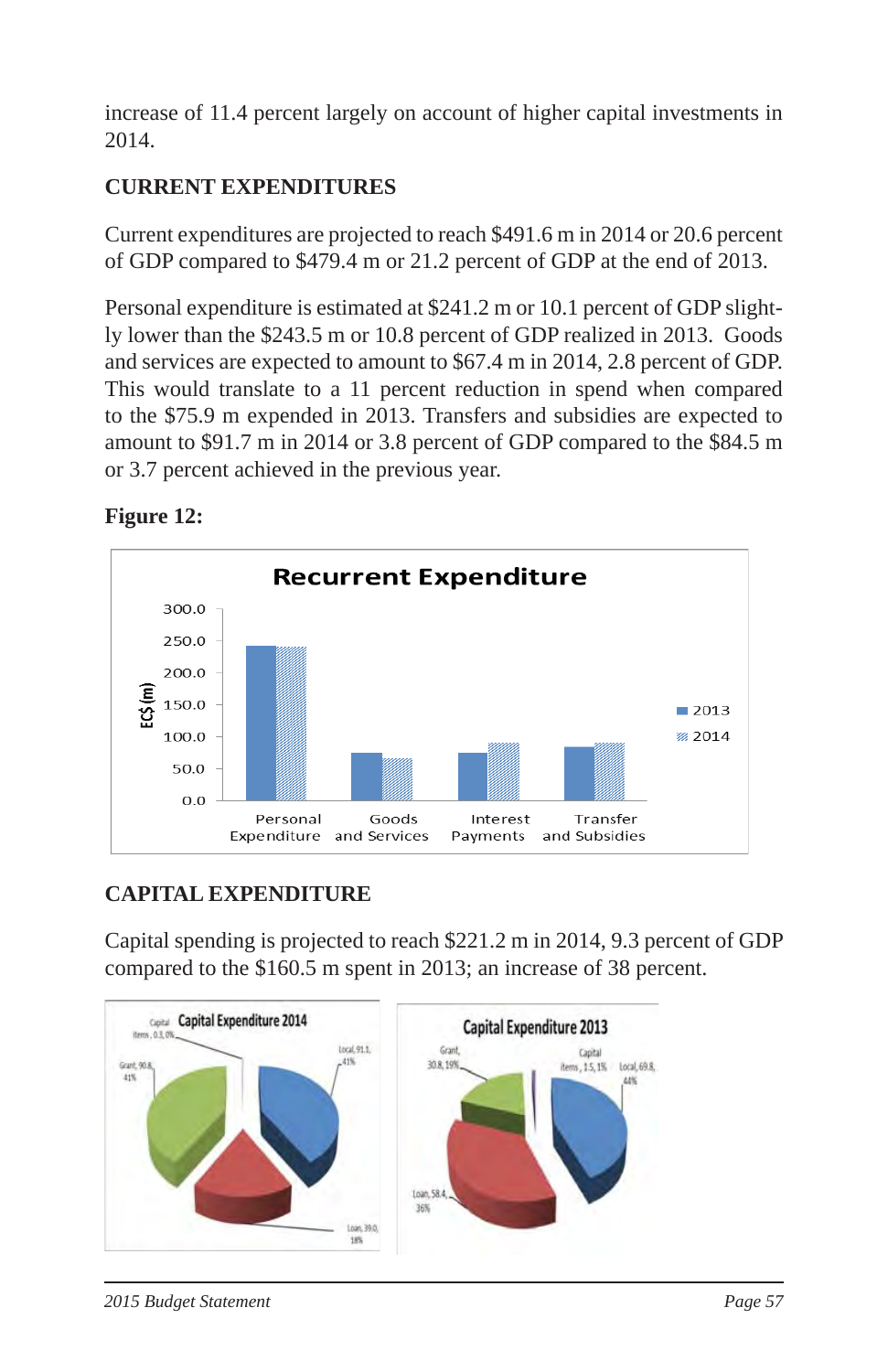# **TOTAL DEBT**

Total public sector debt declined by 3 percentage points from 110.0 percent of GDP to 107.0 percent of GDP by the end of 2014. The debt stock at the end of 2014 stood at \$2.56 billion.

### **Selected Fiscal Tables**

| Table 1. Revenue                    |       |         |          |       |       |          |               |
|-------------------------------------|-------|---------|----------|-------|-------|----------|---------------|
|                                     |       | Outturn | %        | % GDP | %GDP  | %        | <b>Budget</b> |
| <b>Revenue Performance</b>          | 2013  | 2014    | change   | 2013  | 2014  | Achieved | 2014          |
|                                     | \$m   | \$m     |          |       |       |          | \$m           |
| Total Revenue & Grants              | 474.7 | 579.4   | 22.0%    | 21.0% | 24.3% | 103%     | 561.8         |
| <b>Total Revenue</b>                | 443.5 | 488.6   | 10.2%    | 19.7% | 20.5% | 107%     | 456.8         |
| <b>Current Revenue</b>              | 443.5 | 488.6   | 10.2%    | 19.7% | 20.5% | 107%     | 456.8         |
| <b>Tax Revenue</b>                  | 376.8 | 436.2   | 15.8%    | 16.7% | 18.3% | 104%     | 419.2         |
| Taxes on Income & Profits           | 66.1  | 86.6    | 30.9%    | 2.9%  | 3.6%  | 109%     | 79.1          |
| Taxes on property                   | 15.1  | 20.7    | 37.6%    | 0.7%  | 0.9%  | 102%     | 20.4          |
| Taxes on Goods & Services           | 92.4  | 102.2   | 10.6%    | 4.1%  | 4.3%  | 100%     | 101.9         |
| Taxes on International Transactions | 203.2 | 226.7   | 11.6%    | 9.0%  | 9.5%  | 104%     | 217.8         |
| Non Tax Revenue                     | 66.7  | 52.4    | $-21.5%$ | 3.0%  | 2.2%  | 139%     | 37.6          |
| Grants                              | 31.3  | 90.8    | 190.4%   | 1.4%  | 3.8%  | 86%      | 105.0         |
| Table 2. Summary of Expenditure     |       | Outturn | %        | % GDP | %GDP  | %        | <b>Budget</b> |
|                                     | 2013  | 2014    | change   | 2013  | 2014  | Achieved | 2014          |
|                                     | \$m   | \$m     |          |       |       |          | \$m           |
| Total expenditure                   | 639.8 | 712.8   | 11.4%    | 28.4% | 29.9% | 102%     | 702.0         |
| Current expenditures                | 479.4 | 491.6   | 2.5%     | 21.2% | 20.6% | 102%     | 483.0         |
| Current Primary Expenditure         | 403.9 | 400.3   | $-0.9%$  | 17.9% | 16.8% | 101%     | 398.1         |
| Personal Expenditure                | 243.5 | 241.2   | $-0.9%$  | 10.8% | 10.1% | 96%      | 250.8         |
| Goods and Services                  | 75.9  | 67.4    | $-11.1%$ | 3.4%  | 2.8%  | 99%      | 68.2          |
| <b>Interest Payments</b>            | 75.5  | 91.3    | 20.9%    | 3.3%  | 3.8%  | 108%     | 84.9          |
| <b>Transfer and Subsidies</b>       | 84.5  | 91.7    | 8.5%     | 3.7%  | 3.8%  | 116%     | 79.1          |
| Capital Expenditures                | 160.5 | 221.2   | 37.8%    | 7.1%  | 9.3%  | 101%     | 218.9         |
| Local                               | 69.8  | 91.1    | 30.5%    | 3.1%  | 3.8%  |          |               |
| Loan                                | 58.4  | 39.0    | $-33.2%$ | 2.6%  | 1.6%  |          |               |
| Grant                               | 30.8  | 90.8    | 194.4%   | 1.4%  | 3.8%  |          |               |
| Capital items                       | 1.5   | 0.3     | $-79.3%$ | 0.1%  | 0.0%  |          |               |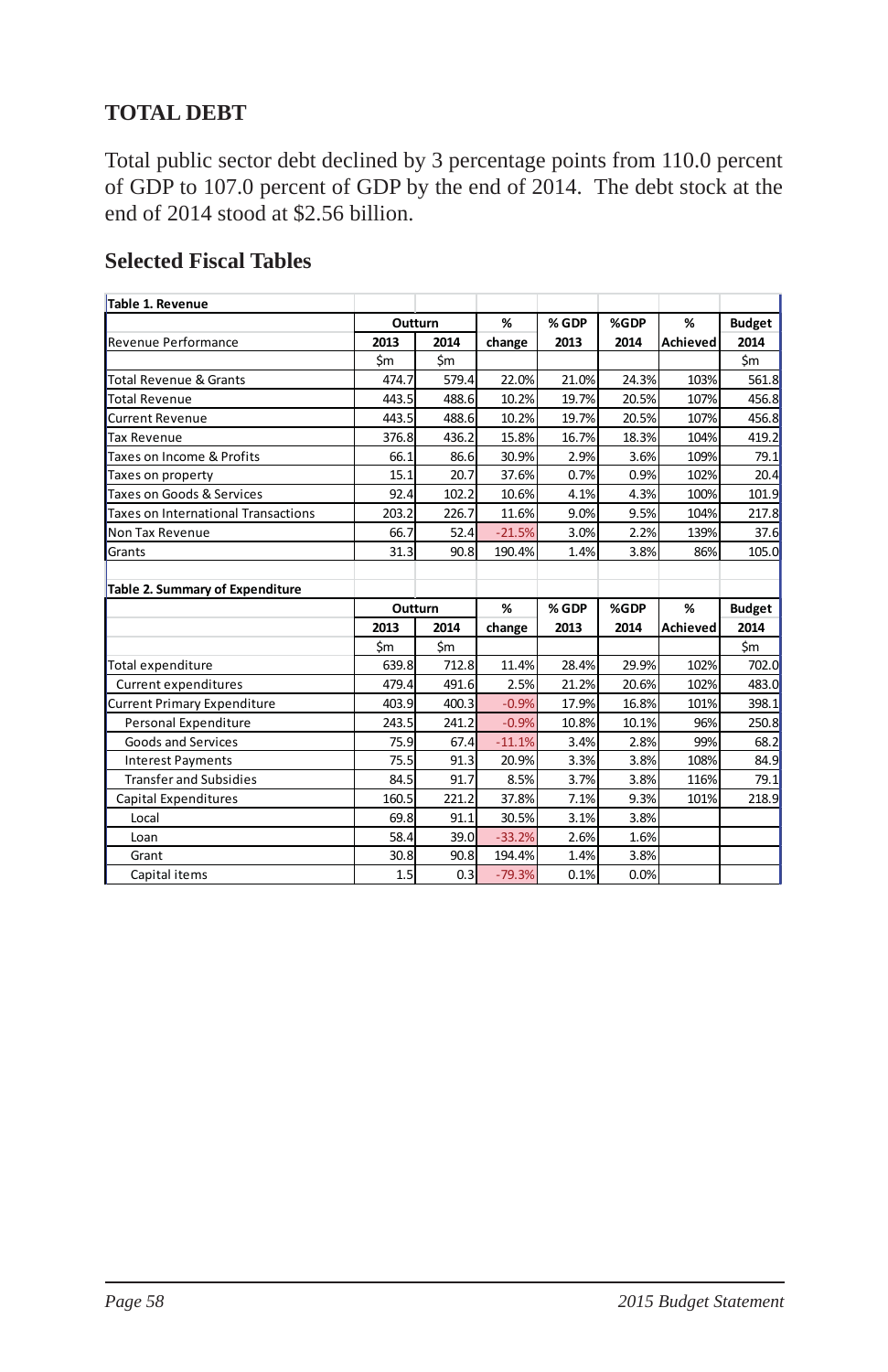| Table 3. Fiscal Balances          |          |            |          |         |         |          |               |
|-----------------------------------|----------|------------|----------|---------|---------|----------|---------------|
|                                   |          | Outturn    | %        | % GDP   | %GDP    | %        | <b>Budget</b> |
|                                   | 2013     | 2014       | change   | 2013    | 2014    | Achieved | 2014          |
|                                   | \$m      | \$m        |          |         |         |          | $\mathsf{Sm}$ |
| <b>Current Balance</b>            | $-35.9$  | $-3.0$     | 92%      | $-1.6%$ | $-0.1%$ | 11.4%    | $-26.2$       |
| Primary balance before grants     | $-120.9$ | $-132.9$   | $-10%$   | $-5.4%$ | $-5.6%$ | 82.9%    | $-160.3$      |
| Primary balance after grants      | $-89.6$  | $-42.1$    | 53%      | $-4.0%$ | $-1.8%$ | 76.2%    | $-55.3$       |
| Overall balance after grants      | $-165.1$ | $-133.4$   | 19%      | $-7.3%$ | $-5.6%$ | 95.2%    | $-140.2$      |
| Table 4. Fiscal Ratios            |          |            |          |         |         |          |               |
|                                   | Outturn  |            | %        | % GDP   | %GDP    |          | <b>Budget</b> |
|                                   | 2013     | 2014       | change   | 2013    | 2014    |          | 2014          |
| Debt Stock (Central Government)   | \$2,058  | \$2,115    | 2.8%     |         |         |          |               |
| Debt Stock (Public)               | \$2,487  | Ś<br>2,561 | 3.0%     |         |         |          |               |
| Debt/GDP (Central Government)     |          |            | $-2.9%$  | 91.2%   | 88.6%   |          |               |
| Public Debt / GDP                 |          |            | $-2.7%$  | 110%    | 107%    |          |               |
| Primary bal/GDP (pb after grants) | $-4%$    | $-2%$      | $-55.6%$ |         |         |          | $-2%$         |
| Personel Exp/Current Exp          | 52%      | 49%        | $-4.9%$  |         |         |          | 52%           |
| Debt Service/Current Exp          | 51%      | 63%        | 23.7%    |         |         |          | 56%           |
| Interest pyt/Current Exp          | 17%      | 19%        | 9.1%     |         |         |          | 18%           |
| DS/CR                             | 77%      | 63%        | $-18.0%$ |         |         |          | 59%           |
| IP/CR                             | 17%      | 19%        | 9.7%     |         |         |          | 19%           |
| <b>External Debt Stock</b>        | 1,580.3  | 1,639.3    | 3.7%     | 66.2%   | 68.7%   |          |               |
| Domestic Debt Stock               | 477.9    | 475.6      | $-0.5%$  | 20.0%   | 19.9%   |          |               |
|                                   |          |            |          |         |         |          |               |
| Table 5: Revenue Departments      |          |            |          |         |         |          |               |
|                                   |          | Outturn    |          |         |         |          |               |
|                                   | 2013     | 2014       | %        | % GDP   | %GDP    | %        | <b>Budget</b> |
|                                   | \$m      | \$m        | change   | 2013    | 2014    | Achieved | 2014          |
| <b>Customs &amp; Excise</b>       | 203.2    | 226.6      | 11.5%    | 9.0%    | 9.5%    | 104%     | 217.4         |
| Inland Revenue Dept               | 193.7    | 228.6      | 18.0%    | 8.6%    | 9.6%    | 103%     | 221.5         |

### **PROSPECTS FOR 2015**

Looking forward to 2015, the Grenadian economy is still on the road to recovery. With a full year of implementation of the Home Grown Structural Adjustment Program in place, economic growth in 2015 is anticipated to be moderate, as the economy continues to face significant challenges in terms of high unemployment, a large debt overhang, and weak competitiveness.

Real GDP growth is expected to be 1.1 percent in 2015 and to accelerate thereafter, at an average rate of  $1.5 - 2.0$  percent in the medium term. It is anticipated that growth will be driven by expansion in the construction sector with the development of new hotel projects and public sector investment programmes such as; the Agriculture Feeder Road Project, the New Parliament Building, school rehabilitation among others.

Agricultural production is expected to increase further, relative to the outturn of 2014. The commercialization of the government estates is expected to contribute significantly to the overall output of the sector. This is anticipated to be translated into an increase in the volume of exports, as some of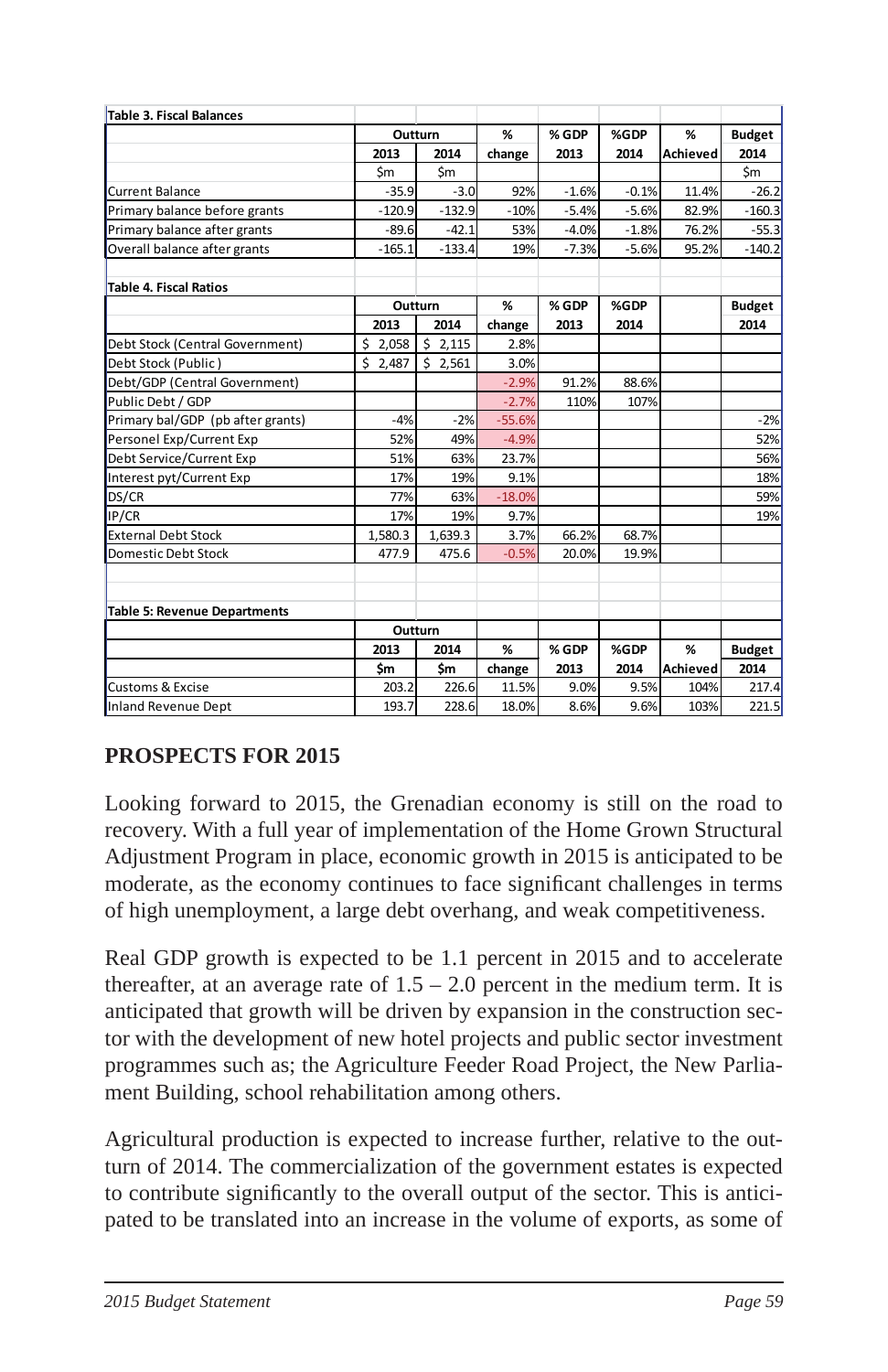our major trading partners are beginning to see signs of economic growth in their economies.

Tourism activity is expected to strengthen, mirroring modest recoveries in the major source markets and as a result of the continued presence of the Sandals brand, increased marketing effort by the Grenada Tourism Authority and expected increases in airlift and cruise calls to Grenada.

The Current Account balance is expected to worsen slightly with the deficit increasing by approximately 3.0 percent. This is largely due to predicted increases in imports as additional hotel projects come on stream in 2015. These developments in the tourism sector, however, are expected to bring additional direct investment to the Financial Account. The increase in travel receipts is expected to continue as the amount of stay-over visitors increase as a result of the marketing and establishment of the Pure Grenada brand.

On the central government's fiscal accounts, the overall deficit is projected to narrow in 2015 on account of revenue gains from tax reforms being undertaken as part of the Home Grown Structural Adjustment Programme. Additionally, a decline in expenditure mainly associated with reduced outlays for goods and services within the context of expressed policy reforms such as; the Attrition policy, Treasury Single Account, and Capital spending controls being pursued by the government will also contribute to the smaller overall deficit.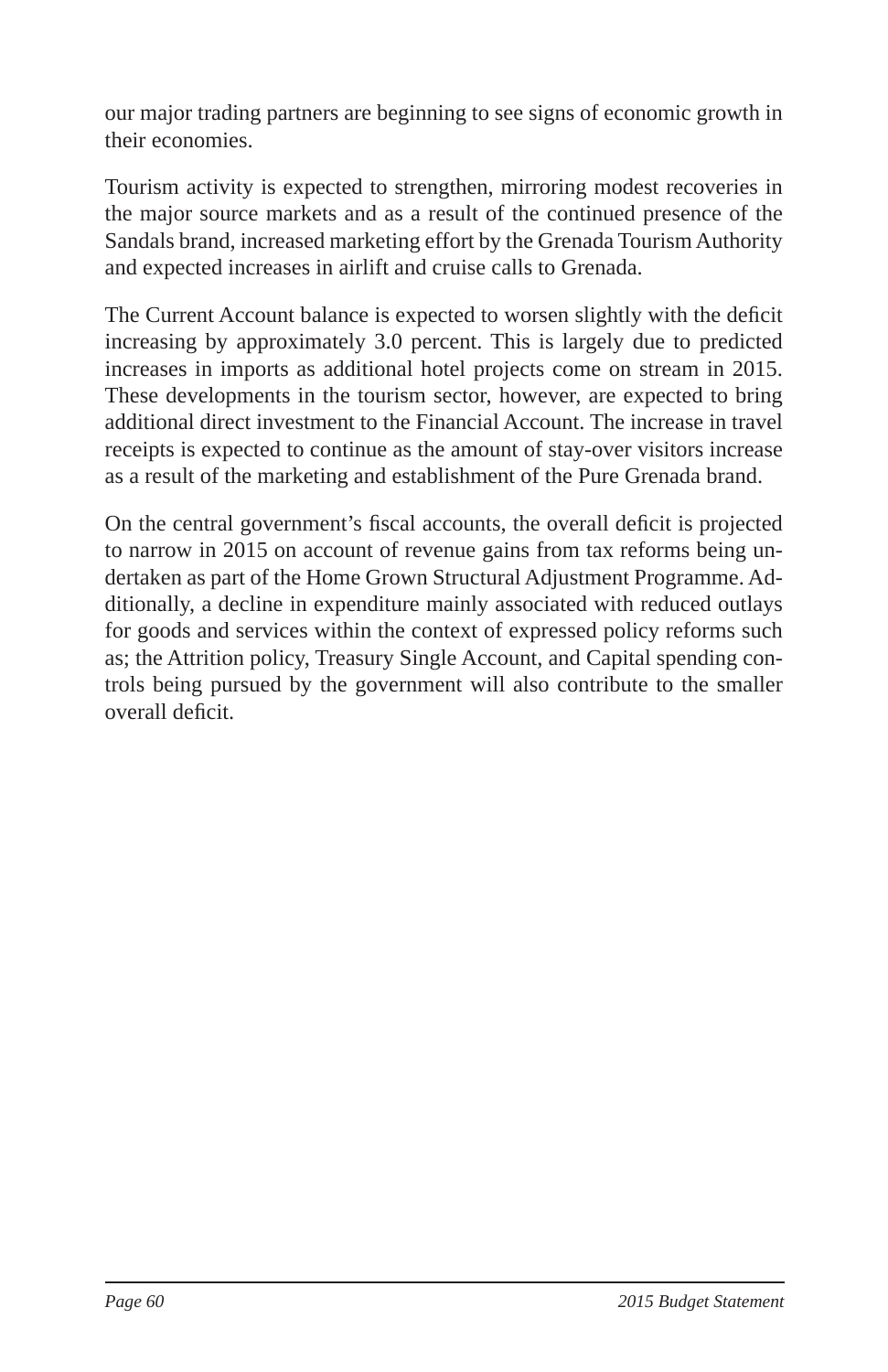

|                              | <b>8.00</b><br>2.00<br>2.00 (2.00) $\frac{1}{\sqrt{3}}$ $\frac{1}{\sqrt{3}}$ $\frac{1}{\sqrt{3}}$ $\frac{1}{\sqrt{3}}$ $\frac{1}{\sqrt{3}}$ $\frac{1}{\sqrt{3}}$ $\frac{1}{\sqrt{3}}$ $\frac{1}{\sqrt{3}}$ $\frac{1}{\sqrt{3}}$ $\frac{1}{\sqrt{3}}$ $\frac{1}{\sqrt{3}}$ $\frac{1}{\sqrt{3}}$ $\frac{1}{\sqrt{3}}$ $\frac{1}{\sqrt{3}}$ $\frac{1}{\sqrt{3}}$ $\frac$ |                           |
|------------------------------|-----------------------------------------------------------------------------------------------------------------------------------------------------------------------------------------------------------------------------------------------------------------------------------------------------------------------------------------------------------------------|---------------------------|
| Real Growth Rate 2004 - 2015 |                                                                                                                                                                                                                                                                                                                                                                       | Real Growth Rate<br>Years |
| 14.00                        | (6.00)<br>$12.00$<br>$10.00$<br>Growth Rate (%)                                                                                                                                                                                                                                                                                                                       | (8.00)                    |

|                  |        |      |      |      |       |        |      |      | Growth Rate (%) |        |      |        |      |       |          |        |             |             |                               |
|------------------|--------|------|------|------|-------|--------|------|------|-----------------|--------|------|--------|------|-------|----------|--------|-------------|-------------|-------------------------------|
|                  |        |      |      |      |       |        |      |      |                 |        |      |        |      |       |          |        |             |             |                               |
| Real Growth Rate | (1.11) | 3.32 | 8.55 | 0.12 | 12.49 | (4.38) | 6.28 | 1.69 | (5.63)          | (1.99) | 0.14 | (0.58) | 3.14 | 2.59  | 1.95     | 2.20   |             |             | SOURCE: CSO, Grenada and ECCB |
| Year             | 2001   | 2002 | 2003 | 2004 | 2005  | 2006   | 2007 | 2008 | 2009            | 2010   | 2011 | 2012   | 2013 | 2014* | $2015**$ | 2016** | * Estimated | **Projected |                               |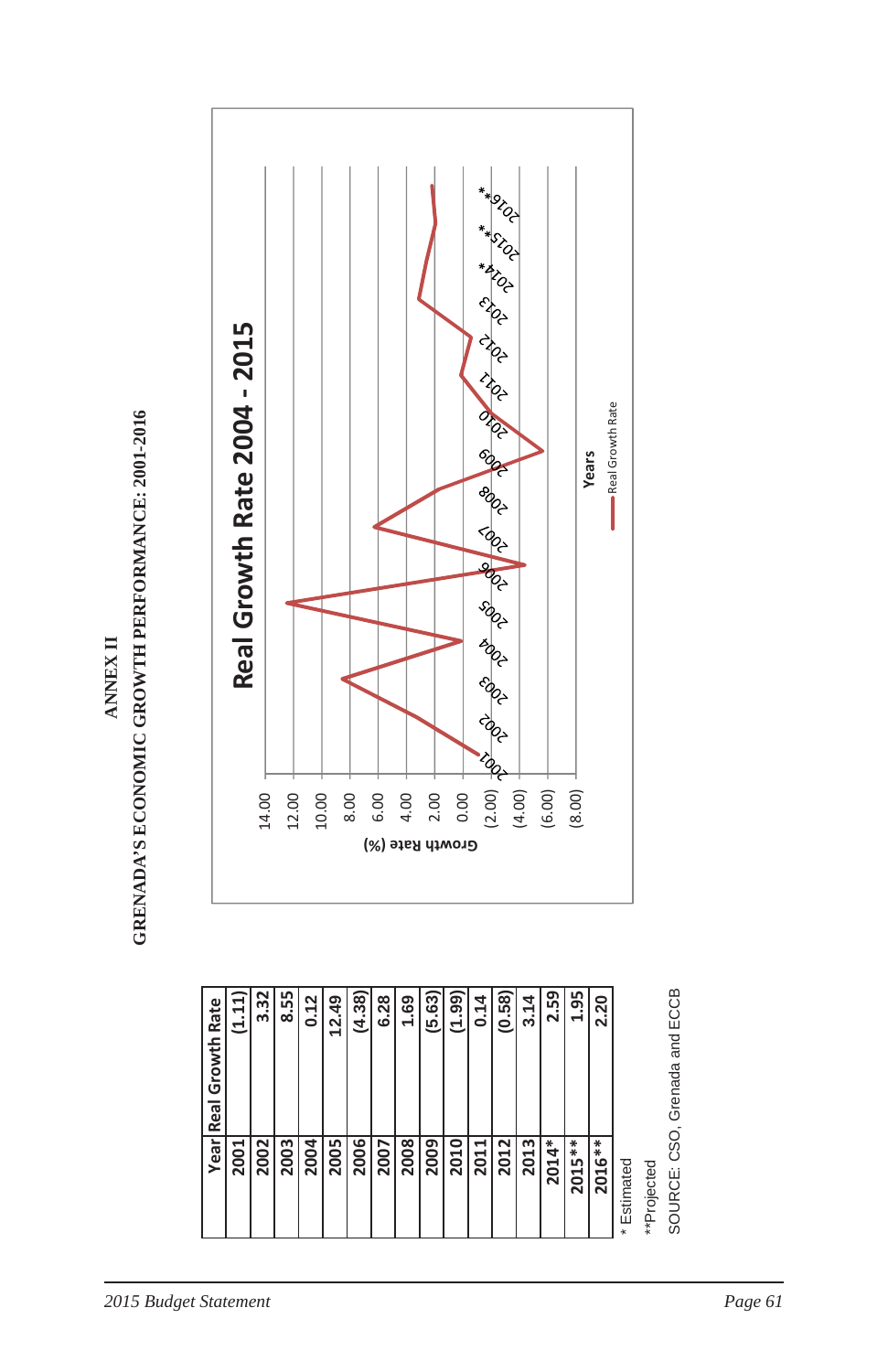#### **ANNEX III**

#### **USE OF PETROCARIBE FUNDS IN 2014 AND PROPOSED USE IN 2015**

| <b>Project/Programme Name</b>                     | 2014       | 2015e      |
|---------------------------------------------------|------------|------------|
|                                                   |            |            |
| <b>Upgrading of Progress Park</b>                 | 100,000    |            |
| Grenada Home Improvement Programme                | 2,815,338  |            |
| Young Entrepreneurs Development Fund              |            | 500,000    |
| <b>Small Economics Programme</b>                  |            | 500,000    |
| Roving Care Givers Programme                      | 314,485    | 450,000    |
| Bacolet Project (Juvenile Centre)                 | 1,148,466  | 850,000    |
| Free School Books Programme                       | 586,011    |            |
| Human Resource Development                        | 439,110    | 1,175,000  |
| <b>Community Sports Development Programme</b>     | 96,000     |            |
| Rehab. of TAMCC Arts and Gen. Science B'lding     |            | 295,214    |
| Scholarship Programme                             | 767,346    | 1,104,786  |
| Multiple Projects for the Elderly                 | 7,864      | 550,000    |
| <b>Special Projects</b>                           | 4,947,169  | 7,000,000  |
| Needy Assistance Programme                        | 1,836,421  | 1,000,000  |
| GOG Road Rehabilitation Project (Ccou & PM)       |            | 400,000    |
| Support for Education, Employment and Development | 6,658,784  | 4,000,000  |
| <b>Transportation for TAMCC Students</b>          | 51,000     | 100,000    |
| School Feeding Programme                          | 3,049,999  | 3,100,000  |
| Uniform and Transportation Programme              | 516,590    | 700,000    |
|                                                   |            |            |
| <b>Total</b>                                      | 23,334,583 | 21,725,000 |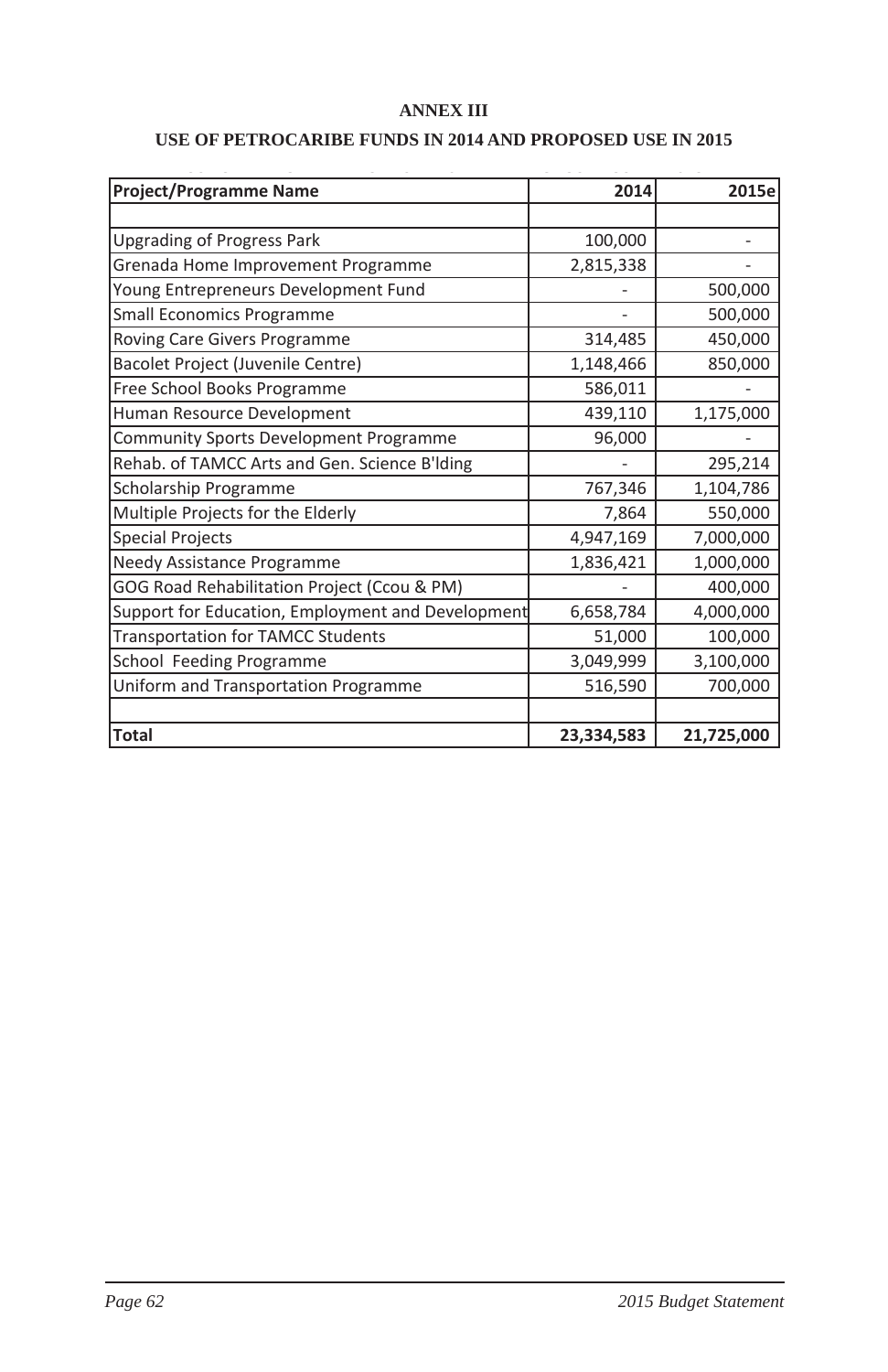| 300,000.00<br>Caribbean Disaster Emergency Management Agency (CDEMA)<br>Organization of Eastern Caribbean States (OECS)<br>Organization of American States (OAS)**<br>Eastern Caribbean Supreme Court (ECSC)<br>Regional Security System (RSS)<br>Commonwealth Secretariat*<br><b>Jnited Nations</b> | 1,400,189.66 | 3,154,195.79  |
|------------------------------------------------------------------------------------------------------------------------------------------------------------------------------------------------------------------------------------------------------------------------------------------------------|--------------|---------------|
|                                                                                                                                                                                                                                                                                                      |              |               |
|                                                                                                                                                                                                                                                                                                      | 711,642.17   | 9,036,675.12  |
|                                                                                                                                                                                                                                                                                                      | 652,095.16   | 165,305.22    |
|                                                                                                                                                                                                                                                                                                      | 851,382.00   | 10,730,824.00 |
|                                                                                                                                                                                                                                                                                                      |              | 349,331.40    |
|                                                                                                                                                                                                                                                                                                      | 122,031.90   | 466,265.70    |
|                                                                                                                                                                                                                                                                                                      | 108,000.00   | 436,702.80    |
| Caribbean Community (CARICOM)                                                                                                                                                                                                                                                                        | 41,985.35    | 4,372,170.11  |
| 181,630.87<br>International Telecommunication Union                                                                                                                                                                                                                                                  | 176,818.94   | 345,782.11    |
| University of the West Indies (UWI)***                                                                                                                                                                                                                                                               | 1,301,406.46 | 20,609,362.36 |
| Caribbean Public Health Agency (CARPHA)                                                                                                                                                                                                                                                              |              | 660,382.20    |
| Pan American Health Organization (PAHO)                                                                                                                                                                                                                                                              | 227,851.06   |               |
| World Health Organization (WHO)                                                                                                                                                                                                                                                                      | 75,330.00    |               |
| 26,772.53<br>International Whaling Commission                                                                                                                                                                                                                                                        | 30,371.48    |               |
| 66,031.54<br>Inter American Institute for Cooperation in Agriculture (IICA)                                                                                                                                                                                                                          |              | 16,470.00     |
| 303,504.00<br>Caribbean Agricultural Research and Development Institute (CARDI                                                                                                                                                                                                                       | 303,504.00   | 223,588.40    |
| Food and Agricultural Organization (FAO)                                                                                                                                                                                                                                                             |              | 79,297.78     |
| 877,938.94<br>Total                                                                                                                                                                                                                                                                                  | 6,002,608.18 | 50,646,352.99 |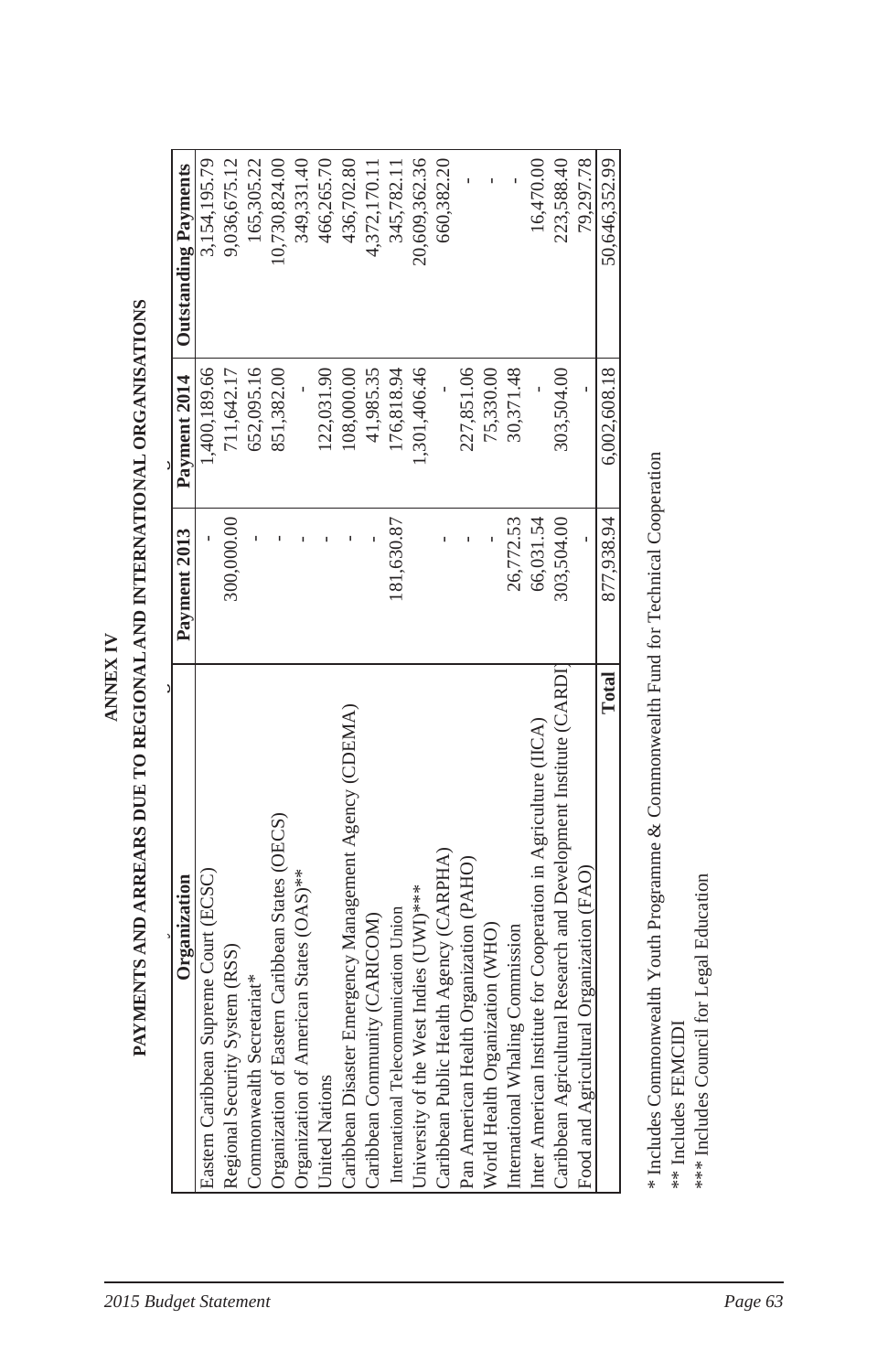|                                 | 2013    | 2014*   |
|---------------------------------|---------|---------|
| <b>Central Government</b>       | 2058.23 | 2113.85 |
| <b>Total Domestic</b>           | 477.89  | 474.54  |
| <b>Treasury Bills</b>           | 324.64  | 331.09  |
| Bonds                           | 60.73   | 60.73   |
| Loans                           | 28.87   | 23.42   |
| Others                          | 63.65   | 59.3    |
| <b>Total External</b>           | 1580.34 | 1639.31 |
| Bonds                           | 768.39  | 768.39  |
| Loans                           | 811.95  | 870.92  |
| <b>Government Guaranteed</b>    | 428.78  | 446.25  |
| Loans & Bonds                   | 141.31  | 132.34  |
| Other Public Sector*            | 287.47  | 313.91  |
| <b>Total Public Sector Debt</b> | 2487.01 | 2560.1  |

#### **ANNEX V SUMMARY OF PUBLIC SECTOR DEBT IN MILLIONS OF EC\$**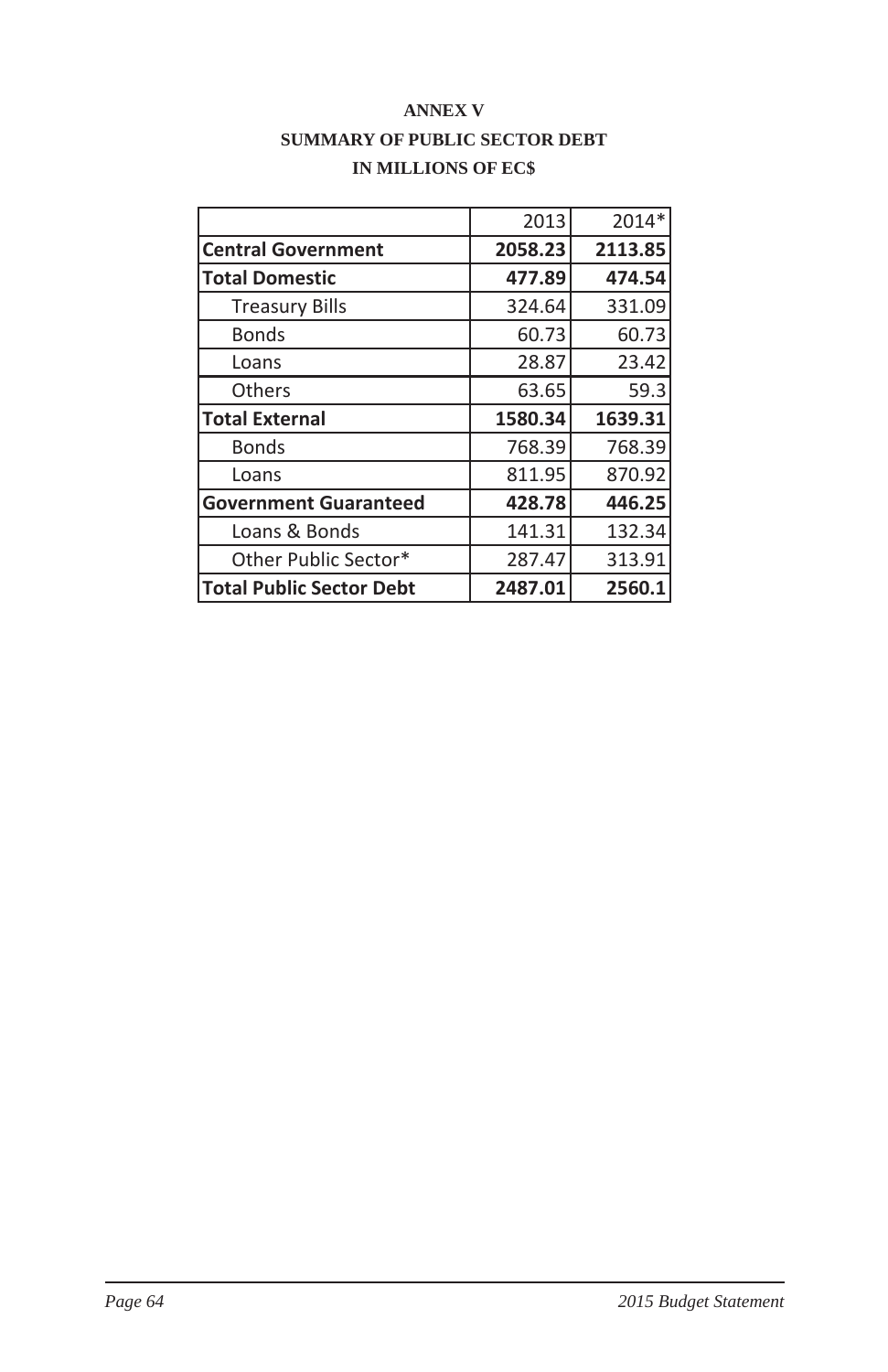#### **ANNEX VI**

|  | <b>SUMMARY OF FISCAL AND DEBT INDICATORS 2009-2014</b> |  |
|--|--------------------------------------------------------|--|
|--|--------------------------------------------------------|--|

|                                 | 2009        | 2010        | 2011        | 2012        | 2013*       | 2014*      |
|---------------------------------|-------------|-------------|-------------|-------------|-------------|------------|
| <b>Fiscal Summary</b>           |             |             |             |             |             |            |
|                                 | \$          | \$          | \$          | \$          | \$          | \$         |
| Revenue & Grants                | 452.1       | 460.3       | 429.4       | 433.4       | 471.6       | 579.4      |
| Current Revenue                 | 410.3       | 423.5       | 424.5       | 432.6       | 440.3       | 488.6      |
| Grants                          | 41.8        | 36.8        | 4.9         | 0.8         | 31.3        | 90.8       |
| <b>Total Expenditure</b>        | 548.1       | 570.7       | 598.6       | 565.6       | 625.2       | 712.9      |
| <b>Current Expenditure</b>      | 407.6       | 420.5       | 435.4       | 431.6       | 464.7       | 491.7      |
| Capital Expenditure             | 140.5       | 150.2       | 163.2       | 104.0       | 160.5       | 221.2      |
| Primary Balance before grants   | $-92.38$    | $-100.82$   | $-122.00$   | $-50.88$    | $-111.80$   | $-133.02$  |
| Overall Balance after grants    | $-95.98$    | $-110.42$   | $-169.20$   | $-102.18$   | $-153.60$   | $-133.49$  |
| <b>Debt Indicators</b>          |             |             |             |             |             |            |
| Debt Stock (Central Government) | 1,736.1     | 1,781.1     | 1,866.8     | 1,919.3     | 2,058.2     | 2,114.9    |
| <b>Contingent Liabilities</b>   | 126.0       | 133.1       | 156.2       | 149.4       | 141.3       | 132.3      |
| Other Public Sector Debt        | 156.9       | 156.9       | 204.8       | 260.6       | 287.5       | 313.9      |
| <b>Public Debt Stock</b>        | 2,018.9     | 2,071.1     | 2,227.7     | 2,329.3     | 2,487.0     | 2,561.1    |
| Debt / GDP (Central Government) | 83%         | 86%         | 89%         | 90%         | 90%         | 89%        |
| Public Debt / GDP               | 97%         | 100%        | 106%        | 109%        | 109%        | 107%       |
| <b>Nominal GDP</b>              | \$<br>2,082 | \$<br>2,078 | \$<br>2,107 | Ś.<br>2,132 | Ś.<br>2,291 | Ś<br>2,387 |

\* estimated

Source: ECCB, MOF Grenada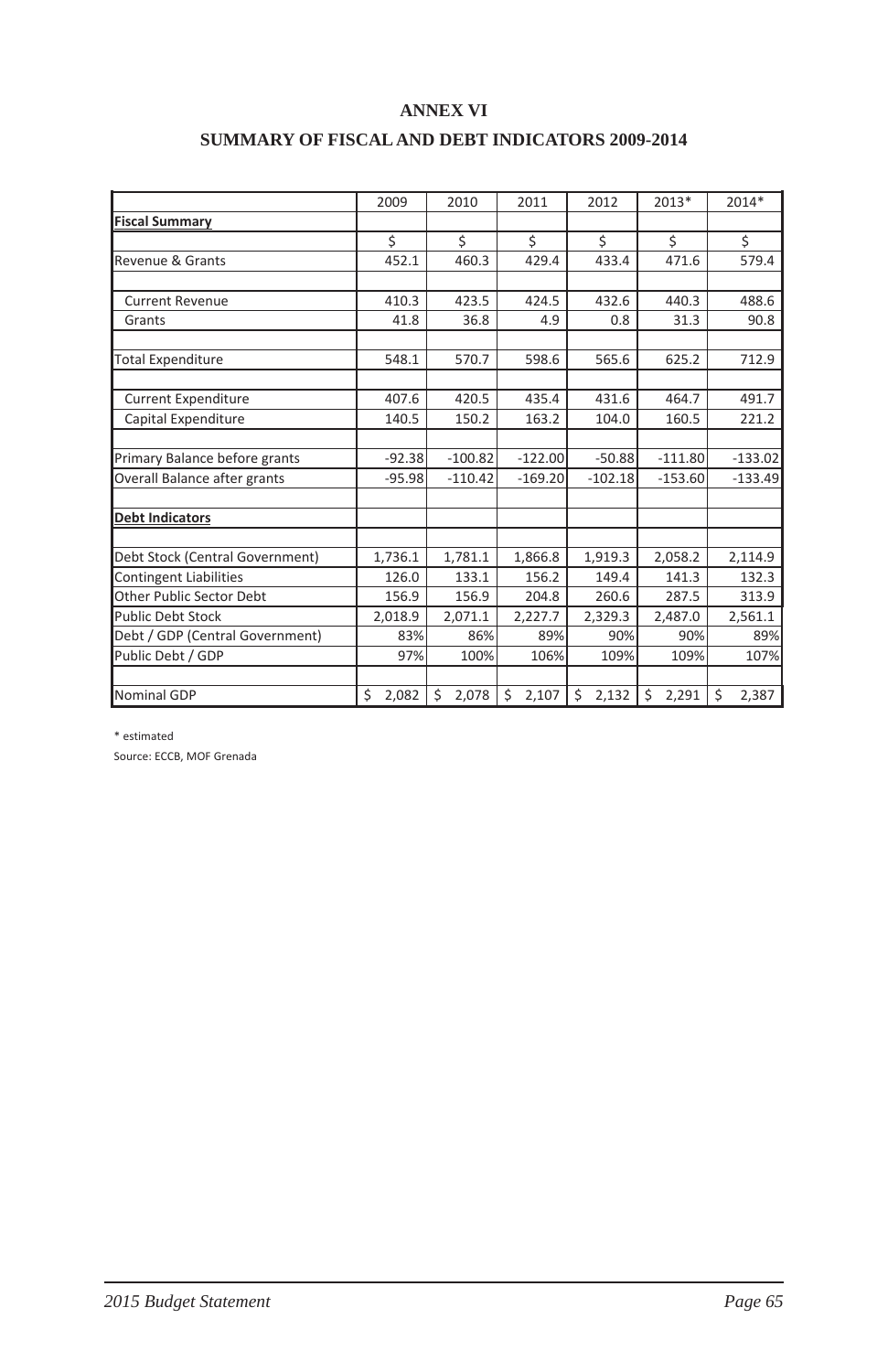#### **ANNEX VII**

#### **SUMMARY OF RECURRENT AND CAPITAL EXPENDITURE 2015**

|                                                             |             | Capital        |               |
|-------------------------------------------------------------|-------------|----------------|---------------|
|                                                             | Recurrent   |                |               |
| <b>VOTE</b>                                                 | Expenditure | Expenditure    | Total         |
|                                                             |             |                |               |
| 01 Governor General<br>02 Parliament                        | 1,565,170   |                | 1,565,170     |
|                                                             | 1,404,248   | 2,037,000      | 3,441,248     |
| 03 Supreme Court                                            | 2,840,237   |                | 2,840,237     |
| 04 Magistracy                                               | 2,154,337   |                | 2,154,337     |
| 05 Audit                                                    | 1,202,567   | $\overline{a}$ | 1,202,567     |
| 06 Public Service Commission                                | 734,483     | ÷              | 734,483       |
| 07 Director of Public Prosecutions                          | 694,281     | L,             | 694,281       |
| 08 Parliamentary Elections Office                           | 721,139     | 1,448,140      | 2,169,279     |
| 09 Ministry of Legal Affairs                                | 2,369,308   | 932,501        | 3,301,809     |
| 10 Office of the Prime Minister                             | 1,887,524   | 9,925,000      | 11,812,524    |
| 11 Prisons                                                  | 7,786,897   | 100,000        | 7,886,897     |
| 12 Police                                                   | 46,391,413  | 1,926,888      | 48,318,301    |
| 14 Labour                                                   | 768,305     | 20,000         | 788,305       |
| 15 Ministry of Tourism, Civil Aviation and Culture          | 1,982,603   | 24,316,042     | 26,298,645    |
| 16 Ministry of Foreign Affairs                              | 7,181,479   | 878,900        | 8,060,379     |
| 17 Financial Intelligence Unit                              | 406,511     |                | 406,511       |
| 18 Ministry of National Security, Public Administration,    |             |                |               |
| Disaster Management, Home Affairs, Information and          |             |                |               |
| Implementation                                              | 2,784,371   | 2,014,192      | 4,798,563     |
| 19 Ministry of Youth, Sports & Religious Affairs            | 2,632,635   | 64,866,000     | 67,498,635    |
| 20 Ministry of Finance and Energy                           | 52,374,281  | 37,971,630     | 90,345,911    |
| 21 Pensions and Gratuities                                  | 48,400,000  |                | 48,400,000    |
| 22 Public Debt.                                             | 459,295,398 |                | 459,295,398   |
| Foreign Interest Payments                                   | 68,104,291  | L,             | 68,104,291    |
| <b>Domestic Interest Payments</b>                           | 32,183,967  | $\overline{a}$ | 32,183,967    |
| <b>Foreign Principal Payments</b>                           | 71,179,990  | L,             | 71,179,990    |
| <b>Domestic Principal Payments</b>                          | 274,352,414 | L.             | 274,352,414   |
| <b>Sinking Fund Contributions</b>                           |             | ÷              |               |
| <b>Principal Arrears</b>                                    | 11,739,536  | ÷              | 11,739,536    |
| <b>Interest Arrears</b>                                     | 1,735,200   |                | 1,735,200     |
| 23 Salaries and wages increase                              |             |                |               |
| 25 Contributions                                            | 13,523,154  |                | 13,523,154    |
| 26 Ministry of Economic Development, Trade, Planning,       |             |                |               |
| Cooperatives & International Business                       | 2,631,380   | 18,851,935     | 21,483,315    |
| 30 Ministry of Communications, Works, Physical              |             |                |               |
| Development, Public Utilities, ICT & Community              |             |                |               |
| Development                                                 | 3,863,503   | 54,920,678     | 58,784,180    |
| 32 Post Office                                              | 80          |                | 80            |
| 35 Ministry of Social Development & Housing                 | 7,499,864   | 28,317,952     | 35,817,816    |
| 36 Ministry of Carriacou and Petite Martinique Affairs &    |             |                |               |
| Local Government                                            | 9,136,390   | 4,259,480      | 13,395,870    |
| 40 Ministry of Education and Human Resource                 |             |                |               |
| Development                                                 | 90,588,176  | 23,485,623     | 114,073,799   |
| 50 Ministry of Health & Social Security                     | 57,644,466  | 6,325,627      | 63,970,093    |
| 64 Ministry of Agriculture, Lands, Forestry & Fisheries and |             |                |               |
| the Environment                                             | 9,483,817   | 29,688,634     | 39,172,451    |
|                                                             |             |                |               |
| <b>GRANT TOTAL</b>                                          | 839,948,016 | 312,286,222    | 1,152,234,237 |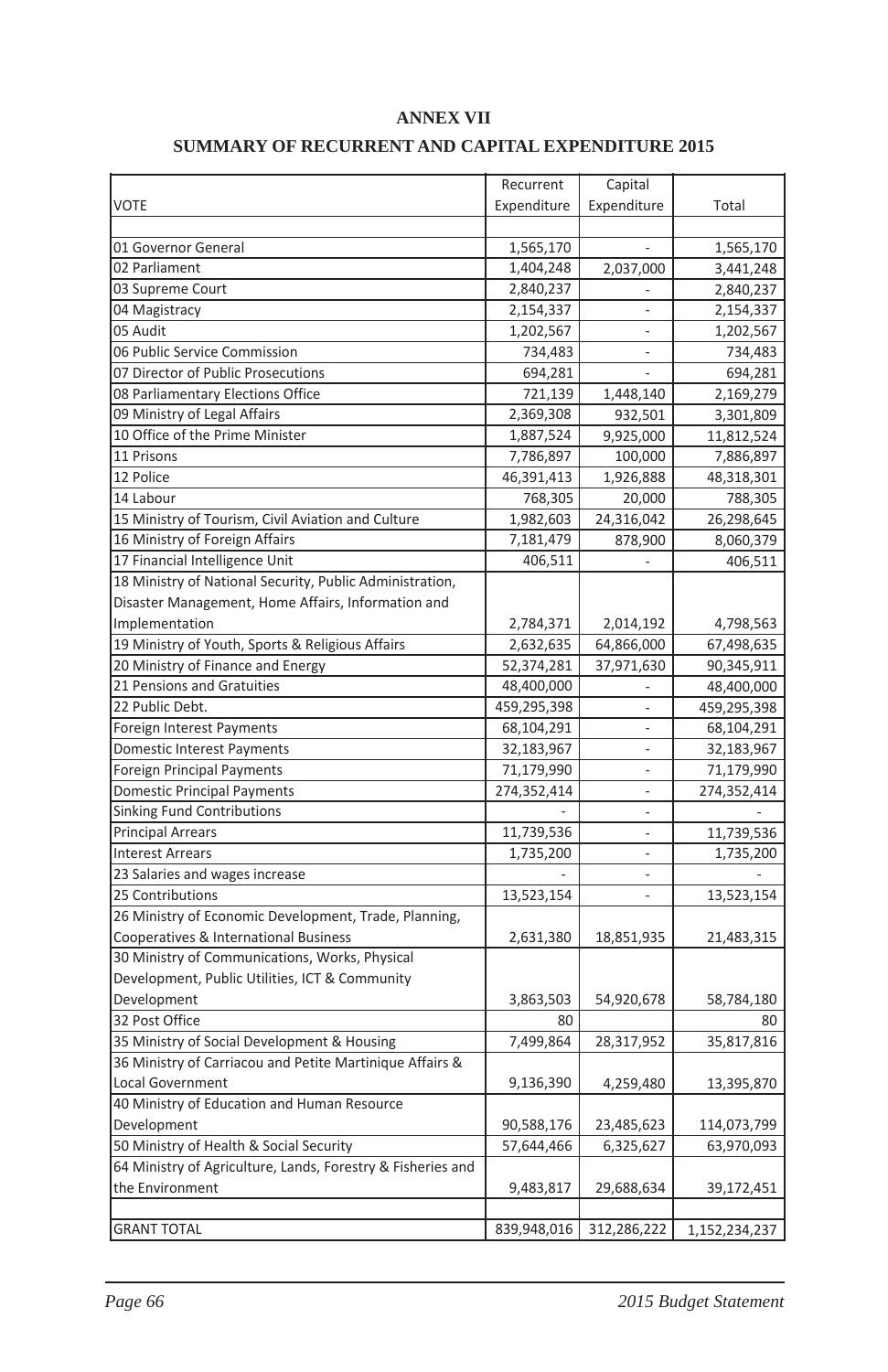#### **ANNEX VIII NUMBER OF TRUE VACANCIES ABOLISHED**

| <b>MINISTRIES/ DEPARTMENTS</b>                                                                                                | <b>NUMBER OF</b><br><b>TRUE</b><br><b>VACANCIES</b> | <b>NUMBER OF</b><br><b>TRUE</b><br>VACANCIES<br><b>ABOLISHED</b> |
|-------------------------------------------------------------------------------------------------------------------------------|-----------------------------------------------------|------------------------------------------------------------------|
| Ministry of Agriculture, Lands, Forestry &<br>Fisheries and the Environment                                                   | 52                                                  | 47                                                               |
| Ministry of Carrriacou & Petite Martinique Af-<br>fairs &                                                                     | 16                                                  | 14                                                               |
| <b>Local Government</b>                                                                                                       |                                                     |                                                                  |
| Ministry of Communications, Works, Physical<br>Development, Public Utilities, ICT & Commu-<br>nity Development                | 31                                                  | 27                                                               |
| Ministry of Economic Development, Planning,<br>Trade & Cooperatives                                                           | 6                                                   | 5                                                                |
| Ministry of Education and Human Resource<br>Development                                                                       | 57                                                  | 52                                                               |
| Ministry of Foreign Affairs & International<br><b>Business</b>                                                                | 6                                                   | 5                                                                |
| Ministry of Finance                                                                                                           | 82                                                  | 74                                                               |
| Ministry of Health and Social Security                                                                                        | 151                                                 | 136                                                              |
| Ministry of Legal Affairs                                                                                                     | 7                                                   | 6                                                                |
| Ministry of Labour                                                                                                            | 5                                                   | $\overline{4}$                                                   |
| Ministry of National Security, Public Admin-<br>istration, Disaster Management, Home Affairs,<br>Implementation & Information | 9                                                   | 8                                                                |
| Ministry of Social Development & Housing                                                                                      | 10                                                  | 9                                                                |
| Ministry of Tourism, Civil Aviation & Culture                                                                                 | 10                                                  | 9                                                                |
| Ministry of Youth, Sports & Religious Affairs                                                                                 | 17                                                  | 15                                                               |
| Magistracy                                                                                                                    | 3                                                   | 3                                                                |
| Office of the Governor General                                                                                                | 7                                                   | 6                                                                |
| Supreme Court Registry                                                                                                        | $\overline{4}$                                      | $\overline{4}$                                                   |
| Houses of Parliament                                                                                                          | 1                                                   | 1                                                                |
| <b>TOTAL</b>                                                                                                                  | 474                                                 | 425                                                              |

FINAL RESULT: 90% OF TRUE VACANCIES ABOLISHED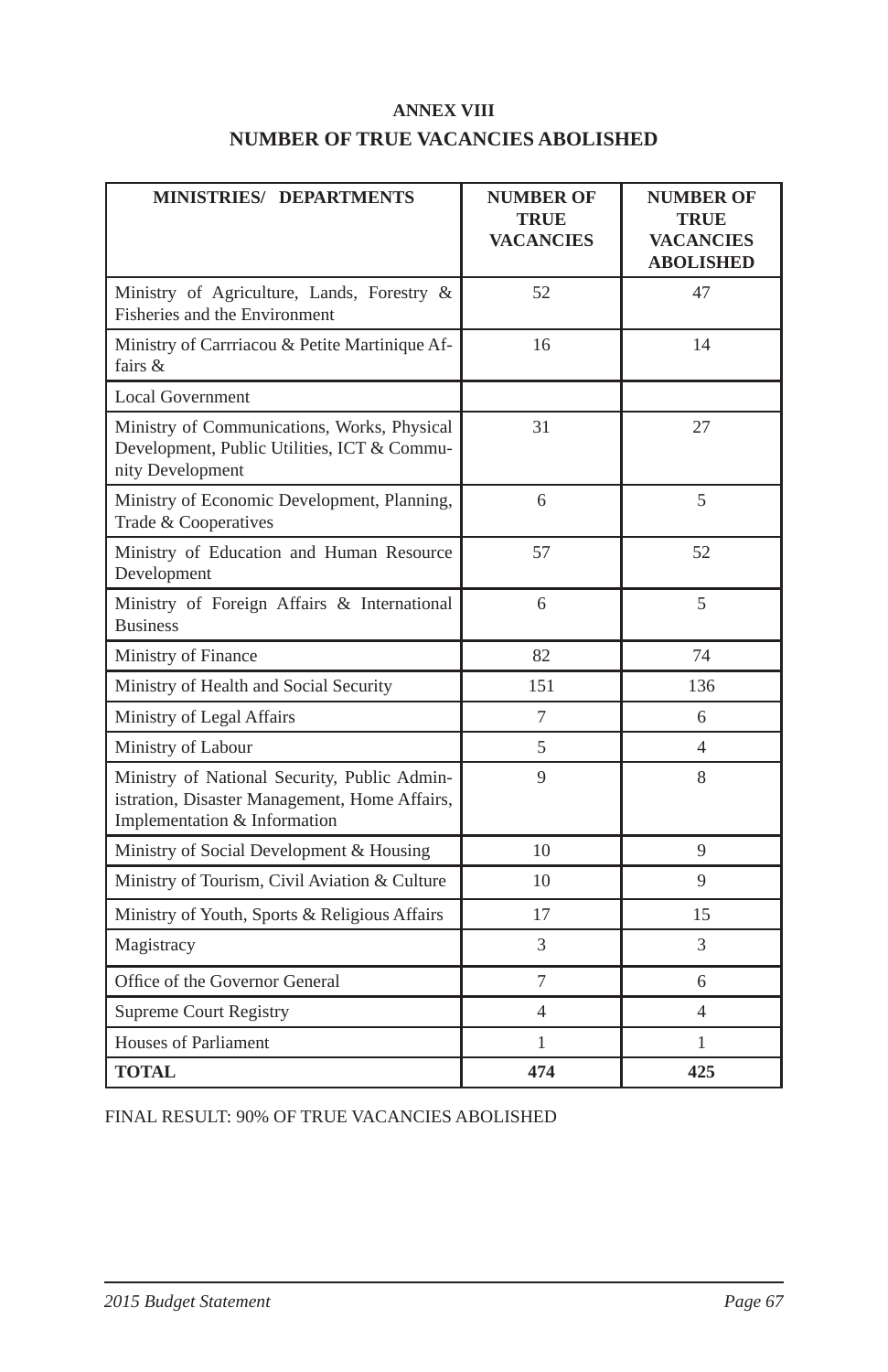#### **ANNEX IX**

#### **SUMMARY OF PROJECTS FOR THE NATIONAL TRANSFORMATION FUND**

| <b>Project/Programme Name</b>                            | 2015        |
|----------------------------------------------------------|-------------|
| Uniform and Transportation Programme                     | 1,000,000   |
| <b>Sundry Compensation Claims</b>                        | 1,250,000   |
| Support for the Grenada Board of Tourism                 | 500,000     |
| Purchase of Medical Equipment                            | 500,000     |
| Praedial Larceny Control programme                       | 200,000     |
| Support for High Demand Crops                            | 100,000     |
| <b>Grenada Tourism Authority</b>                         | 20,000,000  |
| <b>Purchase of Government Vehicles</b>                   | 500,000     |
| Purchase of Equipment                                    | 500,000     |
| Institutional Strengthening of NADMA                     | 146,714     |
| <b>New IMANI Programme</b>                               | 15,000,000  |
| Agricultural Feeder Road Phase 1 (CCC)                   | 3,000,000   |
| Small Business Development Fund                          | 4,000,000   |
| Foreign Account Tax Compliance Act (FATCA)               | 2,700,000   |
| St. George's Market Square                               | 2,500,000   |
| Grenada Home Improvement Programme                       | 6,000,000   |
| Land Acquisition                                         | 350,000     |
| Markets & Abattoirs Management Programme                 | 1,000,000   |
| Construction, Refurbishment, & Ext. of Gov't Bldgs.      | 4,000,000   |
| Road Improvement & Maintenance Programme                 | 10,000,000  |
| Preparation of Grenada National Sports Policy            | 15,000      |
| <b>Asphalt Works</b>                                     | 7,000,000   |
| Petite Martinique Playing Field                          | 350,000     |
| Asphalt & Concrete Works                                 | 500,000     |
| Community Self-help Programme                            | 250,000     |
| Concrete Works                                           | 5,000,000   |
| <b>Impounding Programme</b>                              | 75,000      |
| <b>E</b> Government Services                             | 1,194,251   |
| Support for Education, Employment and Development        | 4,000,000   |
| Soft Loan Housing Project                                | 4,000,000   |
| Support to Agroprocessing                                | 350,000     |
| Refurbishment of DROs                                    | 1,000,000   |
| Support to the Churches                                  | 500,000     |
| Banana / Plantain Programme                              | 450,000     |
| Institutional Strengthening / Human Resource Development | 3,000,000   |
| <b>Total</b>                                             | 100,932,980 |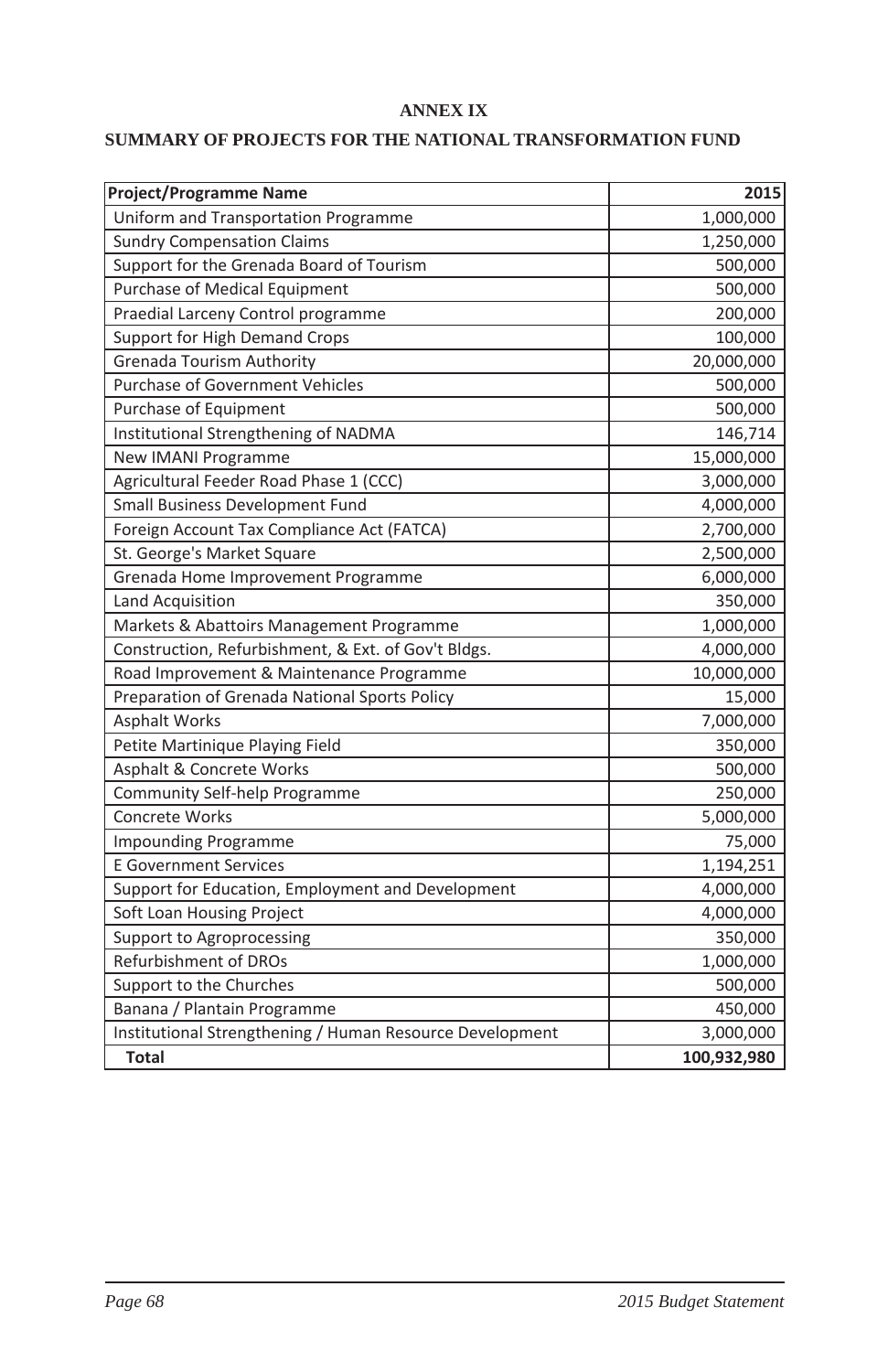### **ANNEX X**

| Year | Rank |
|------|------|
| 2008 | 70   |
| 2009 | 84   |
| 2010 | 91   |
| 2011 | 92   |
| 2012 | 73   |
| 2013 | 100  |
| 2014 | 125  |
| 2015 | 126  |

### **GRENADA'S EASE OF DOING BUSINESS INDEX**

Source: World Bank Group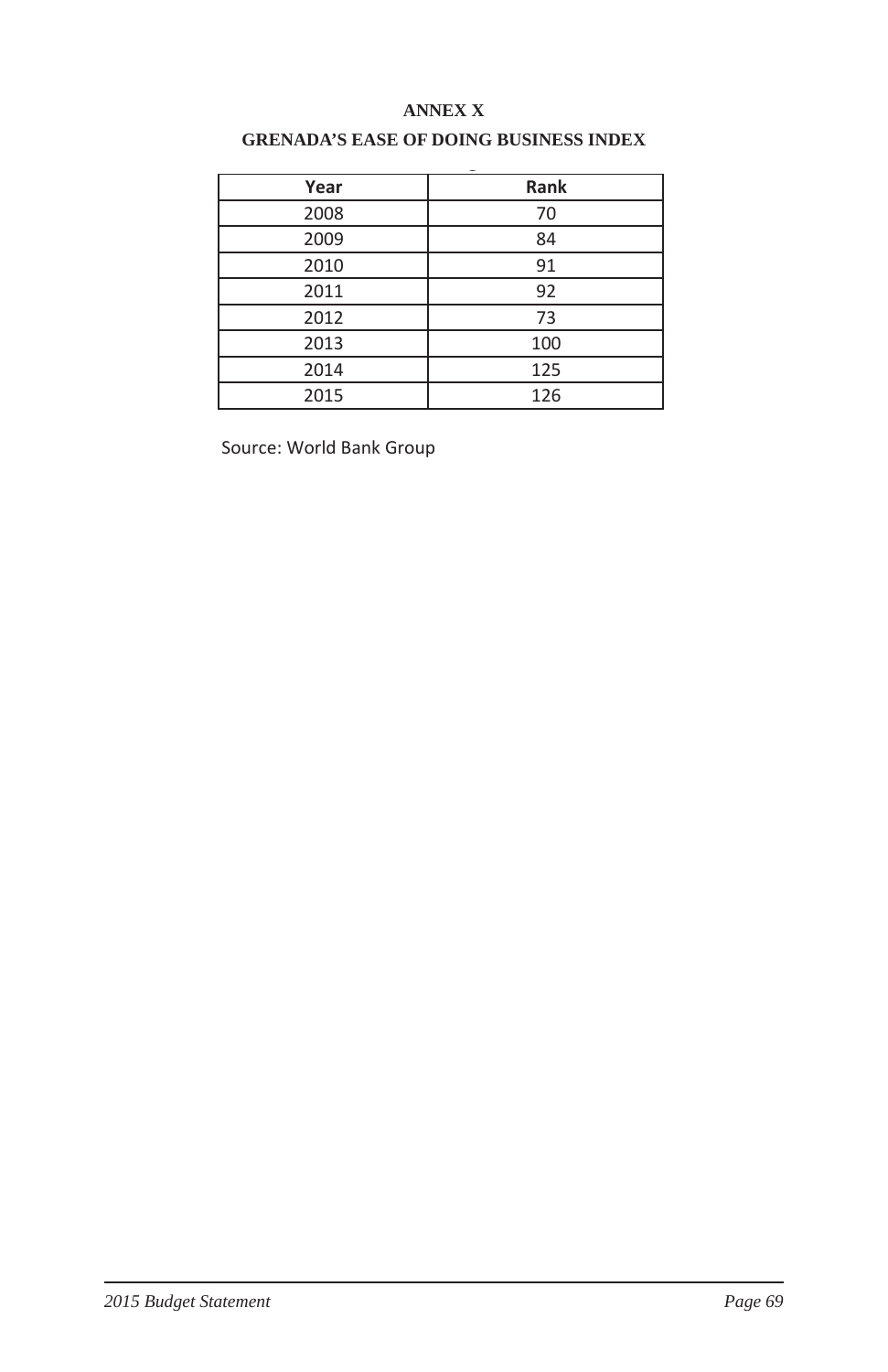### **ANNEX XI**

### **LIST OF 2014 ACHIEVEMENTS OF THE MARKET ACCESS RURAL ENTERPRISE PROGRAMME (MAREP)**

- $\bullet$  Recruited for the first time, its full complement of staff 21
- x Signed MOUs for implementation support with Grenada Co-operative Bank Ltd., Grenada Industrial Development Corporation, National Training Agency, Ministry of Agriculture, Ministry of Works and the Ministry of Carriacou and Petite Martinique Affairs.
- Commenced training of two hundred rural youths, in the first phase, of the Caribbean Vocational Qualification (CVQ) at a cost of EC\$536,000. Certification will enable employment in any CARICOM Country.
- Delivered entrepreneurial training in collaboration with the Ministry of Youth for fifteen (15) young persons.
- Commenced implementation of the Rural Investment Fund  $(RIF)$  Grant Financing; twenty (20) communities.
	- $\checkmark$  Nine (9) community investment projects have been approved and are being implemented in seven (7) rural communities to the tune of \$650,000.
- x Released the first tranche of EC\$800,000.00 for a Line of Credit at the Grenada Cooperative Bank to support rural businesses.
	- $\checkmark$  Twelve (12) rural business projects will be the first to access this Line of Credit a sum of \$285,000.
- Construction of five Farm Access Roads at a cost of EC\$1.34 million:
	- $\checkmark$  Grantin and Granton Roads in New Hampshire, St. George's
	- $\checkmark$  Bellair Cocoa Road in Mt. Rich, St. Patrick
	- $\checkmark$  Resource By-Road in St. Mark
	- $\checkmark$  Boplan Road in St. John

#### **Events**

- x MAREP (the project) featured for its work by IFAD, at the Small Island Developing States (SIDS) Conference in Samoa.
- MAREP Vybz Expo 2014 Sustainability Exposition showcased innovators, businesses and emerging technologies of rural communities.
- x A Youth in Agriculture Campaign (YIAC) launched to empower young rural men and women to become interested in agriculture.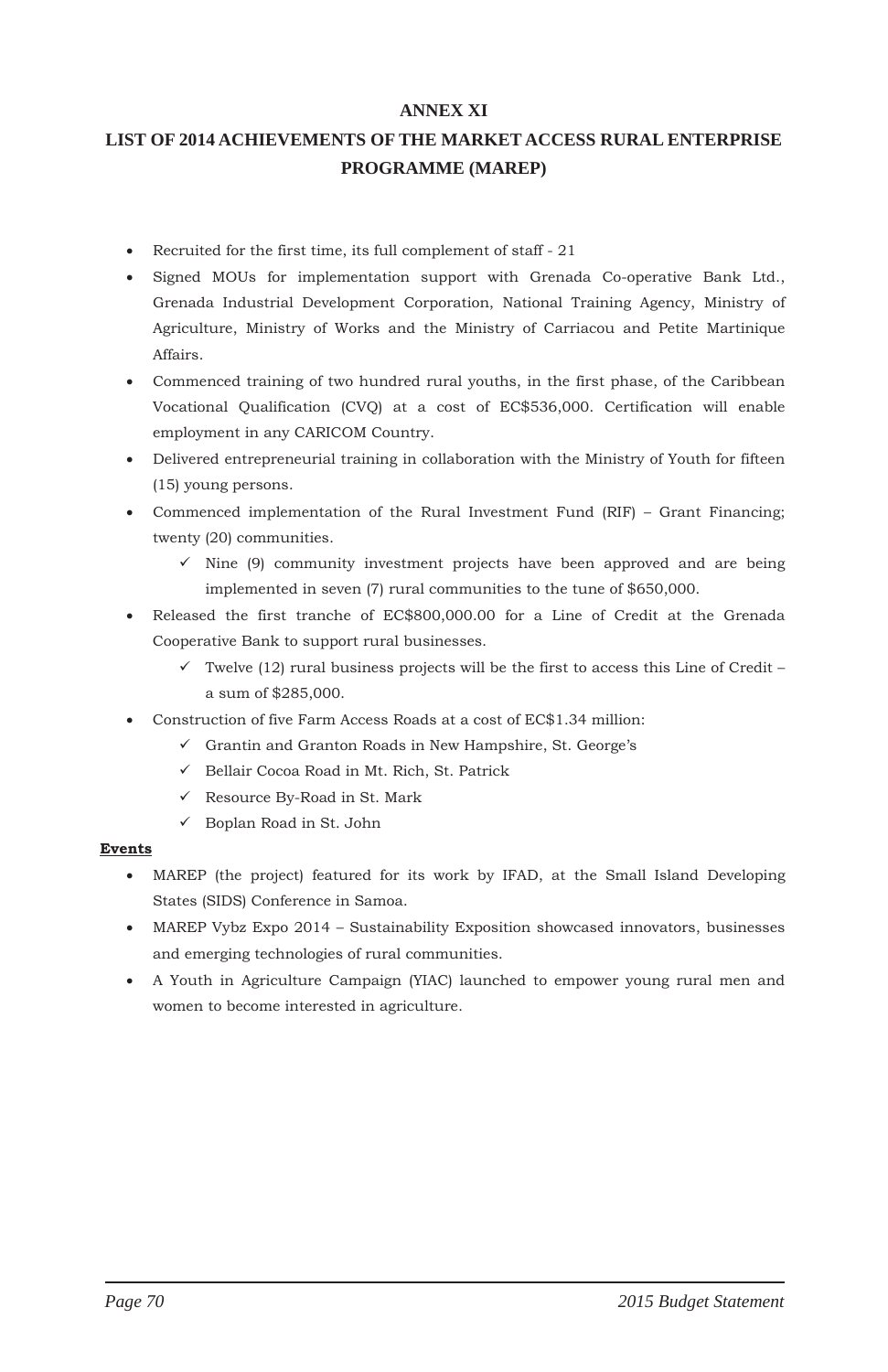#### **ANNEX XII**

#### **LIST OF COMPLETED BNTF PROJECTS**

The Basic Needs Trust Fund (BNTF) programme is a targeted poverty reduction programme of the Caribbean Development Bank with counterpart support from the Government of Grenada.

Its mission is "to be a community development programme that supports health, education, water and sanitation, access and economic activities through skills training, organisational development and infrastructure and services".

The seventh BNTF cycle was approved in October 2012 and has three key development priorities:

- Education and Human Resources Development
- Water and Sanitation
- Community Access Roads and Drainage

The BNTF Fifth programme was extended to February 28, 2014.

The Princess Royal Hospital Water Project which started in October 2013 was completed on January 31, 2014. A 100,000 gallons reinforced concrete tank was built to alleviate the water shortage experienced by the Hospital.

The Sixth programme was extended to December 31, 2014. The following sub-projects have been completed or are near completion:

| Name of                                                                                                        |                              | Number             | <b>Total Cost</b> |                  |
|----------------------------------------------------------------------------------------------------------------|------------------------------|--------------------|-------------------|------------------|
| Sub-Project                                                                                                    | Community                    | of Jobs            | (EC\$)            | <b>Status</b>    |
|                                                                                                                |                              |                    |                   |                  |
| Refurbishment - Non Pariel<br>Pre School                                                                       | Non-Pariel St.<br>Mark's     | Approx. 8          | \$128,750.00      | Completed        |
| Refurbishment - Petite<br>Martinique Medical Station                                                           | Petite Martinique            | Approx. 8          | \$134,060.00      | Completed        |
| Refurbishment - Vincennes<br>Medical Station                                                                   | Vincennes St. David's        | Approx. 14         | \$127,357.00      | Completed        |
| Refurbishment - Paradise<br>Medical Station                                                                    | Paradise<br>St. Andrew's     | Approx. 20         | \$113,000.00      | Completed        |
| Refurbishment- St. Paul's<br>Community Center, Kitchen<br>and IT room                                          | St. Paul's,<br>St. George's  | Approx. 10         | \$080,365.00      | Completed        |
| Fencing - St. Paul's<br>Government School                                                                      | St. Paul's,<br>St. George's  | Approx. 10         | \$124,775.00      | 95%<br>completed |
| Fencing and Roofing – Blessed<br>Sacrament R.C School                                                          | Grand Anse St.<br>George's   | Approx. 14         | \$118,589.00      | Completed        |
| (Grand Anse)                                                                                                   |                              |                    |                   |                  |
| Refurbishment- Four(4) toilet<br>facilities - Happy Hill<br>Secondary School                                   | Happy Hill,<br>St. George's  | Approx. 8          | \$100,365.85      | Completed        |
| Refurbishment - St. John's<br>Anglican School (Male Toilet)                                                    | Gouvave,<br>St. John's       | Approx. 5          | \$84,370.00       | Completed        |
| * See note below                                                                                               |                              |                    |                   |                  |
| Skills Training - 12 seafarers<br>From Carriacou & Petite<br>Martinique Training and<br>Certificate (Trinidad) | Trinidad<br>(UTT University) | 12<br>participants | \$57,932.55       | Completed        |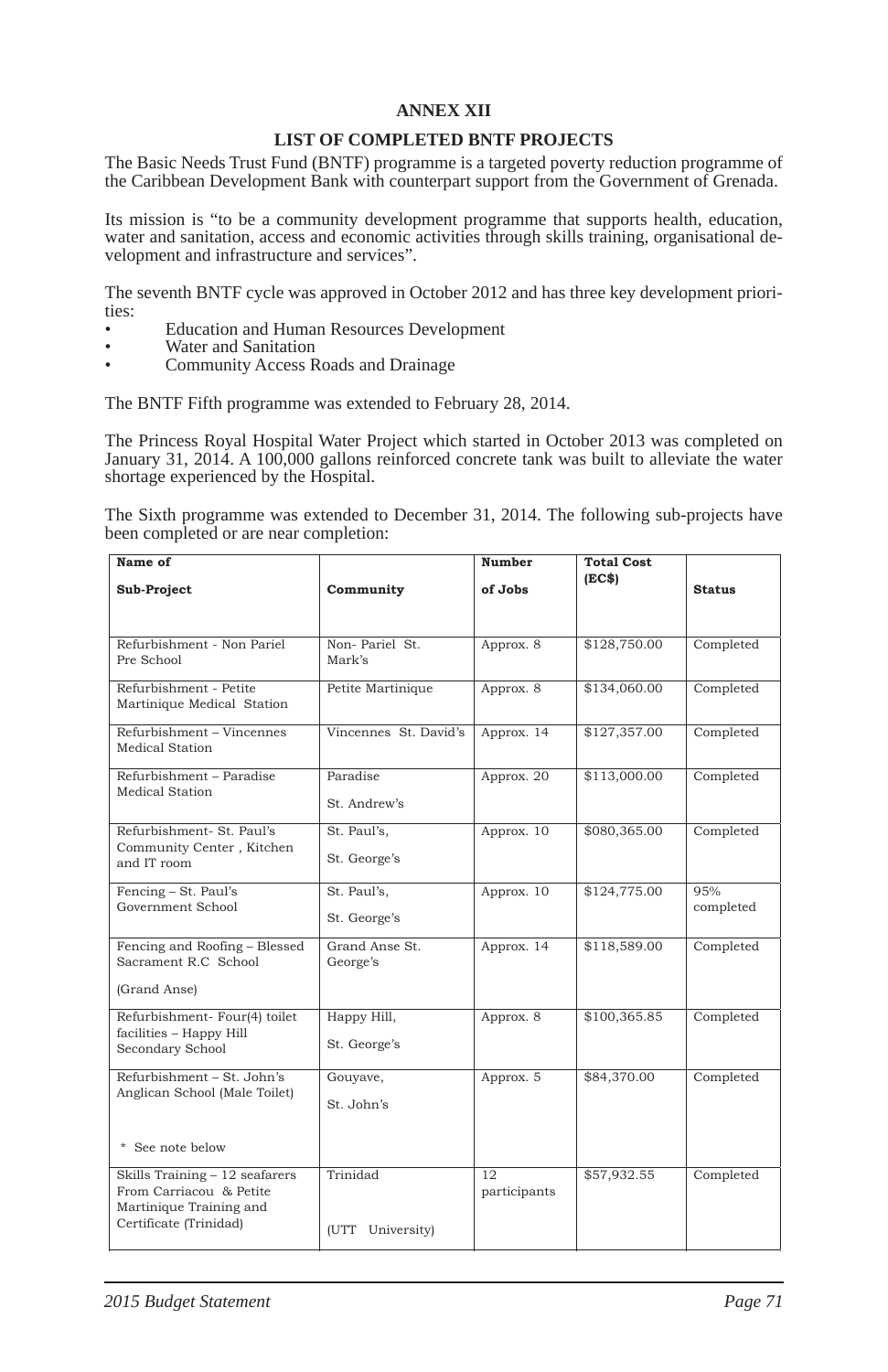\* CDB has just approved EC\$53,978.00 for additional works at the St. John's Anglican School. This fund is for the refurbishment of the Female toilets.

| Carriacou<br>Projects              |             |               |                |                  |
|------------------------------------|-------------|---------------|----------------|------------------|
| Top Hill<br>Home for<br>the Aged   | Top<br>Hill | Approx.20     | \$1,300,000.00 | 90%<br>Completed |
| Princess<br>Royal<br>Water<br>Tank | Belair      | Approx.<br>14 | \$469,250.00   | Completed        |
| <b>TOTAL</b>                       |             | 131           | \$2,838,814.40 |                  |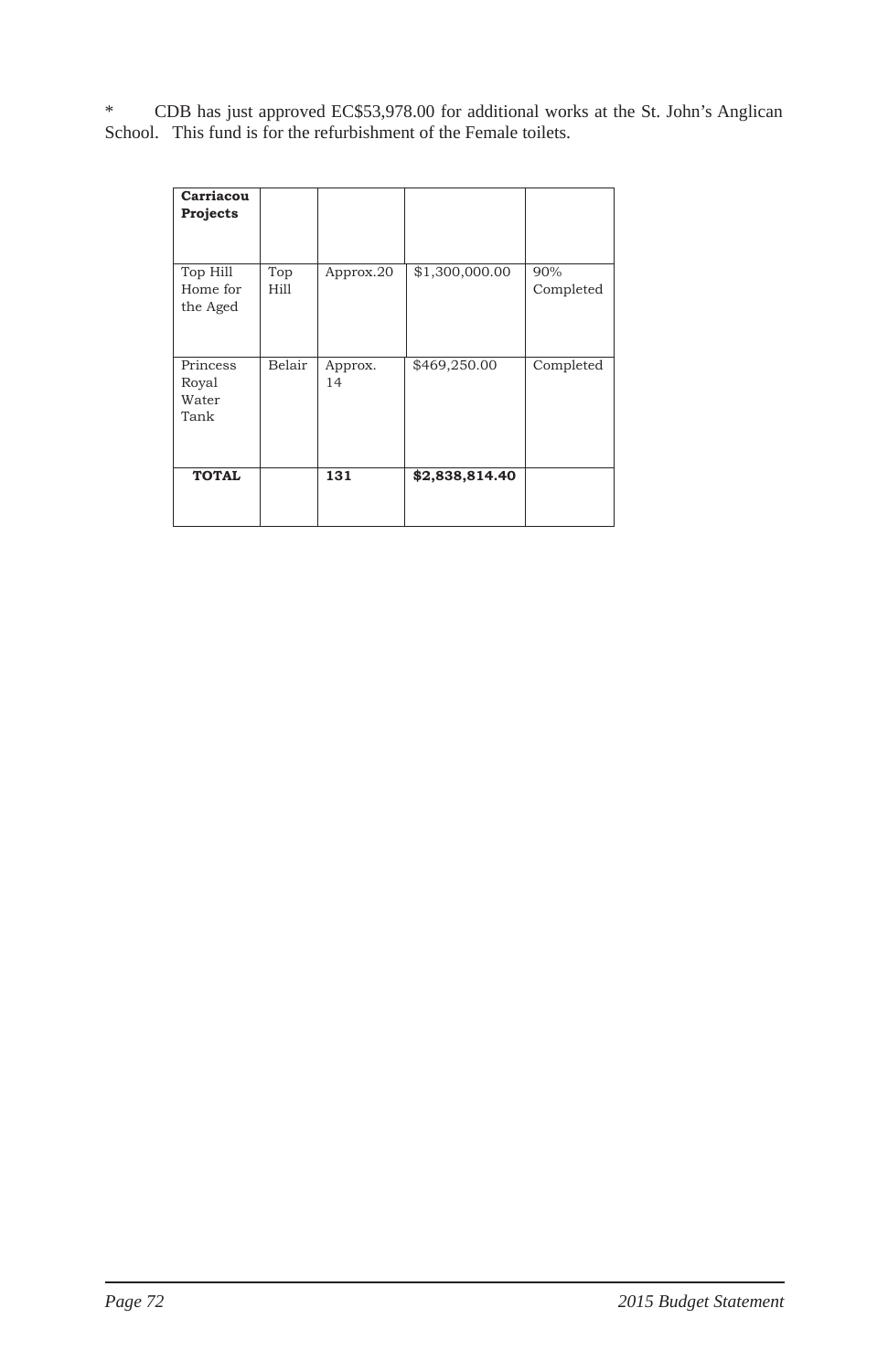## **ANNEX XIII COMPARISON OF INCOME TAX IN OECS**

| Country                     | <b>Income Tax threshold</b> | <b>Tax Rates</b> |
|-----------------------------|-----------------------------|------------------|
|                             |                             |                  |
| <b>OECS</b>                 |                             |                  |
|                             |                             |                  |
| Antigua & Barbuda           | \$36,000 - \$180,000        | 10%              |
|                             | Over \$180,000              | 25%              |
|                             |                             |                  |
| Dominica                    | \$20,001-\$40,000           | 15%              |
|                             | \$40,001 - \$70,000         | 25%              |
|                             | Over \$70,000               | 35%              |
|                             |                             |                  |
| Grenada                     | \$36,000 - \$60,000         | 15%              |
|                             | Over \$60,000               | 30%              |
|                             |                             |                  |
| Montserrat                  | \$15,000 - \$20,000         | 5%               |
|                             | \$20,000 - \$25,000         | 15%              |
|                             | \$25,000 - \$30,000         | 25%              |
|                             | \$30,000 - \$150,000        | 30%              |
|                             | Over \$150,000              | 40%              |
|                             |                             |                  |
| St Kitts & Nevis            |                             | $\overline{a}$   |
|                             |                             |                  |
| St Lucia                    | \$0 - \$10,000              | 10%              |
|                             | \$10,001 - \$20,000         | 15%              |
|                             | \$20,001 - \$30,000         | 20%              |
|                             | Over \$30,000               | 30%              |
|                             |                             |                  |
| St Vincent & the Grenadines | $$0 - $5,000$               | 10%              |
|                             | $$5,001 - $10,000$          | $20% + $500$     |
|                             | \$10,001 - \$30,000         | $30\% + $1,500$  |
|                             | Over \$30,000               | $32.5% + $7,500$ |
|                             |                             |                  |

Income tax threshold quoted in EC\$ unless otherwise stated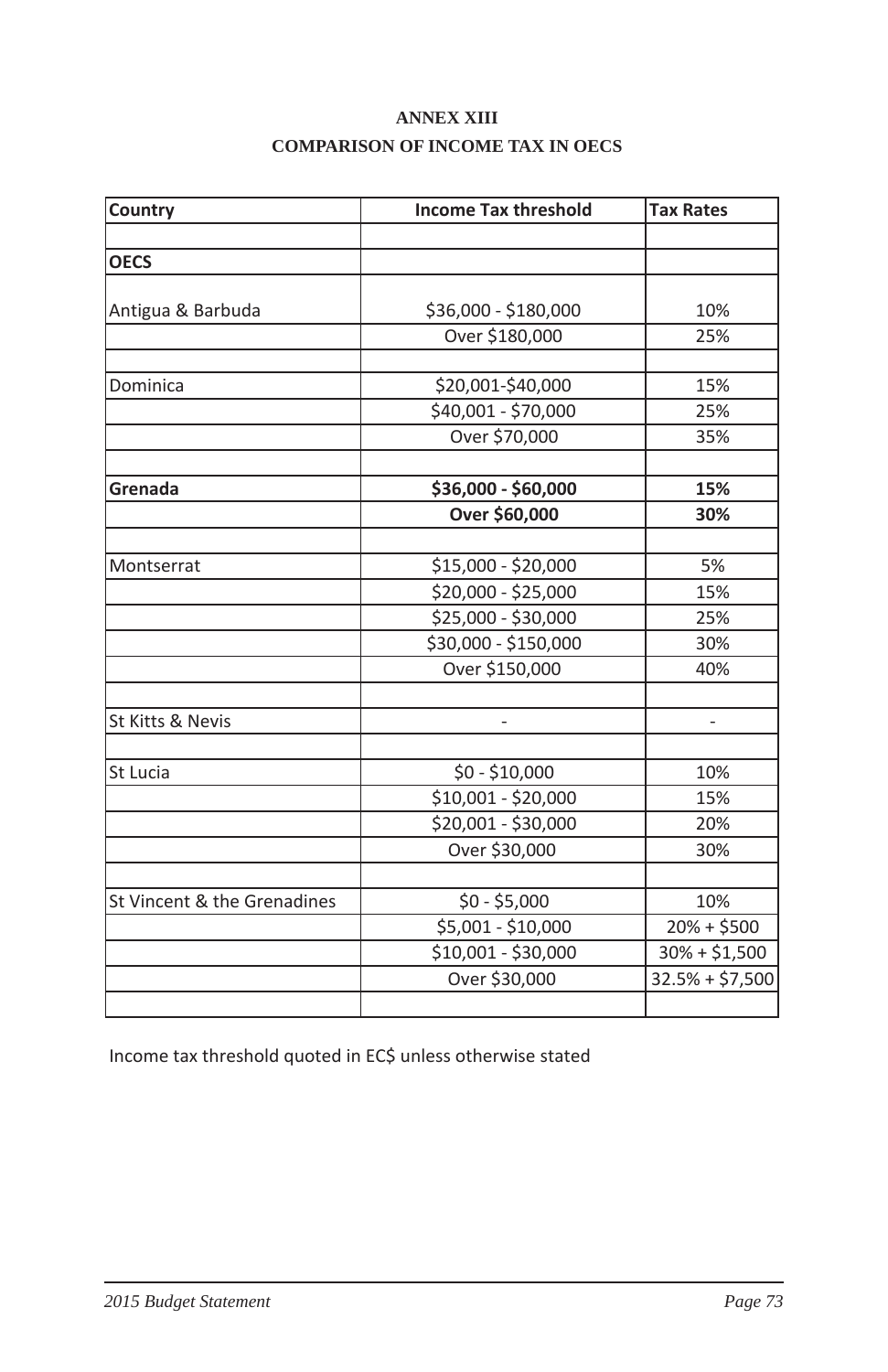# **TABLES**

### **TABLE I: MAJOR REVENUE CATEGORIES: 2014**

### **(EC\$M)**

| <b>Revenue by Category</b>           | Estimated<br>Outturn 2014 | <b>Estimates 2014</b> | Percent<br>Change |
|--------------------------------------|---------------------------|-----------------------|-------------------|
| <b>Total recurrent revenue</b>       | 488.5                     | 471.1                 | 3.7               |
| Tax revenue                          | 436.2                     | 430.5                 | 1.3               |
| Of which                             |                           |                       |                   |
| Taxes on income & profits            | 96.5                      | 97.5                  | $-1.0$            |
| <b>Taxes on property</b>             | 20.7                      | 22.3                  | $-7.0$            |
| Taxes on international trade &       |                           |                       |                   |
| transactions (Customs & Excise)      | 226.6                     | 218.8                 | 3.5               |
| Taxes on domestic transactions (IRD) | 92.5                      | 91.9                  | 0.6               |
| Non tax revenue                      | 52.3                      | 40.5                  | 29.0              |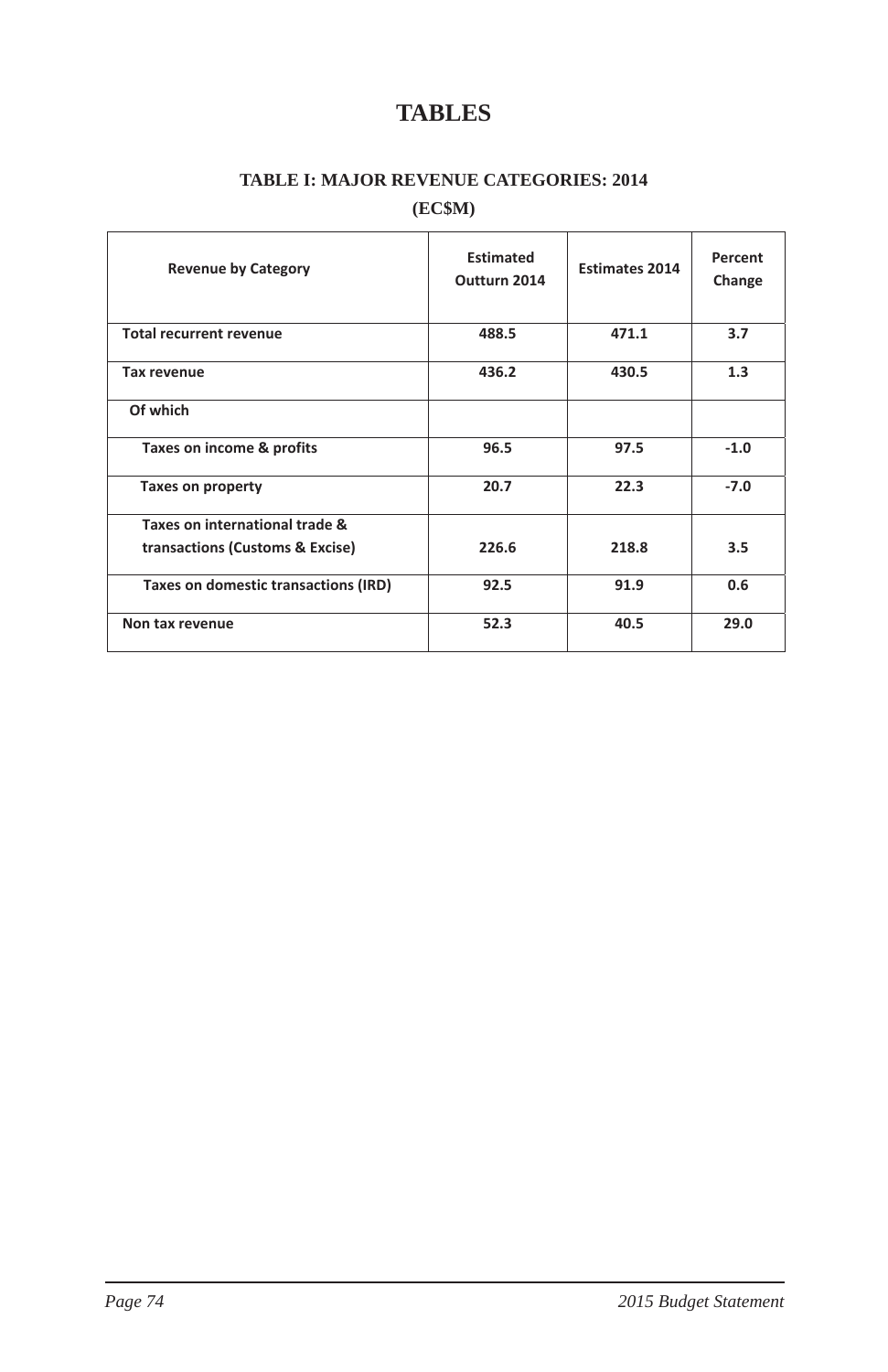## **TABLE 2: MAJOR REVENUE COLLECTION AGENCIES: 2014 (EC\$M)**

|                                    | <b>Estimated</b> | <b>Estimates</b> | Percent |
|------------------------------------|------------------|------------------|---------|
| <b>Revenue Earners</b>             | Outturn 2014     | 2014             | Change  |
| <b>Inland Revenue Department</b>   | 228.6            | 233.2            | $-2.0$  |
| Of which:                          |                  |                  |         |
| <b>Personal Income Tax</b>         | 44.8             | 45.2             | $-0.9$  |
| <b>Corporate Income Tax</b>        | 35.3             | 36.3             | $-2.6$  |
| <b>Value Added Tax on Domestic</b> | 85.7             | 86.0             | $-0.3$  |
| <b>Transactions</b>                |                  |                  |         |
| <b>Property Transfer Tax</b>       | 6.6              | 5.4              | 22.3    |
| <b>Annual Stamp Tax</b>            | 9.9              | 9.4              | 5.5     |
|                                    |                  |                  |         |
| <b>Customs &amp; Excise</b>        | 226.6            | 218.8            | 3.5     |
| Of which:                          |                  |                  |         |
| <b>Import Duty</b>                 | 53.9             | 56.1             | $-3.9$  |
| Value Added Tax on International   | 86.8             | 81.7             | 6.3     |
| <b>Transactions</b>                |                  |                  |         |
| <b>Excise Tax</b>                  | 9.9              | 8.1              | 21.9    |
| <b>Customs Service Charge</b>      | 44.8             | 41.7             | 7.4     |
| <b>Petrol Tax</b>                  | 24.8             | 26.5             | $-6.2$  |
|                                    |                  |                  |         |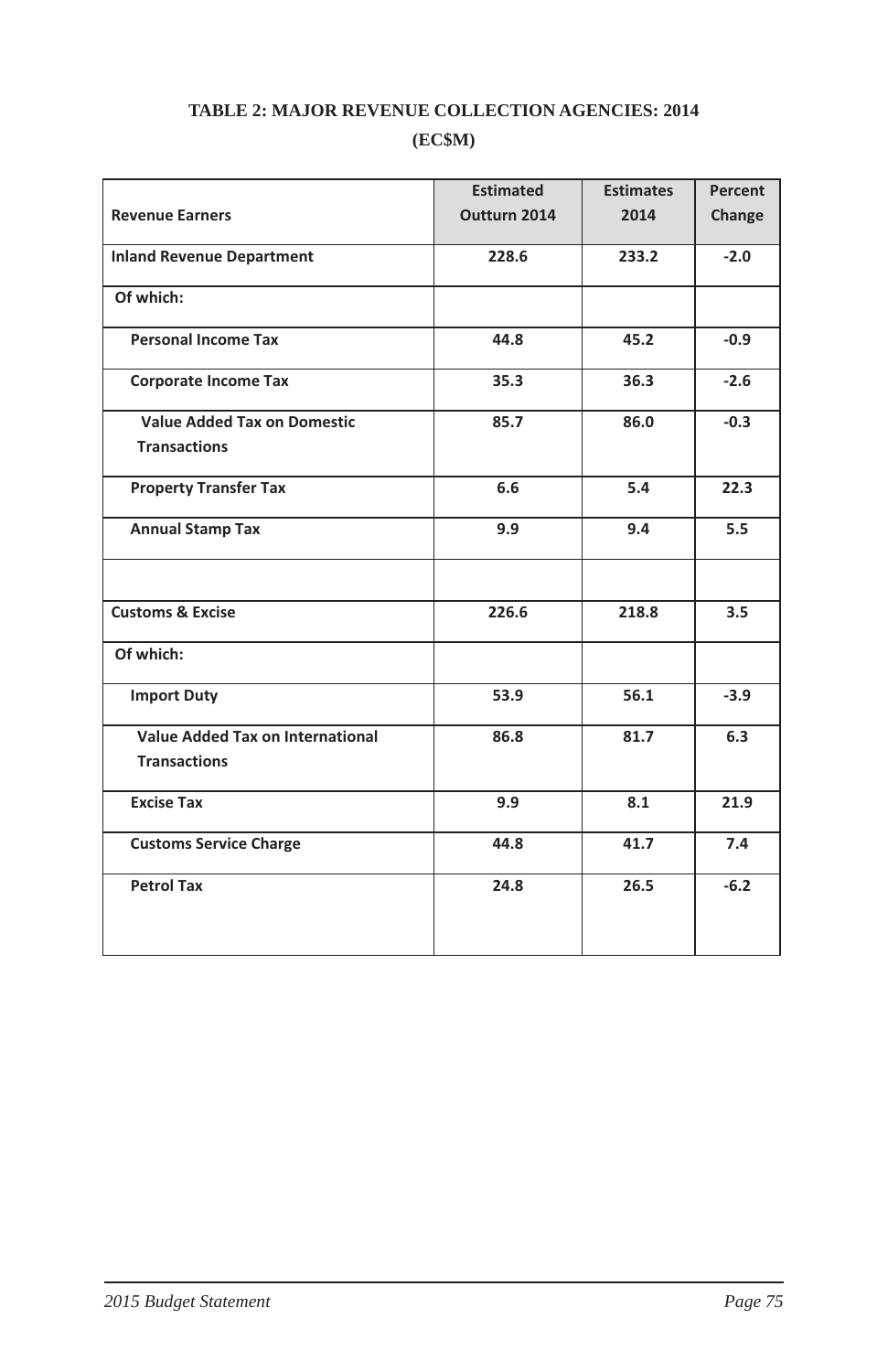### **TABLE 3: PERFORMANCE OF THE VAT AND EXCISE IN 2014 (EC\$M)**

| Tax          | Actual<br><b>Collection</b><br>2013(a) | Actual<br><b>Collections</b><br>(b)<br>2014 | Approved<br><b>Budget</b><br>2014(c) | <b>Variance</b><br>$(b-c)$ | Variance<br>$(b-a)$ |
|--------------|----------------------------------------|---------------------------------------------|--------------------------------------|----------------------------|---------------------|
| <b>VAT</b>   | 157.5                                  | 172.5                                       | 167.7                                | 4.8                        | 15.0                |
| Excise       | 8.9                                    | 10.3                                        | 8.4                                  | 1.9                        | 1.4                 |
| <b>Total</b> | 166.4                                  | 182.7                                       | 176.1                                | 6.7                        | 16.4                |

## **TABLE 4: RECURRENT EXPENDITURE BREAKDOWN BY CATEGORY: 2014 (EC\$M)**

|                                        | $(\mathbf{L} \cup \psi \cdot \mathbf{L})$ |             |               |
|----------------------------------------|-------------------------------------------|-------------|---------------|
|                                        | <b>Estimated</b><br><b>Outturn</b>        |             | %             |
| <b>Expenditure by Category</b>         | 2014                                      | Budget 2014 | <b>Change</b> |
| <b>Recurrent Expenditure</b>           | 491.6                                     | 487.0       | 0.9           |
| <b>Personnel Expenditure</b>           | 241.2                                     | 246.9       | $-2.3$        |
| Of which: Wages and<br><b>Salaries</b> | 216.4                                     | 220.9       | $-2.0$        |
| <b>Personnel Allowances</b>            | 24.8                                      | 26.0        | $-4.5$        |
| <b>Goods and Services</b>              | 67.4                                      | 64.2        | 4.9           |
| <b>Interest Payments</b>               | 91.3                                      | 95.4        | $-4.3$        |
| Domestic                               | 22.7                                      | 29.5        | $-23.0$       |
| Foreign                                | 68.6                                      | 65.9        | 4.1           |
| <b>Transfers &amp; Subsidies</b>       | 91.7                                      | 80.5        | 13.9          |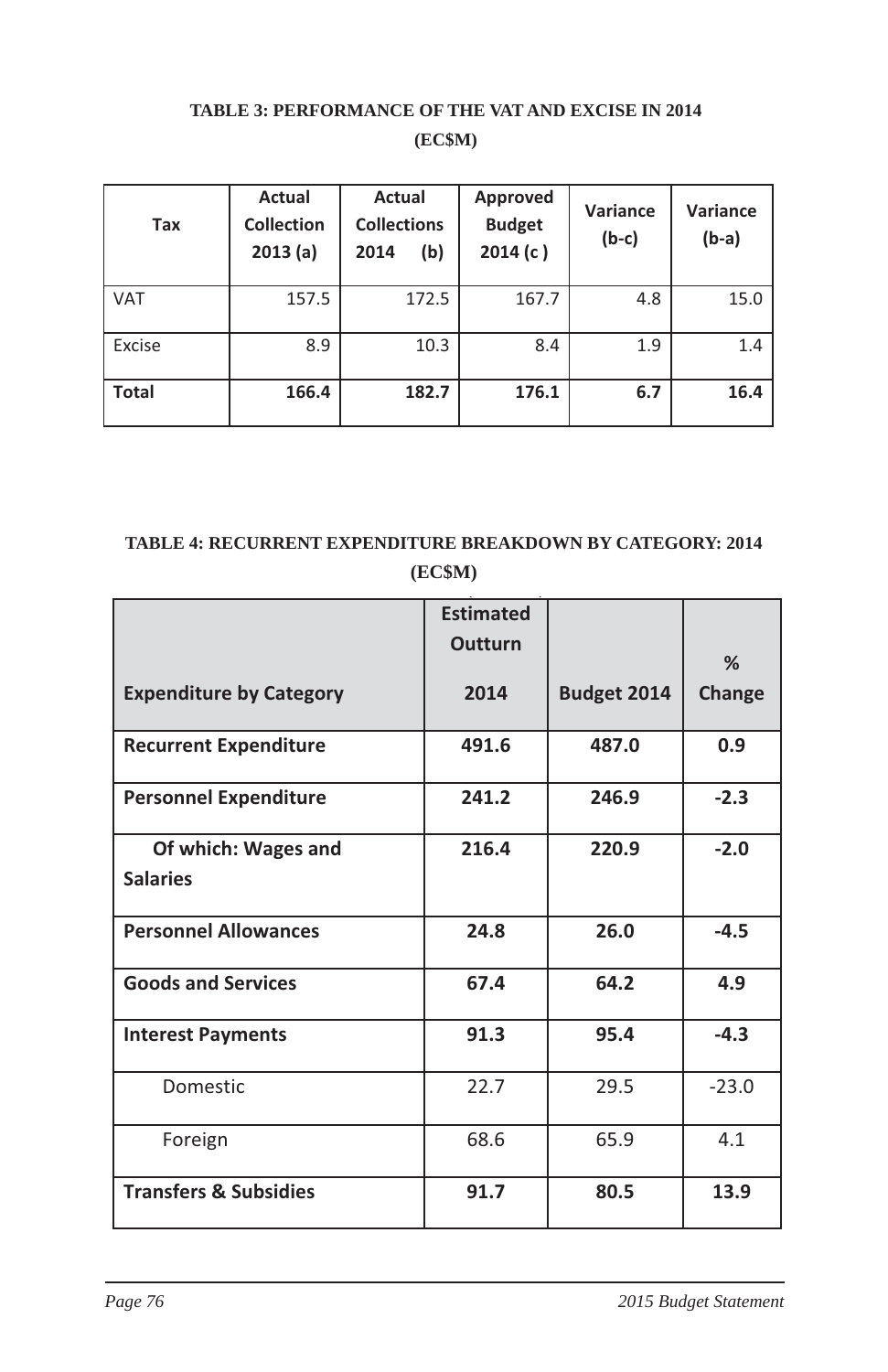| <b>Sector</b>                            | Local | <b>External</b> | <b>Total</b> | % of Total |
|------------------------------------------|-------|-----------------|--------------|------------|
| <b>Tourism</b>                           | 8.4   | 0.0             | 8.4          | 3.8        |
| <b>Agriculture</b>                       | 8.8   | 0.4             | 9.2          | 4.2        |
| <b>Physical/ Economic Infrastructure</b> | 30.0  | 33.0            | 63.0         | 28.5       |
| <b>Education</b>                         | 1.6   | 11.1            | 12.6         | 5.7        |
| <b>Health</b>                            | 2.0   | 2.0             | 3.9          | 1.8        |
| Youth, Sports & Culture                  | 32.4  | 47.3            | 79.7         | 36.0       |
| <b>Housing and Community Development</b> | 0.1   | 2.8             | 2.9          | 1.3        |
| <b>Other Social Services</b>             | 3.9   | 11.6            | 15.4         | 7.0        |
| Other (Administration, Security, etc.)   | 4.3   | 21.7            | 26.0         | 11.8       |
| <b>Grand Total</b>                       | 91.4  | 129.8           | 221.2        | 100.0      |

## **TABLE 5: CAPITAL EXPENDITURE BY SECTOR (EC\$M): 2014**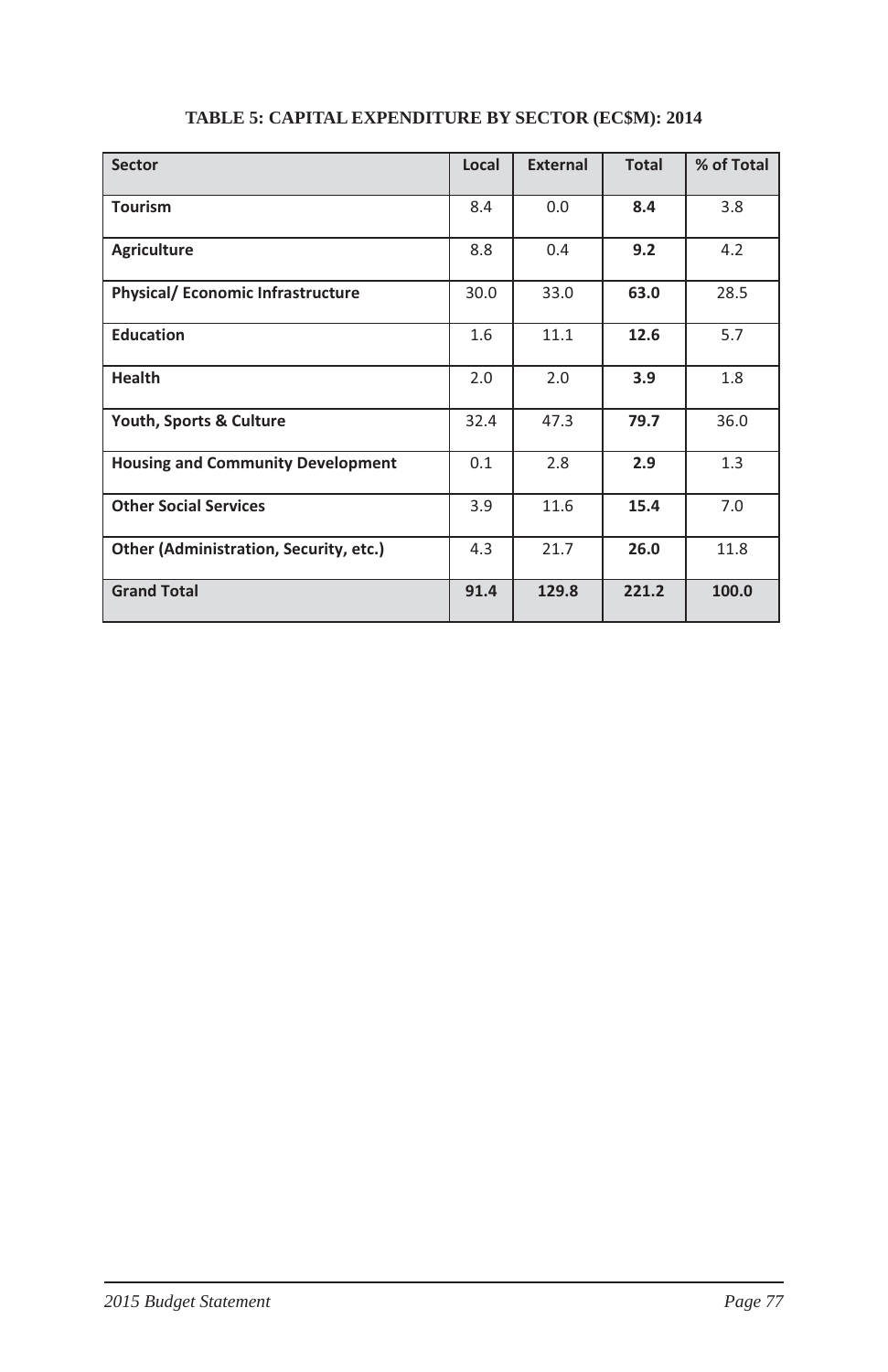|                                                 | <b>Estimated</b> | <b>Estimates</b> |          |
|-------------------------------------------------|------------------|------------------|----------|
| <b>Selected Revenue Items</b>                   | Outturn 2014     | 2015             | % Change |
| <b>Personal Income Tax</b>                      | 44.8             | 52.5             | 17.2     |
| <b>Corporate Tax</b>                            | 35.3             | 36.3             | 2.8      |
|                                                 |                  |                  |          |
| <b>VAT</b>                                      | 85.7             | 93.0             | 8.5      |
| <b>Import Duty</b>                              | 53.9             | 57.0             | 5.6      |
| <b>VAT on International Transactions</b>        | 86.8             | 88.3             | 1.7      |
| <b>Excise Tax on International Transactions</b> | 9.9              | 13.4             | 35.4     |
| <b>Custom Service Charge</b>                    | 44.8             | 46.7             | 4.1      |
| <b>Annual Stamp Tax</b>                         | 9.9              | 10.0             | 1.2      |
| <b>Petrol Tax</b>                               | 24.8             | 25.2             | 1.4      |
| <b>Property Tax</b>                             | 14.1             | 14.9             | 5.2      |
| <b>Property Transfer Tax</b>                    | 6.6              | 6.8              | 2.7      |
| <b>Total Recurrent Revenue</b>                  | 488.5            | 545.4            | 11.6     |
| <b>Tax Revenue</b>                              | 436.2            | 469.8            | 7.7      |
| <b>Non-Tax Revenue</b>                          | 52.3             | 75.6             | 44.5     |

## **TABLE 6: COMPARISON OF MAJOR REVENUE CATEGORY: 2014 AND 2015 (EC\$M)**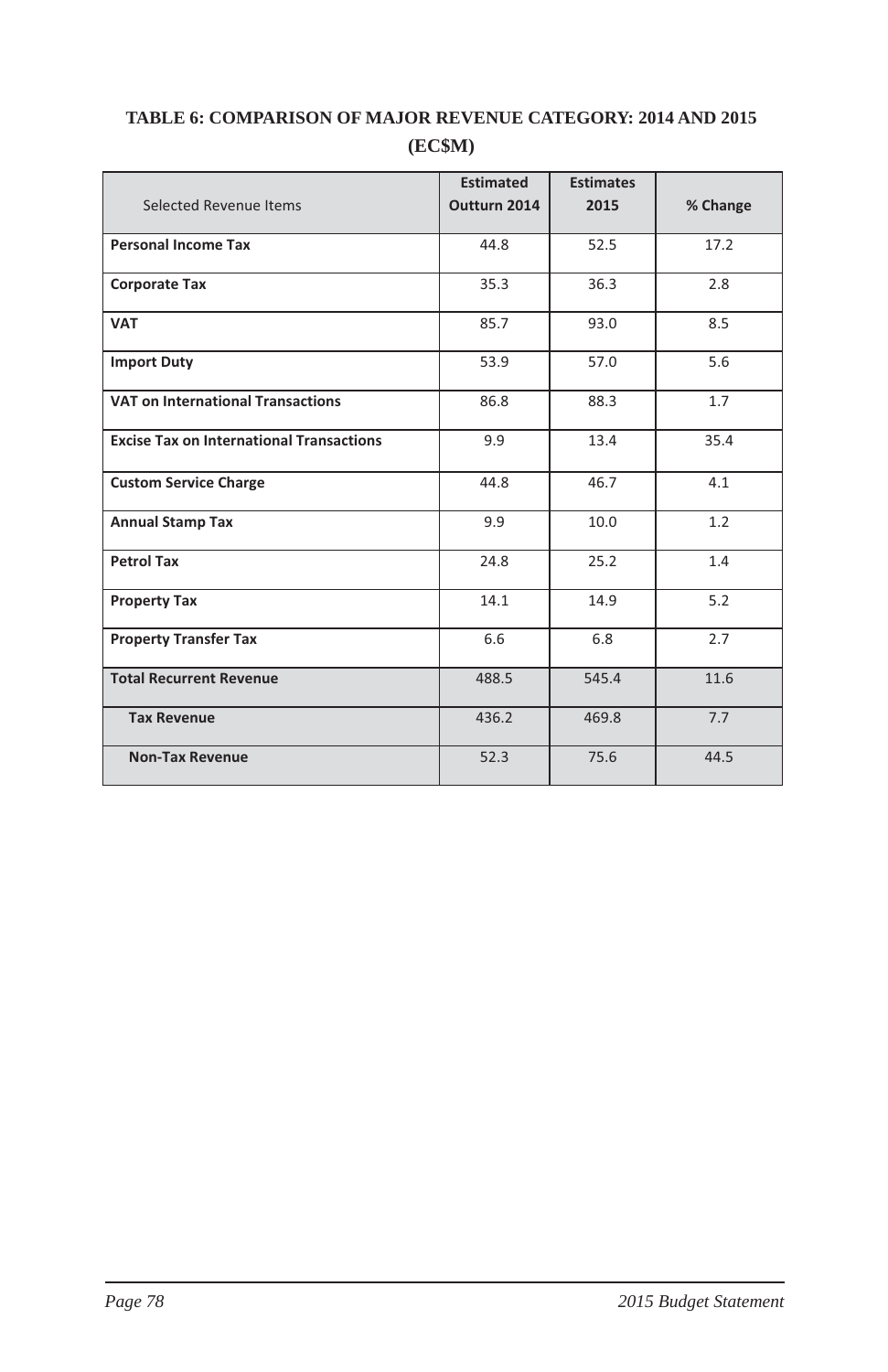## **TABLE 7: COMPARISON OF RECURRENT EXPENDITURE BREAKDOWN: 2014 AND 2015 (EC\$M)**

|                                | <b>Estimated</b><br><b>Outturn</b> | <b>Estimates</b> | $\frac{0}{6}$ |
|--------------------------------|------------------------------------|------------------|---------------|
| <b>Expenditure by Category</b> | 2014                               | 2015             | Change        |
| <b>Recurrent Expenditure</b>   | 491.6                              | 482.7            | $-1.8$        |
| Personnel Expenditure          | 241.2                              | 221.5            | $-8.2$        |
| Of which: Wages & Salaries     | 216.4                              | 195.3            | $-9.7$        |
| <b>Personnel Allowances</b>    | 24.8                               | 26.1             | 5.2           |
| Goods & Services               | 67.4                               | 72.4             | 7.5           |
| <b>Interest Payments</b>       | 91.3                               | 102.0            | 11.7          |
| Domestic                       | 22.7                               | 32.2             | 41.6          |
| Foreign                        | 68.6                               | 69.8             | 1.8           |
| Transfers & Subsidies          | 91.7                               | 86.8             | $-5.3$        |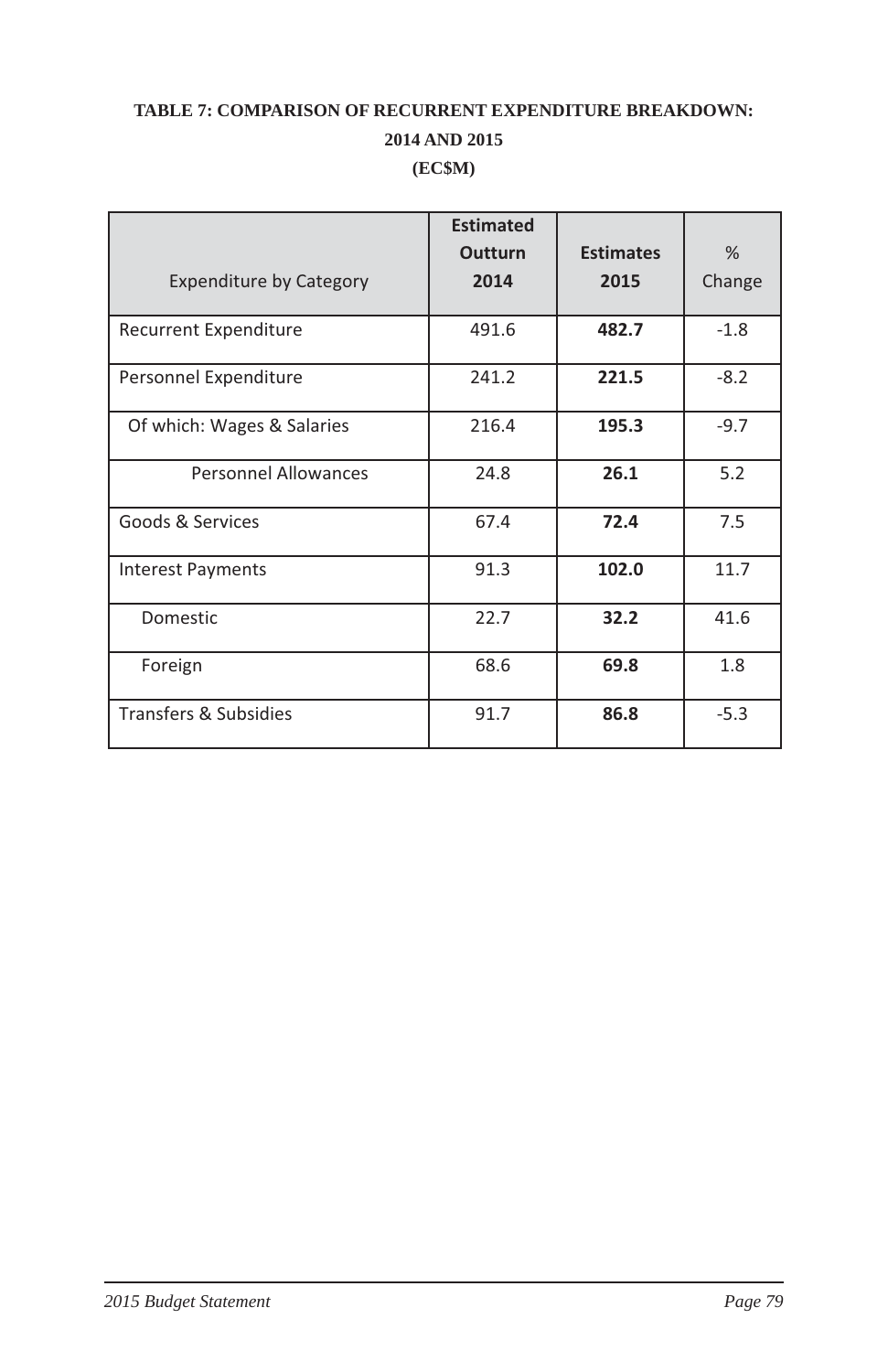| Source                                            | Loan | Grant | <b>Total</b> | % of Total |
|---------------------------------------------------|------|-------|--------------|------------|
| <b>Caribbean Development Bank</b>                 | 5.8  | 4.0   | 9.8          | 4.0        |
| <b>World Bank</b>                                 | 6.3  | 0.0   | 6.3          | 2.6        |
| <b>European Development Fund</b>                  | 0.0  | 14.7  | 14.7         | 6.0        |
| Kuwait/OPEC                                       | 17.9 | 0.0   | 17.9         | 7.3        |
| <b>National Transformation Fund</b>               | 0.0  | 100.9 | 100.9        | 41.2       |
| Petro Caribe Grenada (Venezuela)                  | 0.0  | 21.7  | 21.7         | 8.9        |
| People's Republic of China                        | 0.0  | 15.0  | 15.0         | 6.1        |
| Government of Bolivarian Republic of<br>Venezuela | 0.0  | 1.0   | 1.0          | 0.4        |
| <b>Government of Japan</b>                        | 0.0  | 10.4  | 10.4         | 4.2        |
| <b>Other Sources</b>                              | 1.6  | 45.4  | 47.0         | 19.2       |
| <b>Grand Total</b>                                | 31.6 | 213.1 | 244.8        | 100.0      |

### **TABLE 8: SOURCES OF FINANCING - 2015 CAPITAL EXPENDITURE (EC\$M)**